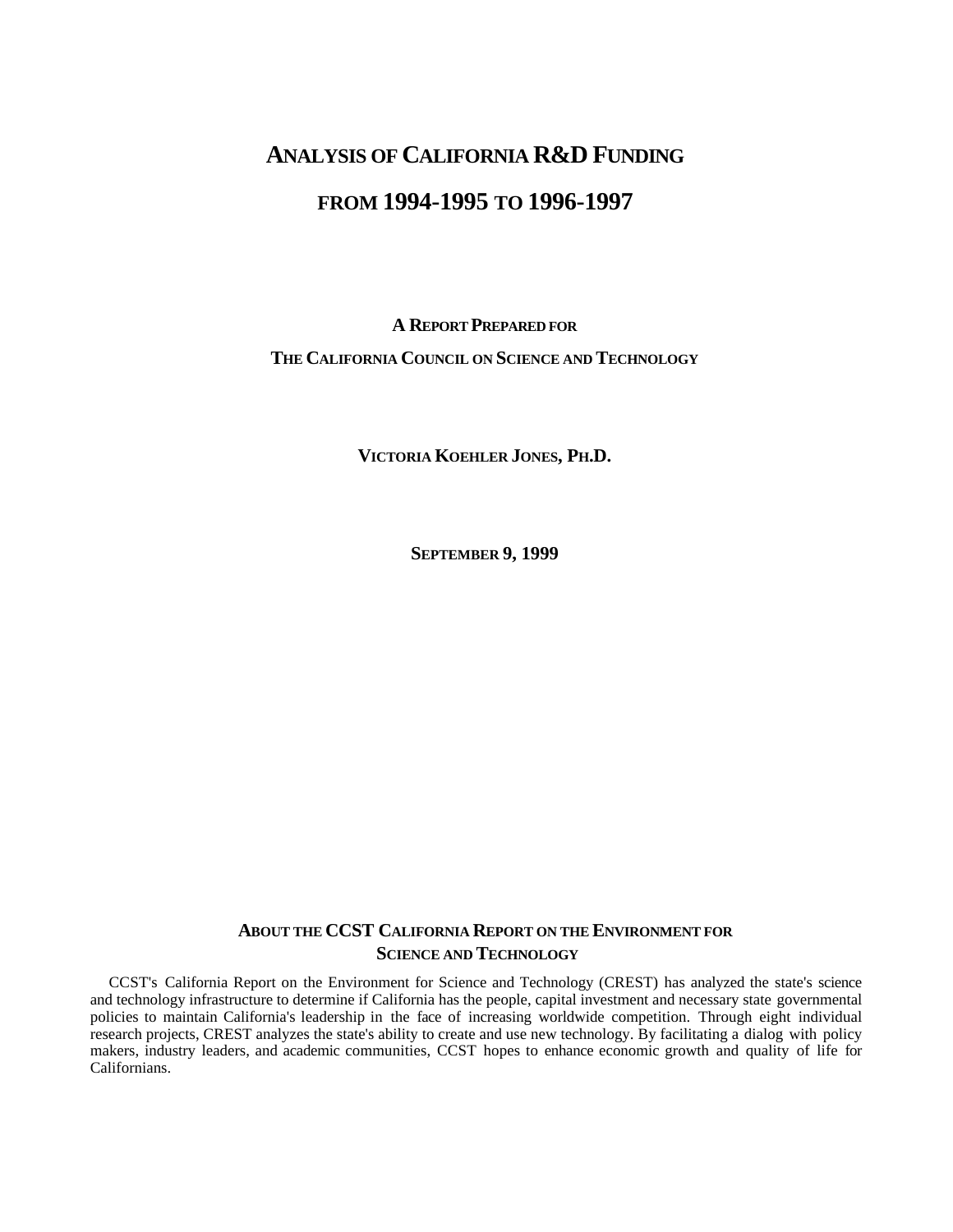#### **ACKNOWLEDGMENTS**

The California Council on Science and Technology gratefully acknowledges support from the W. M. Keck Foundation of Los Angeles, CCST's Sustaining Members, the State of California, and the California Trade and Commerce Agency.

### **COPYRIGHT**

Copyright 1999 by the California Council on Science and Technology. Library of Congress Cataloging Number in Publications Data Main Entry Under Title:

Analysis of California R&D Funding from 1994-1995 to 1996-1997

#### ISBN 1-930117-02-7

All rights reserved. No part of this work covered by the copyrights hereon may be reproduced or copied in any form or by any means -- graphic, electronic, or mechanical, including photocopying, recording, taping or information storage and retrieval systems -- without the express written permission of the California Council on Science and Technology.

Note: The California Council on Science and Technology (CCST) has made every reasonable effort to assure the accuracy of the information in this publication. However, the contents of this publication are subject to changes, omissions, and errors, and CCST accepts no liability for inaccuracies that may occur.

Any opinions, findings, conclusions, or recommendations expressed in this publication are those of the author(s) and do not necessarily reflect the views of the State of California.

The California Council on Science and Technology is a nonprofit organization established in 1988 at the request of the California State Government and sponsored by the major post secondary institutions of California, in conjunction with leading private-sector firms. CCST's mission is to improve science and technology policy and application in California by proposing programs, conducting analyses, and helping government implement policies and initiatives for a better economy and quality of life.

The writers of this publication can be reached for questions or comments on content at the

California Council on Science and Technology 1130 K Street, Suite 280 Sacramento, California 95814

by voice at (916) 492-0996

by fax at (916) 492-0999

or e-mail at ccst@ccst.ucr.edu

> To order additional copies of this report or other CCST publications contact 909.787.2913 or email ccst@ccst.ucr.edu.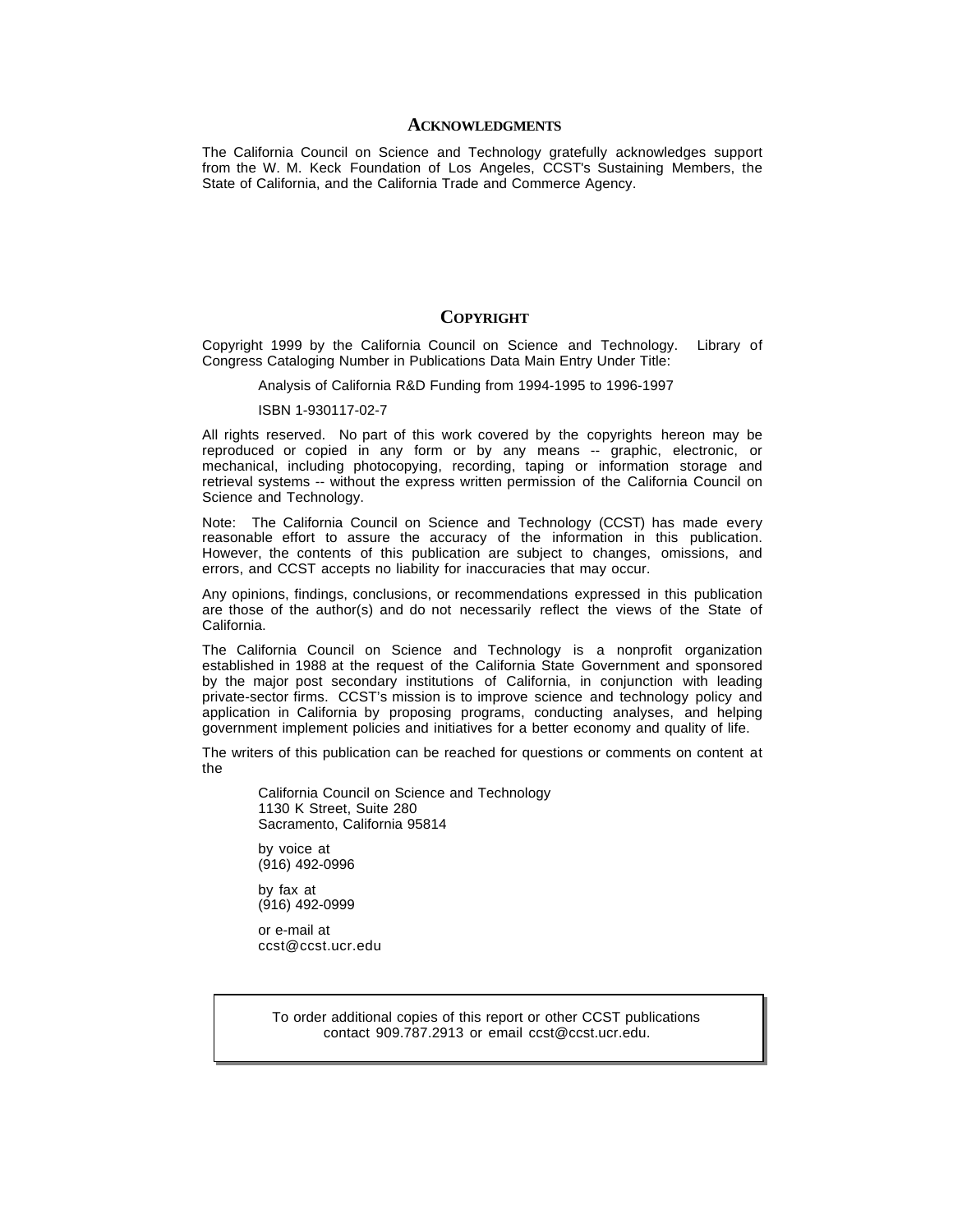## **Table of Contents**

| 2.   |      |  |
|------|------|--|
|      | 2.1. |  |
| 2.2. |      |  |
|      | 2.3. |  |
|      | 2.4. |  |
| 3.   |      |  |
| 4.   |      |  |
| 5.   |      |  |
|      | 51   |  |
|      | 5.2. |  |
|      |      |  |
| 6.   |      |  |
| 7.   |      |  |
| 8.   |      |  |
| 9.   |      |  |
|      | 9.1. |  |
| 9.2. |      |  |
| 9.3. |      |  |
|      | 9.4. |  |
| 9.5. |      |  |
|      | 9.6. |  |
|      | 9.7. |  |

## **List of Tables**

| Table 1.  |                                                                                                                |  |
|-----------|----------------------------------------------------------------------------------------------------------------|--|
| Table 2.  |                                                                                                                |  |
| Table 3.  | Dollars Associated with Government Entities whose Budgets Increased, Stayed the Same, or Decreased———————————— |  |
| Table 4.  |                                                                                                                |  |
| Table 5.  |                                                                                                                |  |
| Table 6.  |                                                                                                                |  |
| Table 7.  |                                                                                                                |  |
| Table 8.  | Source of Funds - Breakdown of State vs Other Sources - Comparison between Year One and Year Two------ 16      |  |
| Table 9.  |                                                                                                                |  |
| Table 10. | Source of Funds - Breakdown of State vs Other Sources - Comparison between Year Two and Year Three----18       |  |
| Table 11. |                                                                                                                |  |
| Table 12. | Source of Funds - Breakdown of State vs Other Sources - Comparison between Year One and Year Three ---- 20     |  |
| Table 13. |                                                                                                                |  |
| Table 14. |                                                                                                                |  |
| Table 15. |                                                                                                                |  |
| Table 16. |                                                                                                                |  |
| Table 17. |                                                                                                                |  |
| Table 18. |                                                                                                                |  |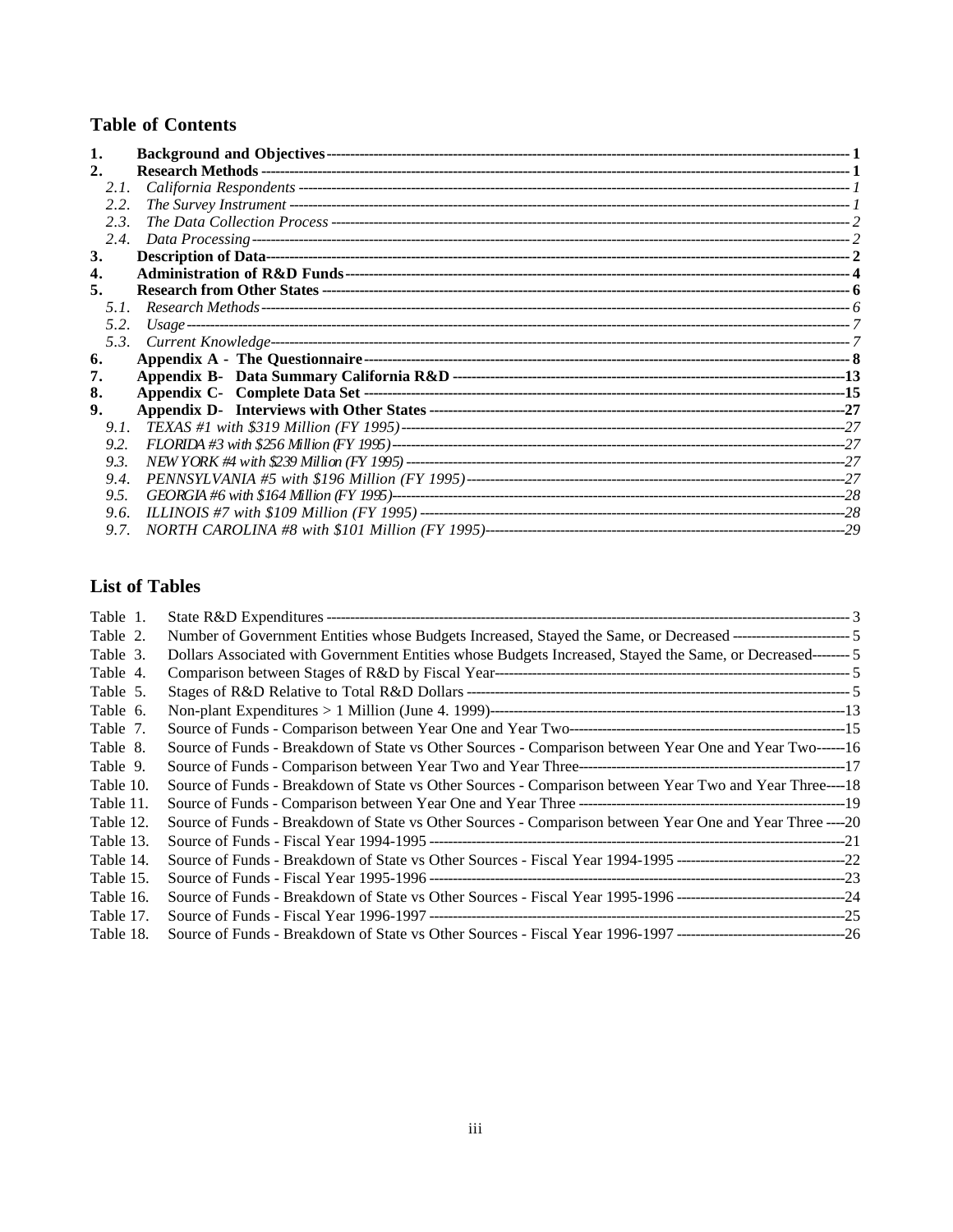## **1. Background and Objectives**

In 1997 the State Science and Technology Institute (SSTI) gathered California data on 1994-1995 R&D expenditures.<sup>1</sup> In early 1999 the California Council on Science and Technology (CCST) extended this database by obtaining expenditures for the following year, 1995- 1996. During the data-gathering process several pieces of information were uncovered showing more work was needed. The current study was undertaken to:

- A. Assess funding consistency and variability within and across years by capturing missing data from the first study (1994-1995) and contributing data for a third year (1996-1997). This objective was designed to create a three-year database covering 1994-1995, 1995-1996, and 1996-1997.
- B. Increase validity by simplifying the data collection instrument to ensure that respondents understand definitions of research and development and submit accurate data.
- C. Check reliability of previously acquired data by asking respondents to review and reassess earlier submissions.
- D. Identify constraints or guidelines affecting the administration of research monies in the State of California, particularly those that may affect small and medium-sized businesses.

As part of this effort other top R&D performing states were interviewed about their experiences in collecting, maintaining and using this kind of data.

## **2. Research Methods**

## **2.1 California Respondents**

Since this study followed directly on the heels of a change in administration, it was hoped that by moving quickly information could be obtained from those who had participated in the earlier studies. Not only were people changing, but in some cases (such as the Department of Education) reorganizations meant earlier data came from programs that might no longer exist.

Another reason for speed was the fact that most government agencies are not required to keep data older than three years-- a constraint that makes it difficult to check the accuracy of 1994-1995 data. (In fact, during the early stages of this study one respondent said their office was moving to dispose of 1995-1996 data.) The study also needed to be completed quickly because of time and budget constraints.

Due to these considerations we decided to limit the population of respondents to those programs whose expenditures reached, or were likely to reach, one million dollars or more in any of the three study years. Based on that definition, twenty-six entities were selected as study participants.<sup>2</sup> The sample was identified using the list of 41 government entities identified as R&D performers in earlier studies. It was expected that the 26 member subset would represent about 99% of total R&D expenditures made by the State for the years in question, based on the data from the prior study.

## **2.2 The Survey Instrument**

The questions were identical to earlier requests, but the questionnaire was redesigned to help ensure a common understanding among participants, consistent with research objectives (see Appendix A).

State budget and contracting offices aren't familiar with research and development categories because the State of California doesn't require tracking or reporting of R&D expenditures as such. Therefore, a principle objective of the current study was to ensure that respondents understood and knew how to apply these definitions. The questionnaire was redesigned to increase the likelihood that respondents would accurately match each R&D effort with the appropriate questionnaire definition. The result has been an enhancement to the validity and the reliability of the data.

The redesign also made it easier for people to respond quickly and easily. Most responses were timely and eventually a 100% response rate was achieved.

The Battelle instrument was reduced from six fairly dense pages to two and a half pages including an introductory letter. The purpose of the study was explained using nontechnical language and the terms and categories were defined clearly. Examples given touched on a wide range of research interests.

Experiences with earlier data collection showed that respondents struggled to identify which programs qualified as "R&D" and which did not. The new instrument focused on describing and illustrating two stages of "research" and two stages of "development." These four stages amount to a full description of all of the possible kinds of R&D of interest to the present study.

The data-gathering format itself remained the same. As in the earlier studies, we asked seven questions:

- 1) Title or description of each R&D project
- 2) Total dollar amount in actual dollars.

<sup>1</sup> Survey of State Research and development Expenditures: Fiscal Year 1995. Jointly authored by Battelle and State Science and Technology Institute (SSTI) and published in September 1998.

 $2$  Appendix B shows those selected.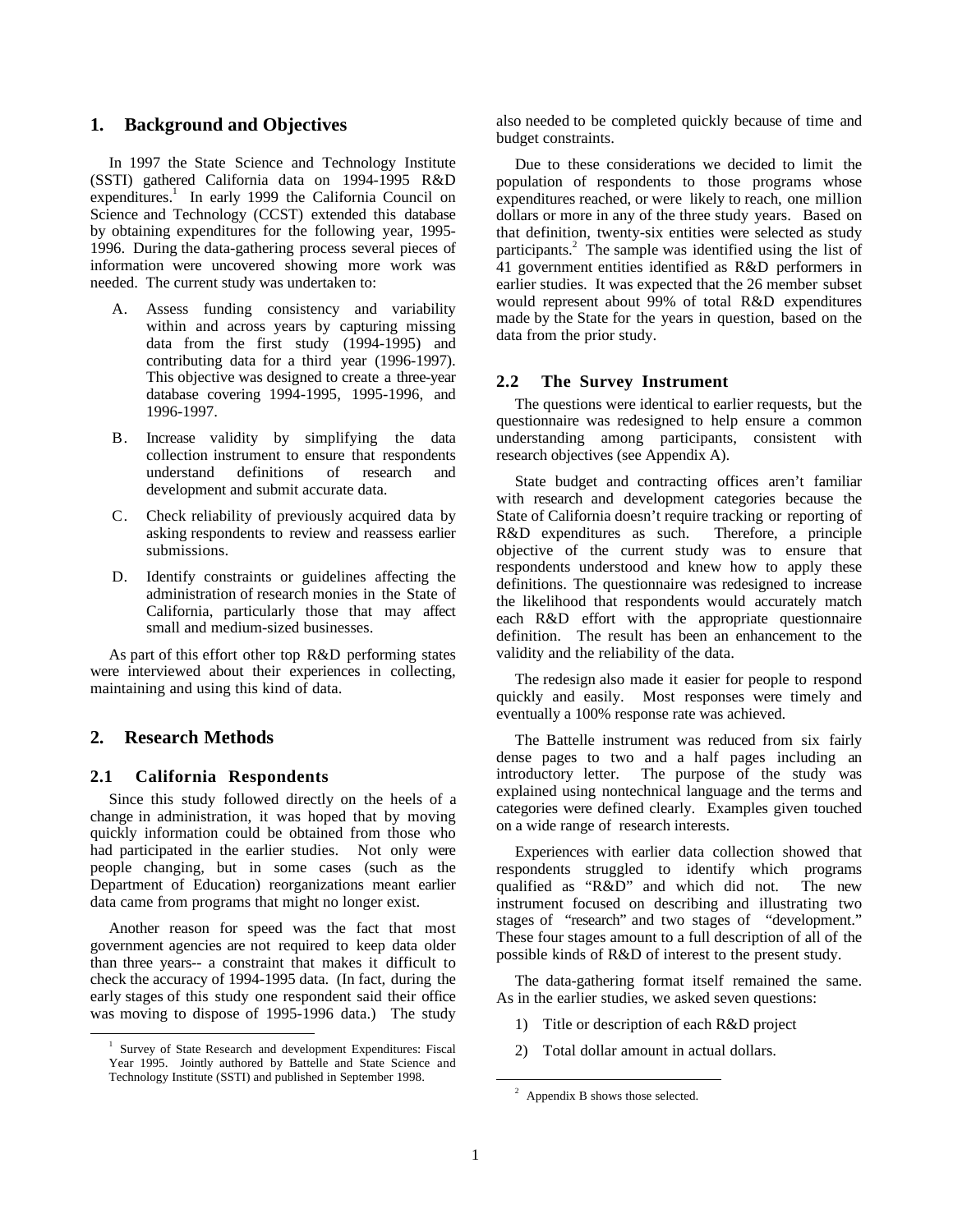- 3) Source of R&D funds
- 4) Intended use or application of results
- 5) Discipline or professional field of the person(s) doing the research
- 6) Stage that the project was in during the period(s) of reporting
- 7) Organizational affiliation of person(s) conducting the work

Each questionnaire included a blank form and an example showing how to apply the above seven categories.

One new question about the administration of research and development monies was included. Respondents were asked to describe any constraints or guidelines they follow, particularly those affecting small and mediumsized businesses.

The new questionnaire was pilot tested using two programs outside the study and one study respondent. Subsequent interviews showed that the new instrument was interpreted in the same way by all three entities; there was general agreement on what R&D means and how it could be described using questionnaire categories 1-7 above.

## **2.3 The Data Collection Process**

In early April 1999, the California Council on Science and Technology faxed the questionnaire to each respondent. They were thanked for previous assistance and asked to contribute whatever data was missing to complete the series: 1994-1995; 1995-1996; 1996-1997.

Each respondent was asked to take time to review earlier submissions to ensure accuracy and completeness. Copies of all earlier submissions were attached for their convenience. This reassessment and confirmation contributes strongly to the validity and reliability of the data represented in this report.

After initial fax-contact, follow-up phone calls and personal visits were made when necessary. Most responses were timely and complete even though many entities were experiencing internal changes with the development of the new administration. Within eight weeks we were able to achieve a 100% response rate, yielding three years of data.

A special effort was made to capture R&D related to information technology because these projects are increasingly important to the functioning of the government and are often quite large. Two data centers were looked at in detail: Health and Welfare Agency Data Center and Stephen P. Teale Data Center.

Although the Health and Welfare Agency Data Center made R&D expenditures during the first two years of this study, by 1996-1997 funding had been reduced to zero. The 1994-1995, 1995-1996 project that did not show up as R&D in 1996-1997 was an automated kiosk project under development for a program called "InfoCal." The project was scraped in 1996. All other projects conducted by the Data Center have been funded, not with Data Center money, but by the various governmental entities contracting for their services. This means that these dollars show up elsewhere.

The Stephen P. Teale Data Center located in the Business, Transportation and Housing Agency, offers CPU capacity and storage to approximately 250 government-customer entities. They have never committed R&D monies in the performance of this service. Information technology projects such as child support, welfare reform (SAWS), child welfare services, and various transactional systems (for intake, caseload management, payments, etc.) are conducted by the contracting agencies themselves. All applications belong strictly to the (customer) government entity, not the Teale Data Center.

## **2.4 Data Processing**

Data were entered into an Excel format. This process was carefully designed to create a record for each entity so changes can be easily made as the need arises. The value of this protocol was demonstrated when, during the course of this study, two respondents made adjustments to earlier submissions and relevant data points were identified and quickly modified.

This data entry procedure can prove helpful in the future by allowing the tracking of particular programs and by serving as a resource for future researchers. This is not possible with the Battelle data.

## **3. Description of Data**

This data base describes basic and applied research and work on the development and commercialization of a wide range of programs. Subjects include governmental, social, economic, and health issues in addition to economic development, science and technology. The questionnaire key (fourth page of Appendix A) describes 12 functions or uses for the research described in this database.

As mentioned earlier, each respondent was given an opportunity to review earlier submissions and asked to confirm their accuracy. As a result, the 1994-1995 R&D estimate was increased by \$21.6 million and the 1995- 1996 database was decreased by \$5.7 million. Departments adjusting their data included:

Health Services, Chronic Disease and Injury Control, Cancer Surveillance Section, adjusted 1994-1995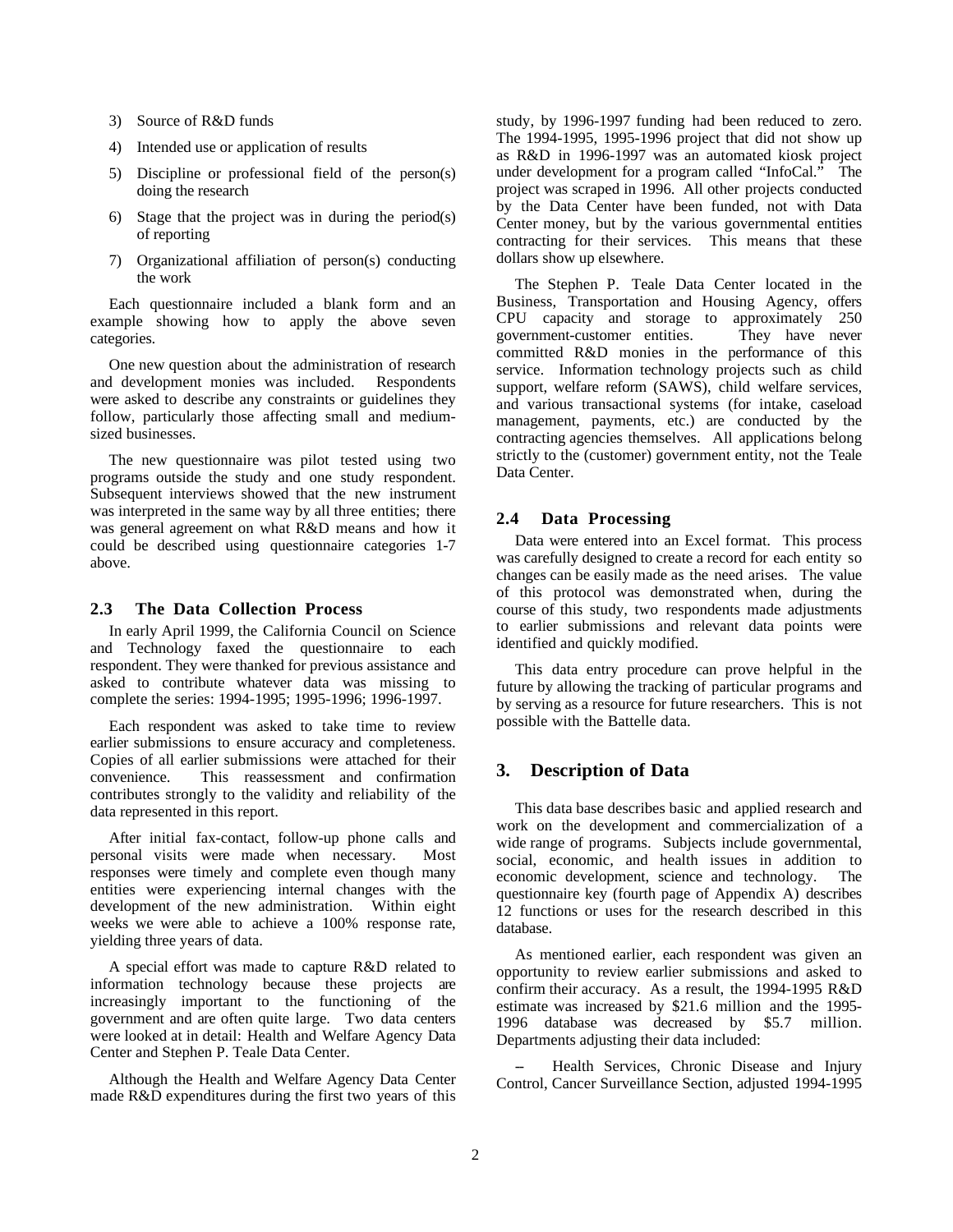| <b>Fiscal Year</b> | <b>CA Research Dollars</b> | <b>CA State Budget</b> | % of R&D to Budget |
|--------------------|----------------------------|------------------------|--------------------|
| 1994-1995          | \$302,815,032              | \$86,109,800,000       | 0.35%              |
| 1995-1996          | \$313,407,538              | \$90,210,000,000       | 0.35%              |
| 1996-1997          | \$315,927,434              | \$95,908,500,000       | 0.33%              |

**Table 1. State R&D Expenditures**

data downward by \$3.77 million and 1995-1996 data were reduced by \$4.07 million. Efforts that had been understood as R&D were subsequently identified as routine surveillance measures.

Department of Education contributed data for 1994-1995--in the amount of \$25.33 million-- for the first time. They adjusted 1995-1996 dollars downward by \$1.64 million.

Simple observation of Appendix B shows that overall data, unadjusted for inflation, are quite similar for each of the three years. Growth is only about \$13 million.

Remembering that these data represent a part of the whole (but a very large part), and that they are not adjusted for inflation. The totals are shown in Table 1.

Table 1 also shows R&D spending (including federal funds) actually lost ground when compared with changes in the size of the State budget.

The knowledge that State R&D expenditures did not grow with the State budget across the three years of this study is a major finding suggesting a need for further analysis: Why is the trend so flat? How does this constancy compare with other research indicators? Can a similar trend be observed in expenditures of other states or nations?

Although overall change was small, a closer look shows which entities changed and in what direction. Rounding to the nearest million and comparing differences between Year 1 and Year 3 with difference between Year 2 and Year 3, each entity fits into one of five categories:

- Up both periods: budgets were increased during both periods.
- $\bullet$  Up one period & remained the same one period: there was a budget increase during one of the time segments.
- ♦ Remained the same for both periods: budgets remained the same.
- ♦ Down one period & remained the same one period: there was a budget decrease during one of the time segments.
- ♦ Down both periods: there was a budget decrease during both periods.

Using this schema, here are what the data look like for R&D budgets:

## **UP BOTH PERIODS**

CalTrans, New Technology  $(1)^3$ Department of Education (2) University of California (2) Department of Conservation, Division of Mines and Geology (3) Trade and Commerce (5) Department of Health Services, AIDS (4) Department of Conservation, Technology Assessment Planning & Development (3) Department of The Youth Authority (4)

## **DOWN ONE PERIOD & REMAINED THE SAME ONE PERIOD**

EPA, Air Resources Board (3) Department of Food and Agriculture (3) Department of Mental Health (4) Department of Health Services, Chronic and Injury (4)

## **REMAINED THE SAME BOTH PERIODS**

California Research Bureau (2) State Universities (2) EPA, Waste Management (3) CalTrans, Capital Outlay (1) Department or Health Services, Communicable Diseases (4)

## **UP ONE PERIOD & REMAINED THE SAME ONE PERIOD**

Energy Commission, R&D Office Programs (3) Department of Social Services (4) Office of Emergency Services, Planning & Technical Assistance (4) Department of Fish and Game (3) Department of Boating & Waterways, Facilities (3)

## **DOWN BOTH PERIODS**

CalTrans, Research Program (1) Health and Human Services Data Center (4) Energy Commission, Energy Efficiency Programs (3) Energy Commission, Transportation Technology and Fuels (3)

<sup>&</sup>lt;sup>3</sup> Numbers in parentheses show policy area: 1 = transportation; 2 = education including higher education;  $3 =$  energy, environment and natural resources;  $4 =$  health, social services and prisons;  $5 =$ economic development.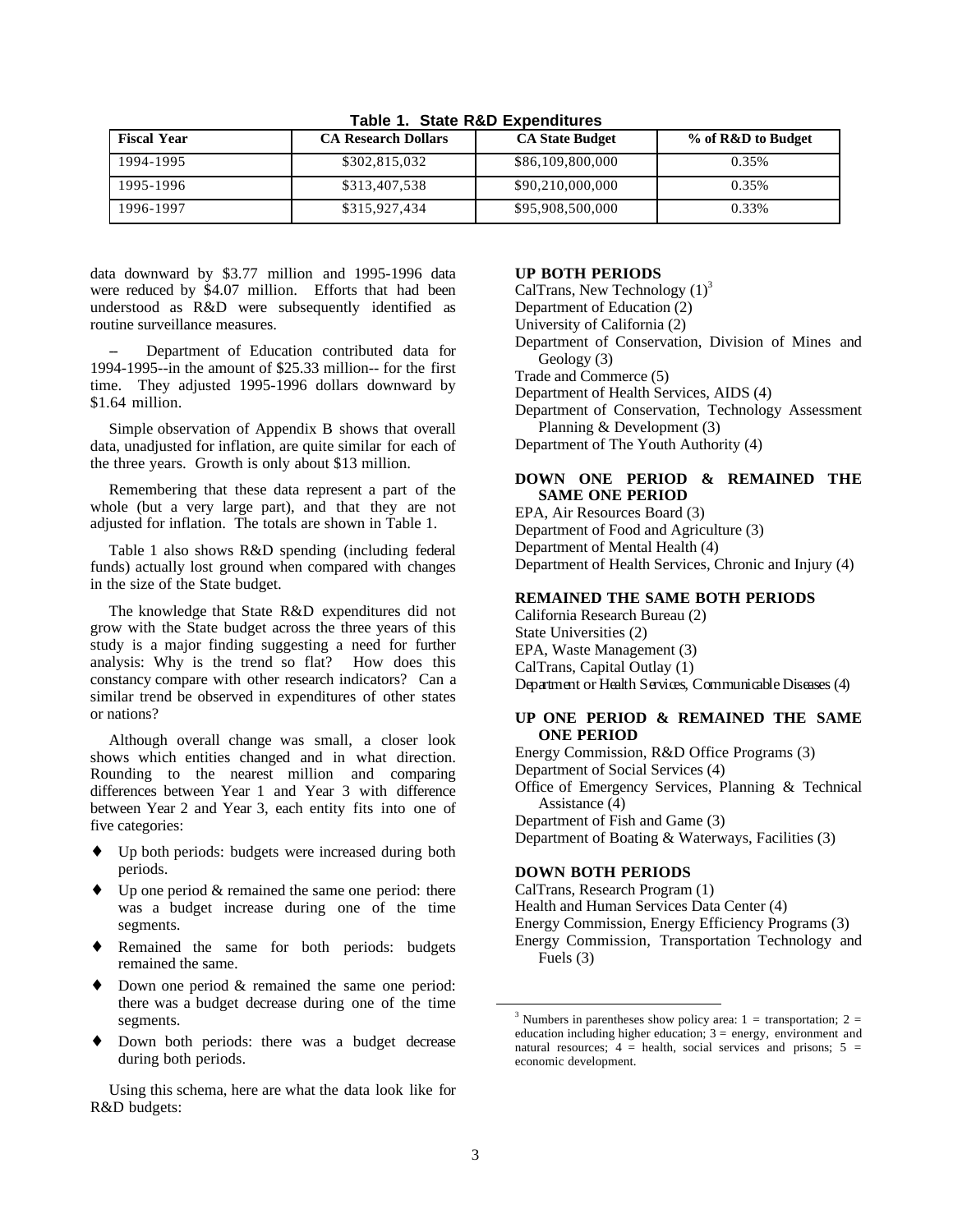If we aggregate the first two categories showing *any increase* as an *overall increase*, and we aggregate the last two categories showing *any decrease* as an *overall decrease*, we create three categories: Increased, Stayed the Same, Decreased. Collapsing into five major policy areas (as shown in footnote 3), the number who increased, stayed the same, or decreased R&D expenditures are shown in Table 2. Assigning dollars to those entities provides the data in Table 3.

The sum of the net results from Table 3 is equal to the difference between fiscal year one and fiscal year three, which is equal to \$13 million, as previously stated.

In short, R&D funding for transportation, education/higher education, and economic development was up, while R&D funding for energy, environment, natural resources was down. Health, social services and prisons remained the same. This pattern reveals legislative and administrative research policy priorities -intended or unintended -- for these years. The question may be asked: Does our competitive position in relation to other states and nations require other priorities?

Tables 4 and 5 show expenditures by stage of research. They show that basic and applied research increased over the three-year period while development declined and commercialization moved up and down.

Appendix C provides tables with complete data sets for all three years. These data are arrayed by: source of R&D funds; intended use or application of results; discipline or professional field of the persons doing the research; stage that the project was in during the periods of interest; and organizational affiliation of persons conducting the work. Comparisons are also illustrated across years: year one with year two; year two with year three; year one with year three.

## **4. Administration of R&D Funds**

Each respondent was asked whether there were any policy guidelines directing the administration of these funds. The question was worded in this way:

Please tell us how you administer research monies and whether there are any constraints or guidelines you follow. We are particularly interested in those that may affect small and medium-sized businesses.

Neither the California Code nor the 29 Statutory Codes governing state procurement have language specific to R&D expenditures. Only one government entity, The Office of Strategic Technology of the Trade and Commerce Agency (OST), has a program tying R&D expenditures directly to small and medium sized businesses.

Established in 1993 as the "Defense Conversion Matching Grant Program," this OST administered program is currently known as the "California Technology Investment Partnership Program." It was designed to fill the gap between prototype and production for businesses needing assistance in the range of \$.05 to \$2 million. Although California-based National Science Foundation Centers and others also received some grants during these years, it is estimated that 85% of these dollars went to small and medium-sized businesses. The intent of this program was to accelerate commercialization and production and to promote high wage jobs. State expenditures (of about \$5-6 million per year<sup>4</sup>) generated federal and grantee money in the following amounts: 1994-1995 \$65 million; 1995-1996 \$55.2 million; 1996- 1997 \$117.4 million.

Since there is no statewide, overarching requirement to set aside a certain level of research-related funding for small and medium sized business, R&D dollars are administered in the same way as other, non-R&D activities. This means entities select bids based on lowest cost with no regard for size of bidder unless a small business bid comes within 5% of the lowest bid. In this case the Small Business Program,<sup>5</sup> started in the 1970's, gives certified small businesses a preference (unless the cost of this preference exceeds \$50,000). It should be noted that this program is not a set-aside and it doesn't actually function as a constraint on contracting agencies.

Here are comments made by selected respondents:

*CalTrans:* CalTrans conducts applied research within the guidelines of the Federal Highway Administration Code of Federal Regulations. The vast majority of research funding goes to research centers that have been established on University of California campuses by the Office of New Technology. These centers are called Partners for Advanced Transit and Highways (PATH), and Advanced Highway Maintenance and Construction Technology (AHMCT). They provide some flow-through funding to private industry when specialized research is subcontracted out. Some funding also goes directly to small, private sector companies through AHMCT projects funded by CalTrans Office of Research. In the future CalTrans plans to fund more private sector companies in an effort to commercialize the maintenance automation equipment that is currently being developed by the AHMCT Program.

Matching grant contributions are roughly divided in this way: State funding up to 1/4, Federal funding up to 1/2 and company funding of at least  $1/4$ . The ceiling on State contributions was \$200,000 to \$250,000 for a single grant.

<sup>&</sup>lt;sup>5</sup> Section 14835 of the California Government Code - Regulation Title 2, California Code of Regulations, Section 1896.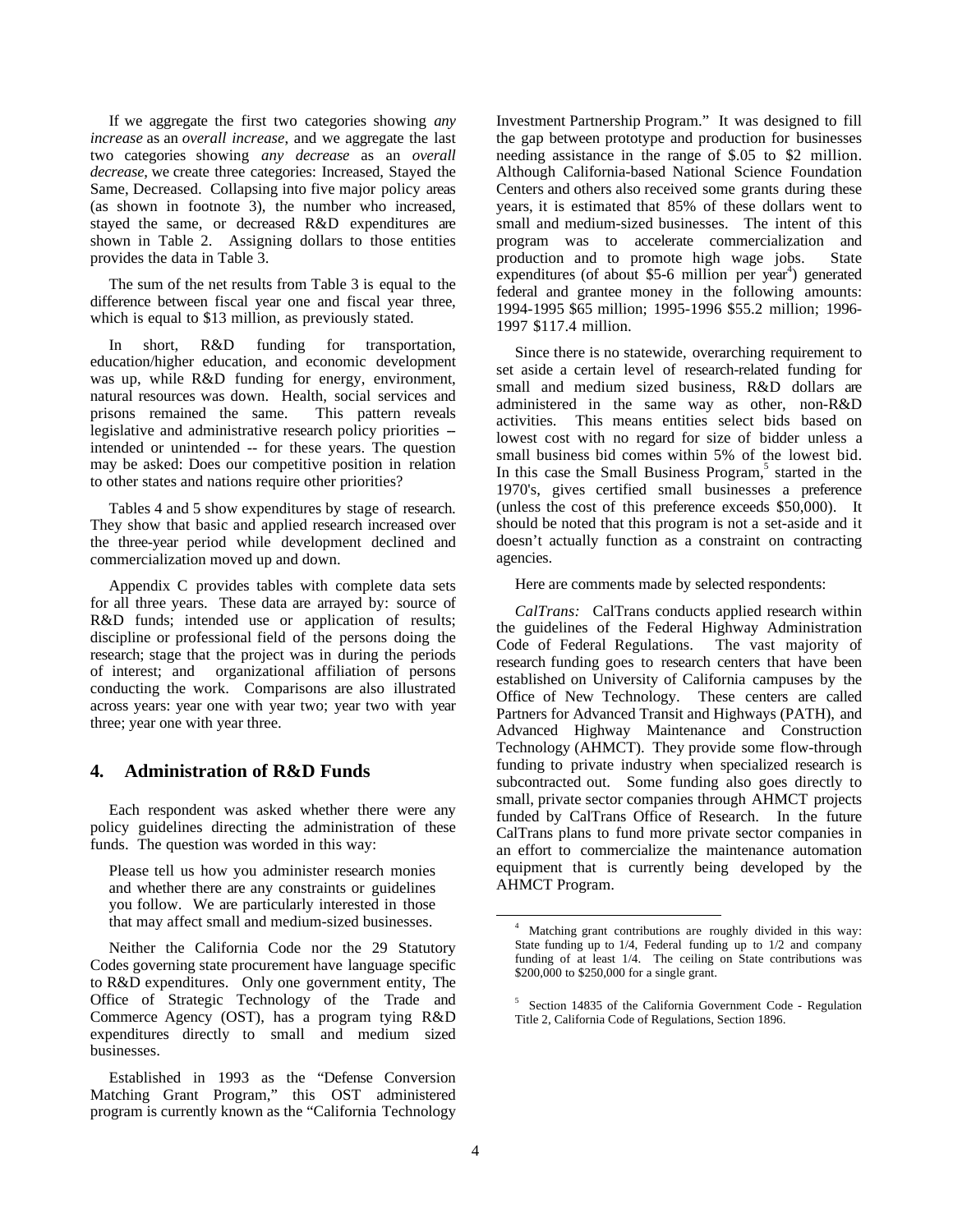| <b>Funding</b><br>Level | <b>Transportation</b> | Education/<br>Higher Ed. | <b>UNIVER THE DATION OF BEDICASCA</b><br>IJ<br>Energy,<br>Environment,<br><b>Natural</b><br><b>Resources</b> | Health, Social<br>Services,<br><b>Prisons</b> | <b>Economic</b><br><b>Development</b> |
|-------------------------|-----------------------|--------------------------|--------------------------------------------------------------------------------------------------------------|-----------------------------------------------|---------------------------------------|
| Increased               |                       |                          |                                                                                                              |                                               |                                       |
| Stayed the Same         |                       |                          |                                                                                                              |                                               |                                       |
| Decreased               |                       |                          |                                                                                                              |                                               |                                       |

| Table 2. Number of Government Entities whose Budgets Increased, |
|-----------------------------------------------------------------|
| Stayed the Same, or Decreased                                   |

**Table 3. Dollars Associated with Government Entities whose Budgets Increased, Stayed the Same, or Decreased**

| <b>Funding</b><br>Level | <b>Transportation</b> | (2)<br>Education/<br>Higher Ed. | (3)<br>Energy,<br>Environment,<br><b>Natural</b><br><b>Resources</b> | (4)<br><b>Health, Social</b><br>Services,<br><b>Prisons</b> | (5)<br><b>Economic</b><br><b>Development</b> |
|-------------------------|-----------------------|---------------------------------|----------------------------------------------------------------------|-------------------------------------------------------------|----------------------------------------------|
| Increased               | \$8,480,085           | \$21,566,200                    | \$4,430,593                                                          | \$2,800,438                                                 | \$9,075,004                                  |
| Stayed the Same         |                       | $_{0}$                          | $(\$626,323)$                                                        | $(\$577,882)$                                               |                                              |
| Decreased               | $(\$2,601,269)$       | 0                               | $(\$25,945,205)$                                                     | $(\$3,489,239)$                                             |                                              |
| <b>Net Result</b>       | \$5,878,816           | \$21,566,200                    | $(\$22,140,935)$                                                     | (\$1,266,683)                                               | \$9,075,004                                  |

## **Table 4. Comparison Between Stages of R&D by Fiscal Year**

| <b>Stage of Research</b> | FY 1994-1995  | FY 1995-1996  | FY 1996-1997  |
|--------------------------|---------------|---------------|---------------|
| Basic                    | \$147,663,643 | \$152,899,549 | \$161,651,924 |
| Applied                  | \$83,683,273  | \$87,375,743  | \$96,651,943  |
| Development              | \$48,429,438  | \$27,728,991  | \$28,028,458  |
| Commercialization        | \$23,038,673  | \$45,403,255  | \$29,595,111  |
| Total                    | \$302,815,027 | \$313,407,538 | \$315,927,436 |

## **Table 5. Stages of R&D Relative to Total R&D Dollars**

| <b>Stage of Research</b> | FY 1994-1995 | FY 1995-1996 | FY 1996-1997 |
|--------------------------|--------------|--------------|--------------|
| <b>Basic</b>             | 49%          | 49%          | 51%          |
| Applied                  | 28%          | 28%          | 31%          |
| Development              | 16%          | 9%           | 9%           |
| Commercialization        | 8%           | 14%          | 9%           |
| Total                    | 100%         | 100%         | 100%         |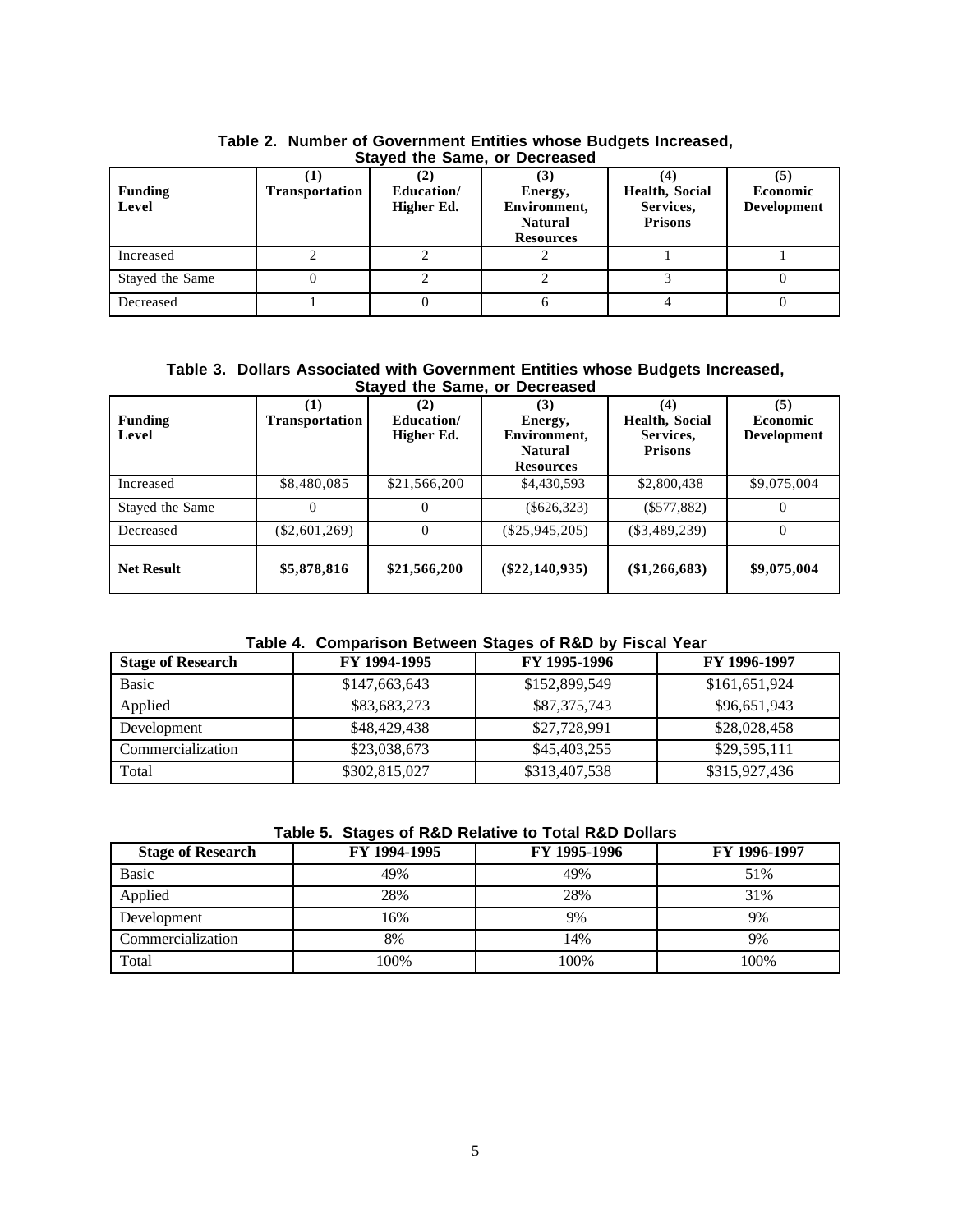*Department of Mental Health*: All R&D dollars are used within the department or "passed-through" to a county. Normal State and Federal guidelines are followed.

*Department of Conservation, Division of Mines and Geology*: R&D monies are administered in accordance with standard state guidelines and constraints (State Administrative Manual, State Contracting Manual). Our research is primarily scientific/engineering and does not affect small and medium sized businesses.

*Youth and Adult Correctional Agency:* Most funding comes from the General Fund and may be supplemented by federal and foundation grants. Most work is in-house research. They also do a lot of interagency agreements like contracting with university researchers. They rarely put out an RFP because, they say, state contracting requirements are too cumbersome, but when they do they quote the 5% small business preference.

*Department of Education:* Contract awards are decided by either the State Board of Education or the elected State Superintendent. Contractors are subject to requirements of the Government Code, Public Contract Code and the State Contracting Manual. Federally funded contracts are regulated by the Code of Federal Regulations and Office of Management and Budget circulars.

*University of California:* The Industry University Cooperative Research program was established in 1996 to foster collaborative research in targeted fields critical to California's economy. This is a competitive matching grant program with the objective of partnering University researchers and students with promising young companies as well as established companies. To date (1999) twothirds of participating firms are small businesses and more than one-third have fifty or fewer employees.

*California State University*: The block of funds reported here (\$2.5 million) are allocated to CSU campuses in proportion to reported fall FTEF. Each campus determines the way these funds will be allocated using guidelines which focus on student learning and California's social, cultural and economic well-being. Strictly speaking, these funds are used for scholarly and creative activity as well as research (they are impossible to separate).

Most respondents simply said no, they have no guidelines or constraints specific to the administration of R&D funds.

## **5. Research from Other States**

There were several methodological difficulties to overcome in collecting valid and reliable R&D data for the State of California. This experience led us to question whether other states have, or have had, similar difficulties.

To answer this question, telephone interviews were conducted with five of the other top R&D performing states (as reported in the Battelle study<sup>6</sup>): Texas, Florida, Pennsylvania, Georgia, and Illinois.

Interviews focused on research methods used in the Battelle study:

- How was the 1997 data collected?
- What was and was not included? (What about "plant," or capital outlay data?)
- Was the researcher available to guide respondents and answer questions about format?

Two questions asked about usage:

- How did you use the Battelle information with respect to policy?
- Has it had any effect on policy?

The last questions were about current understanding:

- Is R&D data currently being collected? How?
- What is known about how R&D expenditures being made today?

All interviews were conducted during the summer of 1999—two years after the original (1997) data collection effort. Some of those contacted served as respondents for the original Battelle study. Some run their state's science and technology programs.

The following is a summary of key points. More detailed descriptions of conversations are in Appendix D. The author of specific statements is not identified but a list of respondents can be obtained by contacting us at www.timestructures.com.

### **5.1 Research Methods**

Comments suggest that the data collected was neither valid nor reliable for at least three reasons: (1) the language and format of the questionnaire was difficult to understand, (2) it was hard to ensure that every who should respond did so, and (3) some states can provide "plant" (capital expenditure) data relatively easily while others cannot provide it at all.

"There was a disconnect between the questions and how agency budgets were formulated. My guess is that people either estimated or skipped answers" (Texas).

<sup>6</sup> Ranking of top states by total expenditures are: Texas, California, New York, Florida, Pennsylvania, Georgia, Ohio, Illinois, North Carolina. p. 4 Survey of State Research and development Expenditures: Fiscal Year 1995.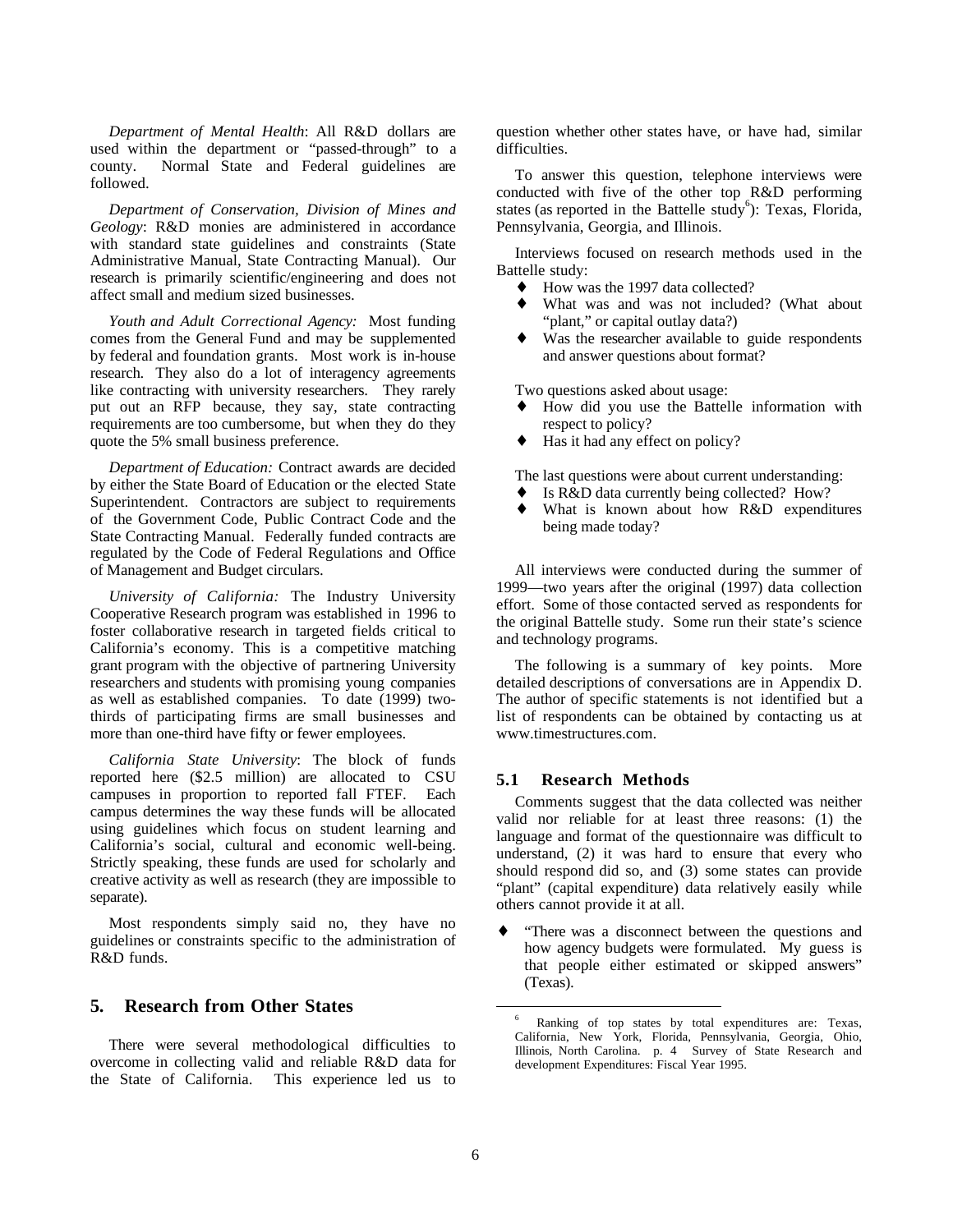- ♦ "Pulling together the data was difficult especially in the format Battelle wanted it. The format and forms were difficult" (Georgia).
- ♦ "I...remember the collection process was extremely difficult, particularly working with so many state agencies" (Illinois).
- ♦ "...including our universities would bias the results enormously...I haven't seen the report but ... must be inflated with the academic" (Florida).
- ♦ Capital expenditures were thought to have been omitted from the Illinois submission.
- "We did include plant expenditures. Plant expenditures are part of the budget at the state level so to break it out was doable," (Georgia). (Georgia included at least one building in their plant data.)

Many expressed surprise at the rankings

- We were surprised we came out as high as we did...we didn't think we would come out so high" (Georgia).
- ♦ "I would take [the finding that Texas was ranked #1] with a grain of salt. There were no strict parameters on what is an apple and what is an orange. Some may have put in the salaries of all their employees" (Texas).

## **5.2 Usage**

Texas and Pennsylvania were unaware that the final report had been published. Ironically, Pennsylvania, Illinois, and Georgia volunteered that they thought the best way to get information on state R&D expenditures was through either Battelle or the National Science Foundation. (We are at a loss as to how to reconcile this with statements from those interviewed expressing skepticism about the validity of the Battelle study.)

Georgia is one state that is using their high ranking to improve their competitive advantage and attract business:

♦ "The publicity was great!" (Georgia) (They have used their ranking to attract at least one California communications technology firm.)

Apparently the study has had no direct effect on public policy for any of those interviewed.

## **5.3 Current Knowledge**

None of the states contacted have made any attempt to assess total R&D expenditures since the Battelle study:

- ♦ Overall R&D money is unknown for the State of Pennsylvania.
- "We need statewide R&D knowledge. We need to know what others are doing. We need systematized data collection from all the states" (Georgia).

States contacted do, however, track R&D expenditures specifically associated with economic development. The question may be asked, what is and what is not included in the category of economic development? Does it include education? Does it include environmental and workforce investments? Interpretation of economic investment needs may be different for every state.

Overall, the foregoing data begin to paint a picture of California State investment in R&D. It may be asked whether posturing for a competitive future requires a different strategy than the one that obtained during the years of this study. Is it critical for California to know the current resource pattern of the State relative to its competition? In a rapidly changing global economy, does California need to position itself for the future by strategically investing R&D funds in critical priorities? Or can it count on continued success from private and federal investment as referred to by the Georgia interviewee who said of California: "It just happened there."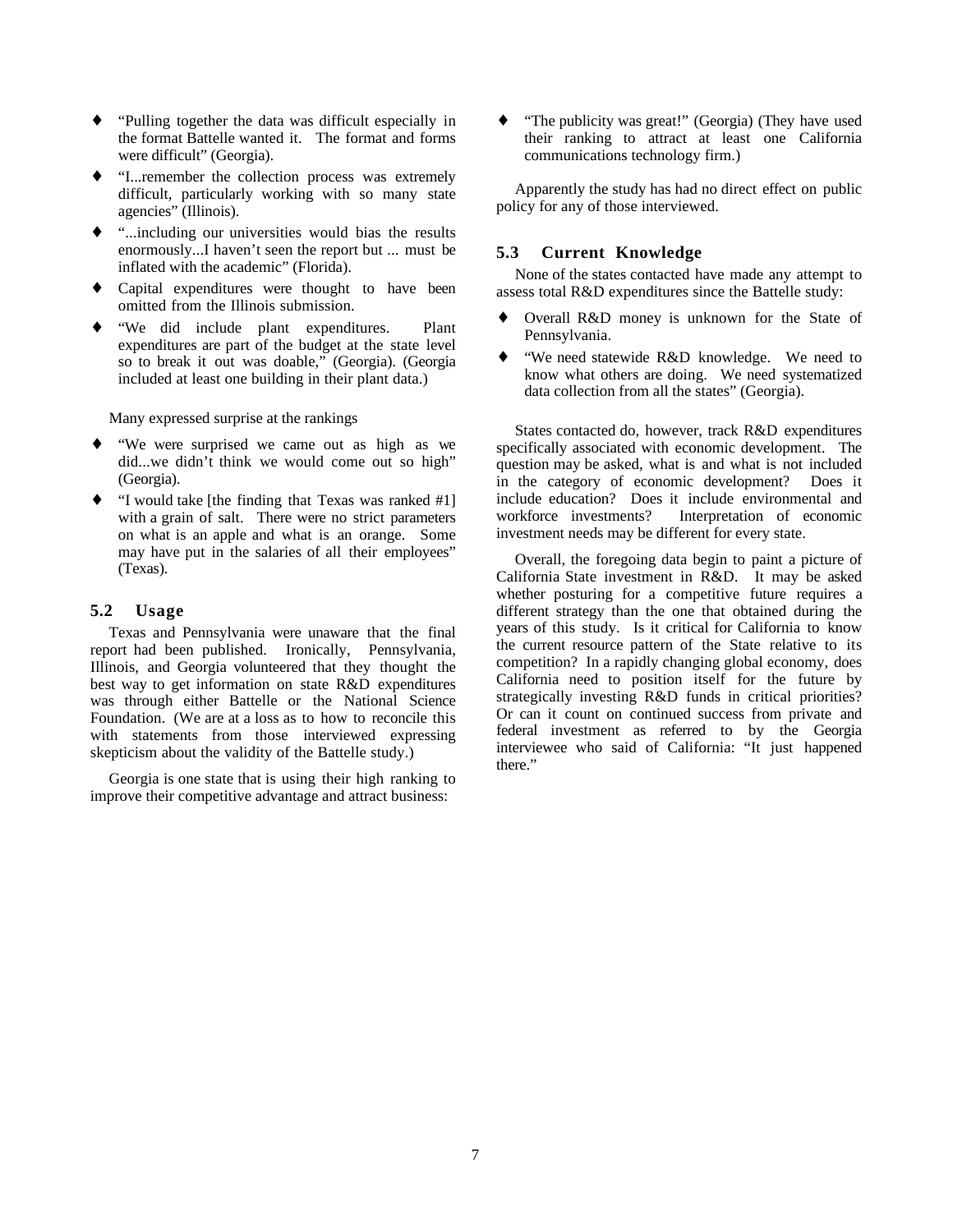## **6. Appendix A - The Questionnaire**

5 April 1999

**Address** 

Dear:

Thank you again for helping us identify State R&D expenditures for 1995-1996. Unfortunately, that study has shown us that in order to understand how California supports research and development, we need to have data extending over a three-year period: 1994-1995, 1995-1996 and 1996-1997. You have already submitted data for 1994-1995 and 1995-1996, (see attached) but we need data from you for the last year (1996-1997).

We are identifying all monies spent–or obligated–during this time period regardless of whether the work was done by government employees or contracting agencies. This includes all dollars that the State has discretion over (like "pass through" funds). The cost of things like photographs, tapes, books, and so forth–when used primarily for research and development rather than ongoing operations–should also be included.**<sup>7</sup>**

We are asking that you review your earlier submissions to make sure they are complete, and that you calculate the R&D expenditures for the missing year (1996-1997). Please fax the final forms to the Sacramento Office of the California Council on Science and Technology (Fax 916-492-0999; Voice 916-492-0996). We apologetically confess that our deadline is April 15<sup>th</sup> and we will be very grateful if you can accommodate us.

The questionnaire is a one-page form. We have enclosed a sheet showing four examples and a key. The questionnaire asks for:

- ◊ The title or description of each R&D project.
- ◊ The total dollar amount in actual dollars (3,000,000 rather than 3M).
- ◊ The source of the R&D funds (8 sources, A-H, are identified on the key).
- $\Diamond$  The intended use of the results or who benefits (the key gives 13 choices, A-M).
- ◊ Which of 9 fields of endeavor (A-I) were employed to accomplish the work.
- ◊ The stage that the project was in during this period (see below).
- ◊ Which of 7 choices (A-G on the key) performed the work (R&D performer).

 $\frac{7}{1}$  Omit capital expenditures such as equipment, buildings and other facilities.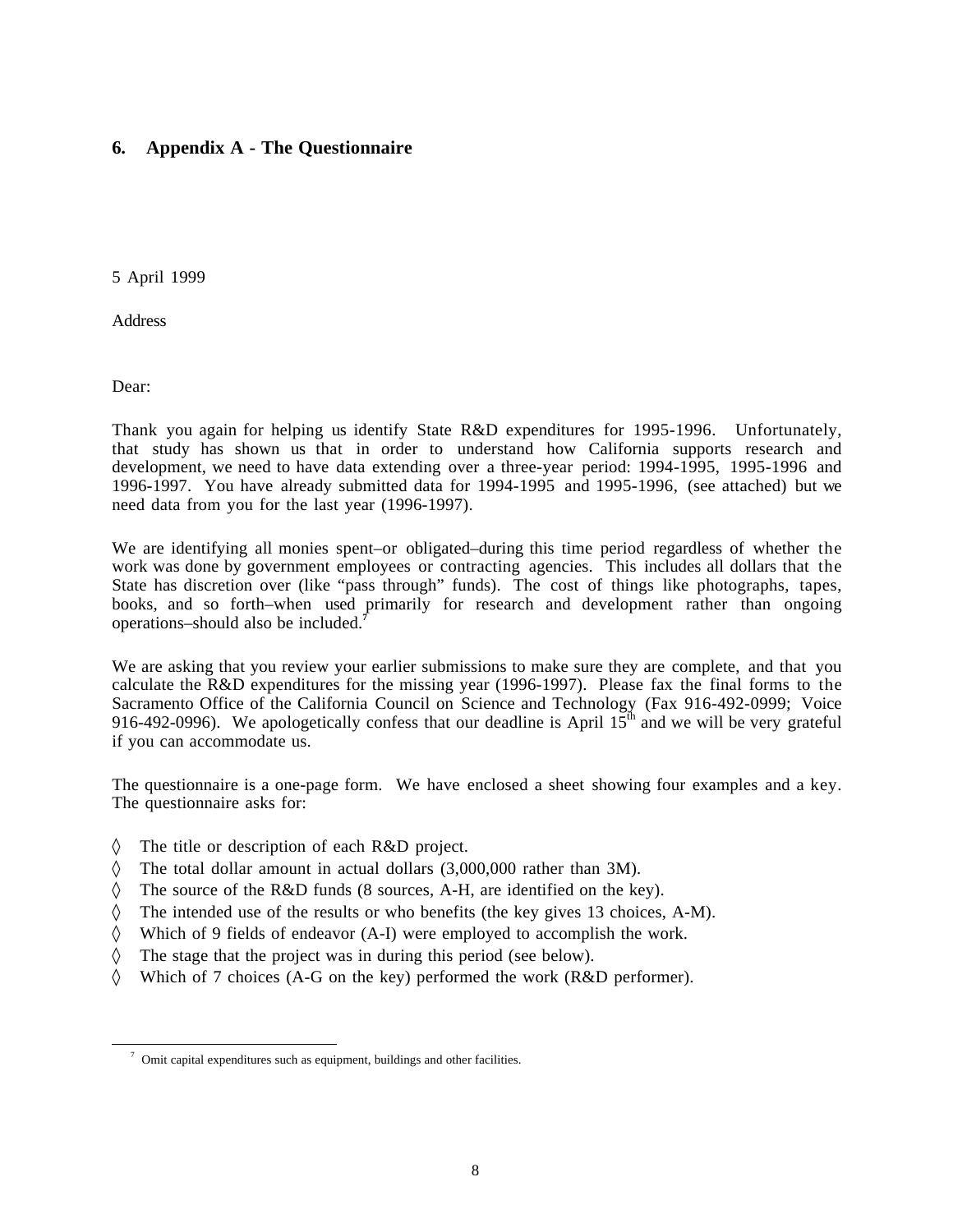## STAGE OF R&D

The following description of R&D stages (question 6) may help you understand what we are looking for.

## There are two stages of research:

Basic research (A) is a systematic, hypothesis-testing study where the focus is on fuller understanding with no specific application in mind. This could apply to some of the following efforts:

Pesticide evaluation Epidemiology studies Vital statistics special studies Economic research (but not standard data series collection) Health care and disease data, hospital studies, mental health, etc.

Applied research (B) is about discovering ways to solve specific problems. Here are some examples:

Demonstrations to prove that a method or technology really works. Adaptations of new technology, making it applicable to specific needs. Economic studies such as utilization/expenditure data. The collection of statistical data as part of a research effort. Assessments, program evaluations, program planning, and implementation activities, when part of a systematic research effort. Applied research techniques include surveys, secondary data analysis, library research, etc.

As a rule of thumb, "research" is any systematic study with an evaluative component. Whether it's basic or applied depends on intent.

## We are identifying two stages of development:

Development (C) is the systematic use of knowledge gained from research–such as materials, devices, systems, methods, designs, prototypes, processes, etc. Consider:

Pilot projects for testing new methods for organizing or delivering services. Software pilot projects. Demonstrations to show off new technologies or methods. Adopting and putting to use new technologies. Collecting statistical data as part of a development program.

Commercialization (D) is the application of this knowledge in private and/or public markets. It's the reduction to practice of a technical idea. In addition to refining and testing a product or service, it includes everything involved in its initial introduction into a commercial market (such as defining markets, promoting and demonstrating).

Market analyses, surveys, and other efforts which help apply or "commercialize" research knowledge should be included here.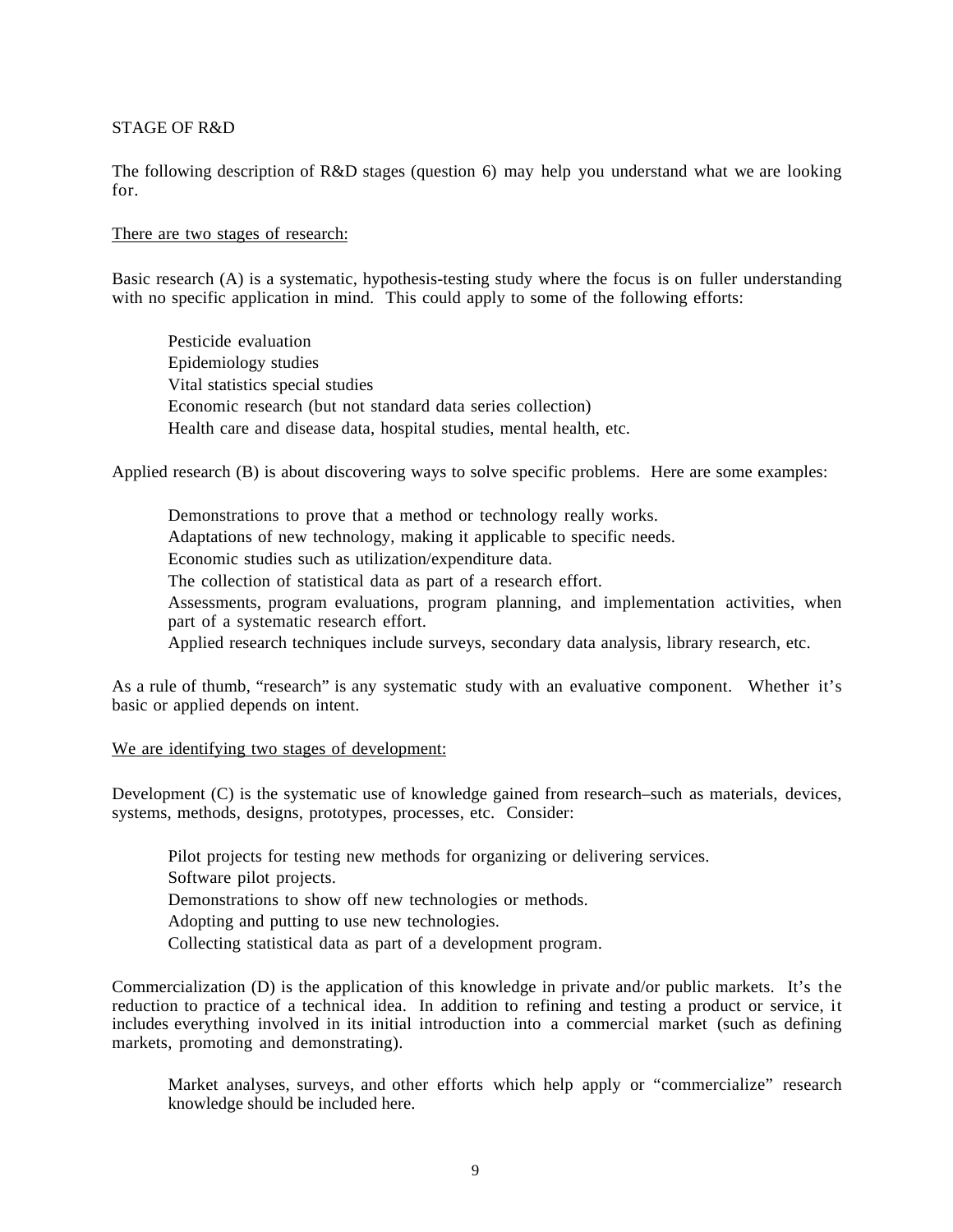## ONE LAST QUESTION

We are also interested in learning how research and development monies are administered by State entities. Please tell us how you administer research monies and whether there are any constrains or guidelines you follow. We are particularly interested in those that may affect small and medium-sized businesses.

If you have any questions please contact Dr. Victoria Koehler Jones at (916) 564-8683 and she will be glad to do whatever she can to assist you. Again, please remember our deadline is April 15<sup>th</sup>.

Thank you sincerely,

Susan Hackwood, Executive Director California Council on Science and Technology

Victoria Koehler Jones, Ph.D.

Enclosures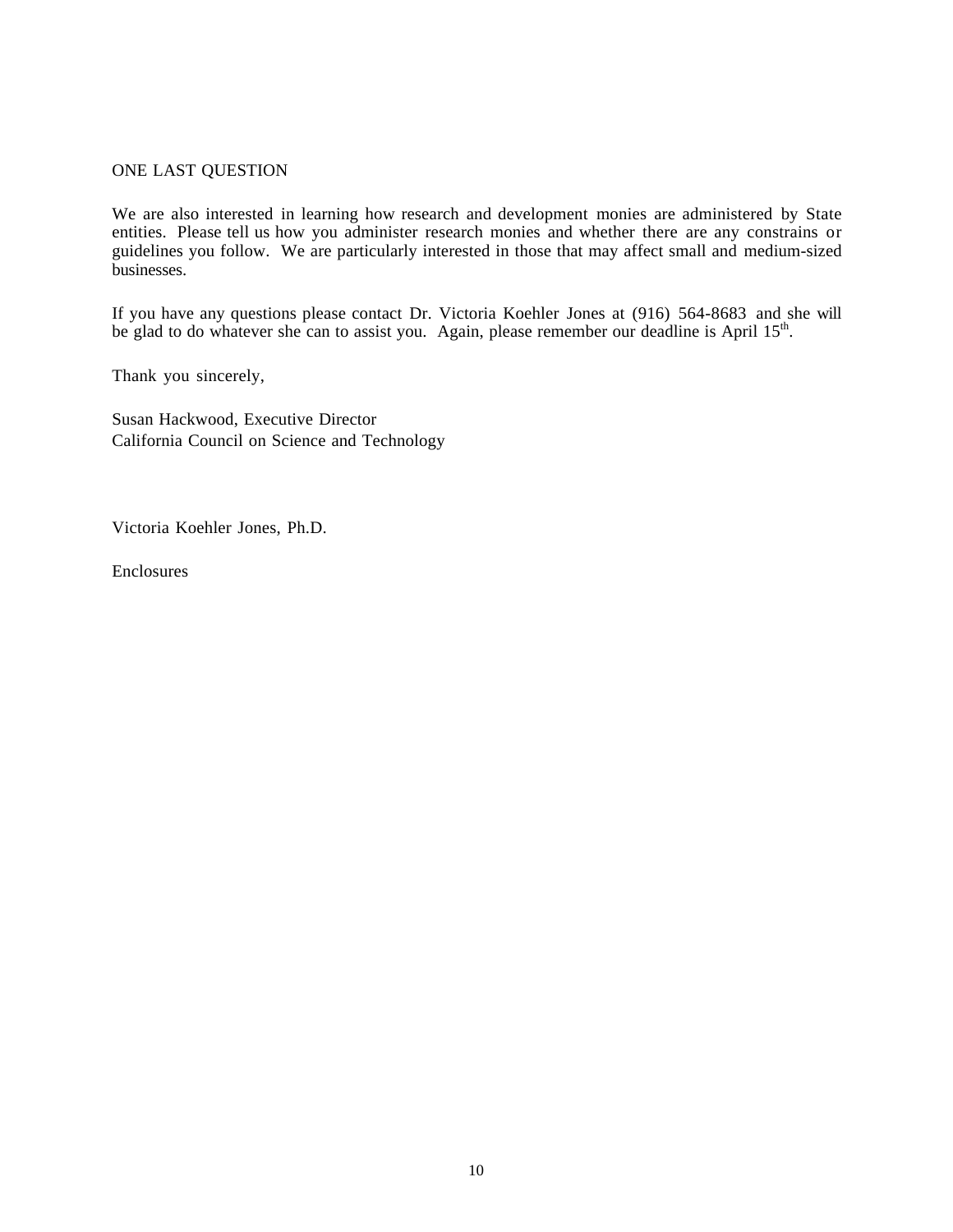| Project Title/Description | Dollar<br>Amount | Source of<br>R&D<br>Funds | Function or<br>Use of<br>R&D | Field of<br>Science or<br>Engineering | State of<br>R&D | R&D<br>Performer |
|---------------------------|------------------|---------------------------|------------------------------|---------------------------------------|-----------------|------------------|
| (1)                       | (2)              | (3)                       | (4)                          | (5)                                   | (6)             | (7)              |
|                           |                  |                           |                              |                                       |                 |                  |
|                           |                  |                           |                              |                                       |                 |                  |
|                           |                  |                           |                              |                                       |                 |                  |
|                           |                  |                           |                              |                                       |                 |                  |
|                           |                  |                           |                              |                                       |                 |                  |
|                           |                  |                           |                              |                                       |                 |                  |
|                           |                  |                           |                              |                                       |                 |                  |
|                           |                  |                           |                              |                                       |                 |                  |
|                           |                  |                           |                              |                                       |                 |                  |
|                           |                  |                           |                              |                                       |                 |                  |
|                           |                  |                           |                              |                                       |                 |                  |
|                           |                  |                           |                              |                                       |                 |                  |
|                           |                  |                           |                              |                                       |                 |                  |
|                           |                  |                           |                              |                                       |                 |                  |
|                           |                  |                           |                              |                                       |                 |                  |
|                           |                  |                           |                              |                                       |                 |                  |
|                           |                  |                           |                              |                                       |                 |                  |
|                           |                  |                           |                              |                                       |                 |                  |
|                           |                  |                           |                              |                                       |                 |                  |
|                           |                  |                           |                              |                                       |                 |                  |
|                           |                  |                           |                              |                                       |                 |                  |
|                           |                  |                           |                              |                                       |                 |                  |
|                           |                  |                           |                              |                                       |                 |                  |
|                           |                  |                           |                              |                                       |                 |                  |
|                           |                  |                           |                              |                                       |                 |                  |
|                           |                  |                           |                              |                                       |                 |                  |
|                           |                  |                           |                              |                                       |                 |                  |
|                           |                  |                           |                              |                                       |                 |                  |
|                           |                  |                           |                              |                                       |                 |                  |

| <b>AGENCY NAME:</b> | YOUR NAME: |
|---------------------|------------|
| DIVISION:           | PHONE:     |
| ADDRESS:            | FAX:       |
| CITY/STATE/SIP:     | $E-MAIL:$  |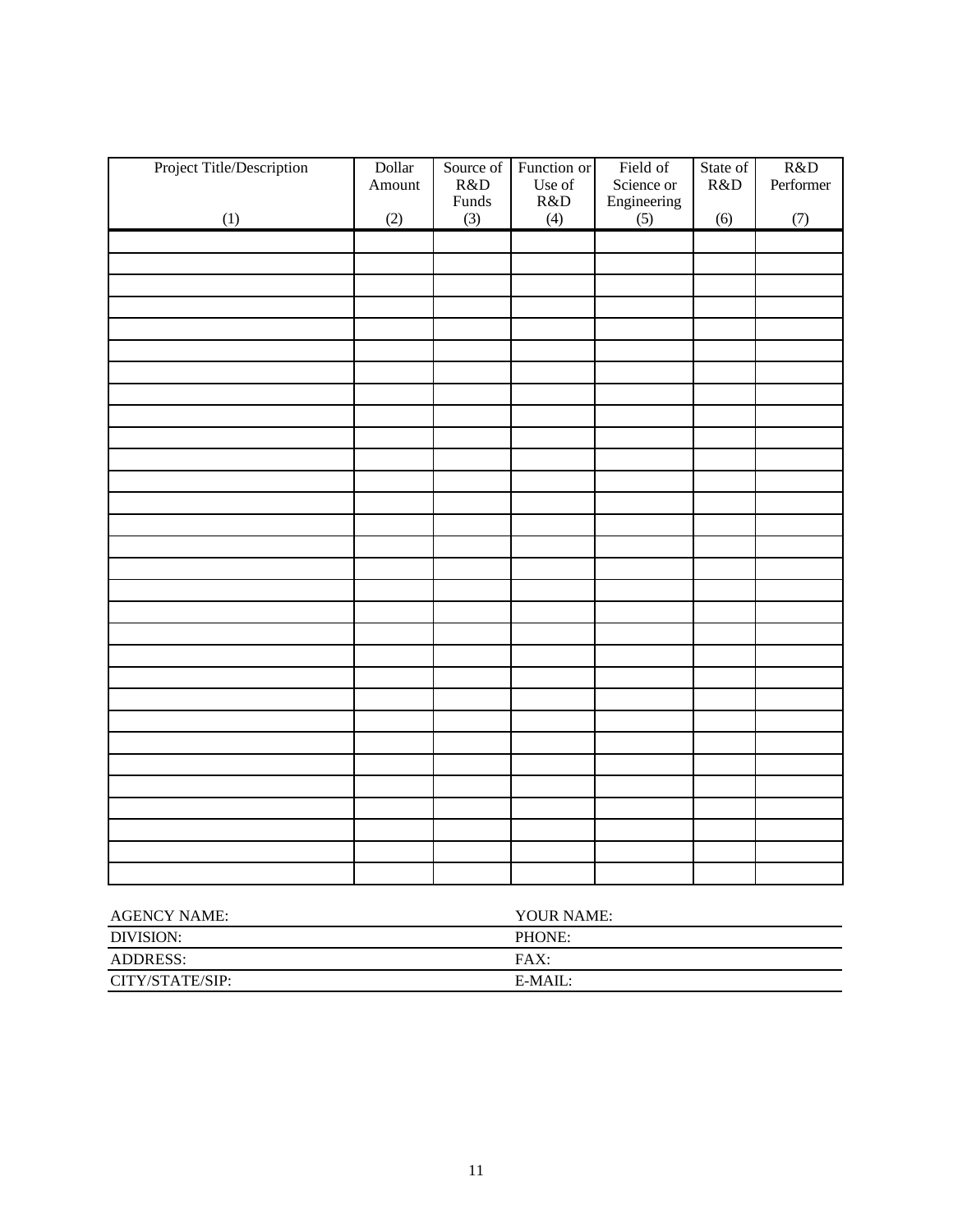| <b>Project Title/Description</b>                 | <b>Dollar</b><br>Amount | Source of<br>R&D<br><b>Funds</b> | <b>Function</b><br>or Use of<br>R&D | Field of<br><b>Science or</b><br><b>Engineering</b> | <b>State</b><br>of<br>R&D      | <b>R&amp;D</b><br><b>Performer</b> |
|--------------------------------------------------|-------------------------|----------------------------------|-------------------------------------|-----------------------------------------------------|--------------------------------|------------------------------------|
| (1)                                              | (2)                     | (3)                              | (4)                                 | (5)                                                 | $\boldsymbol{\left( 6\right)}$ | (7)                                |
| EXAMPLE #1:                                      |                         |                                  |                                     |                                                     |                                |                                    |
| State Renewable Energy Technology Dev.<br>Center | 300,000                 | A                                | G                                   | E                                                   | C                              | D                                  |
| State Renewable Energy Technology Dev.<br>Center | 450,000                 | C                                | G                                   | E                                                   | C                              | D                                  |
|                                                  |                         |                                  |                                     |                                                     |                                |                                    |
| EXAMPLE #2:                                      |                         |                                  |                                     |                                                     |                                |                                    |
| Student Research Awards in Microbiology          | 47,500                  | E                                | 1/2A<br>1/2 B                       | $1/2$ F<br>$1/2$ H                                  | A                              | E                                  |
|                                                  |                         |                                  |                                     |                                                     |                                |                                    |
| EXAMPLE #3:                                      |                         |                                  |                                     |                                                     |                                |                                    |
| Recycled Tire Content in Paving Material         | 864,345                 | F                                | G                                   | L                                                   | B                              | C                                  |
|                                                  |                         |                                  |                                     |                                                     |                                |                                    |
| EXAMPLE #4:                                      |                         |                                  |                                     |                                                     |                                |                                    |
| Research Grant #95-AGR-49385                     | 521,029                 | A                                | K                                   | B                                                   | A                              | B                                  |

| (3)                   | (4)                                              | (5)                                | (6)                  | (7)                       |
|-----------------------|--------------------------------------------------|------------------------------------|----------------------|---------------------------|
| Source of R&D Funds   | Function or Use of R&D                           | Field of Science or<br>Engineering | State of R&D         | R&D Performer             |
| A. Federal Sources    | A. Community Development, A. Biological Sciences |                                    | A. Basic Research    | A. Within State           |
| B. Industry           | Housing & Public Services                        | <b>B.</b> Medical Sciences         | B. Applied           | Government                |
| C. Direct State       | B. Crime Prevention &                            | C. Psychology                      | Research             | <b>B.</b> Local or County |
| Appropriations        | Control                                          | D. Physical Sciences               | C. Development       | Government                |
| D. State-issued Bonds | C. Economic Development                          | E. Environmental                   | D. Commercialization | C. Industry or            |
| E. Lottery Proceeds   | D. Education                                     | Sciences                           |                      | <b>Business</b>           |
| F. Restricted or      | E. Energy                                        | F. Mathematics &                   |                      | D. Academic               |
| Special Tax Funds     | F. Environment                                   | Computer Sciences                  |                      | Institution               |
| G. Other State        | G. Food, Fiber & Other                           | G. Engineering                     |                      | E. Private Individual     |
| Sources               | Agricultural Products                            | H. Social Sciences                 |                      | F. Non-profit             |
| H. Other Non-state    | H. Health                                        | I. Other                           |                      | Organization              |
| Sources               | I. Income Security & Social                      |                                    |                      | G. Other                  |
|                       | Services                                         |                                    |                      |                           |
|                       | J. Natural Resources                             |                                    |                      |                           |
|                       | K. Science & Technology<br>Base                  |                                    |                      |                           |
|                       | L. Transportation                                |                                    |                      |                           |
|                       | M. Other                                         |                                    |                      |                           |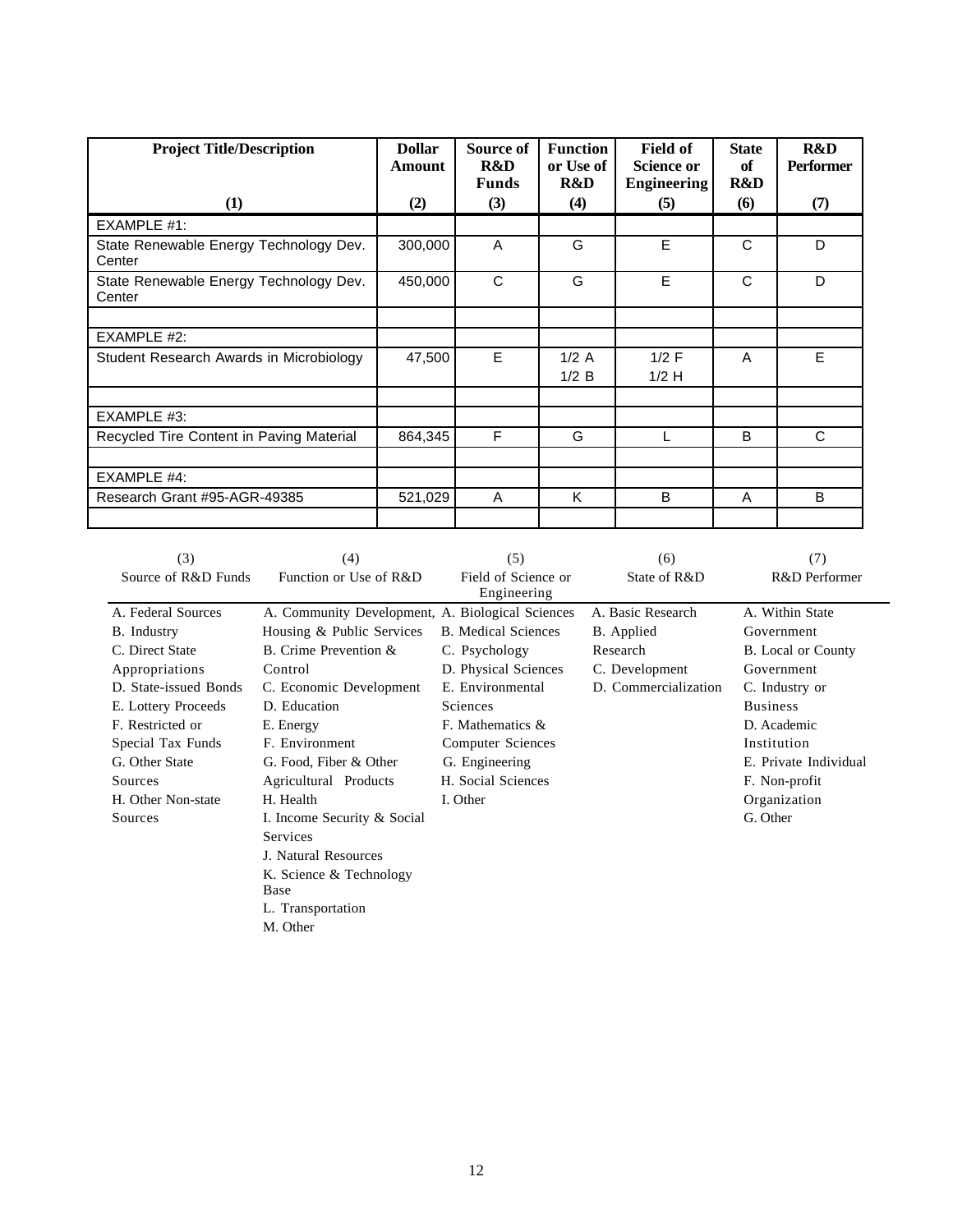## **7. Appendix B-Data Summary California R&D**

| <b>Agency and Department Division or Office</b>                               | R & D<br><b>Reported</b><br>1994-1995 | R & D<br><b>Reported</b><br>1995-1996 | R & D<br><b>Reported</b><br>1996-1997 |
|-------------------------------------------------------------------------------|---------------------------------------|---------------------------------------|---------------------------------------|
| Business, Transportation & Housing - CALTRANS<br>Capital Outlay               | 5,000,000                             | Zero                                  | 5,024,599                             |
| Business, Transportation & Housing - CALTRANS<br>New Technology Program       | 11,388,464                            | 14,017,824                            | 19,843,950                            |
| Business, Transportation & Housing - CALTRANS<br>Research Program             | 8,192,389                             | 7,112,728                             | 5,591,120                             |
| California Research Bureau                                                    | 3,000,000                             | 3,000,000                             | 3,000,000                             |
| Department of Education                                                       | 25,329,800                            | 26,363,800                            | 28,222,000                            |
| University of California<br>Board of Regents                                  | 160,413,000                           | 168,367,000                           | 179,087,000                           |
| Trustees of State Universities                                                | 2,500,000                             | 2,500,000                             | 2,500,000                             |
| EPA -Air Resources Board                                                      | 6,970,000                             | 7,415,544                             | 6,658,058                             |
| EPA - California Integrated Waste Management Board                            | 1,740,499                             | 1,626,669                             | 1,542,204                             |
| Department of Food and Agriculture                                            | 3,194,224                             | 1,820,562                             | 2,142,134                             |
| Health and Human Services Agency - Dept. of Social<br>Services                | 2,106,932                             | 2,124,000                             | 2,146,950                             |
| Health and Human Services Agency - Dept. of Mental<br>Health                  | 1,218,000                             | Zero                                  | 414,000                               |
| Health and Human Services Agency - Data Center                                | 1,344,000                             | 661,900                               | Zero                                  |
| Health and Human Services Agency - Dept. Health<br>Services: Chronic & Injury | 7,073,790                             | 7,708,417                             | 6,901,652                             |
| Health and Human Services Agency - Dept. Health<br>Services: Communicable     | 1,064,779                             | 3,327,000                             | 3,865,217                             |
| Health and Human Services Agency - Dept. Health<br>Services: AIDS             | 2,880,000                             | 2,308,000                             | 2,241,000                             |
| Office of Emergency Services -Planning & Technical<br>Assistance Branch       | 1,258,165                             | 552,710                               | 89,064                                |
| Resources Agency Dept. Fish and Game                                          | 5,048,665                             | 3,599,564                             | 3,899,671                             |

**Table 6. Non-plant Expenditures > 1 Million (June 4, 1999)**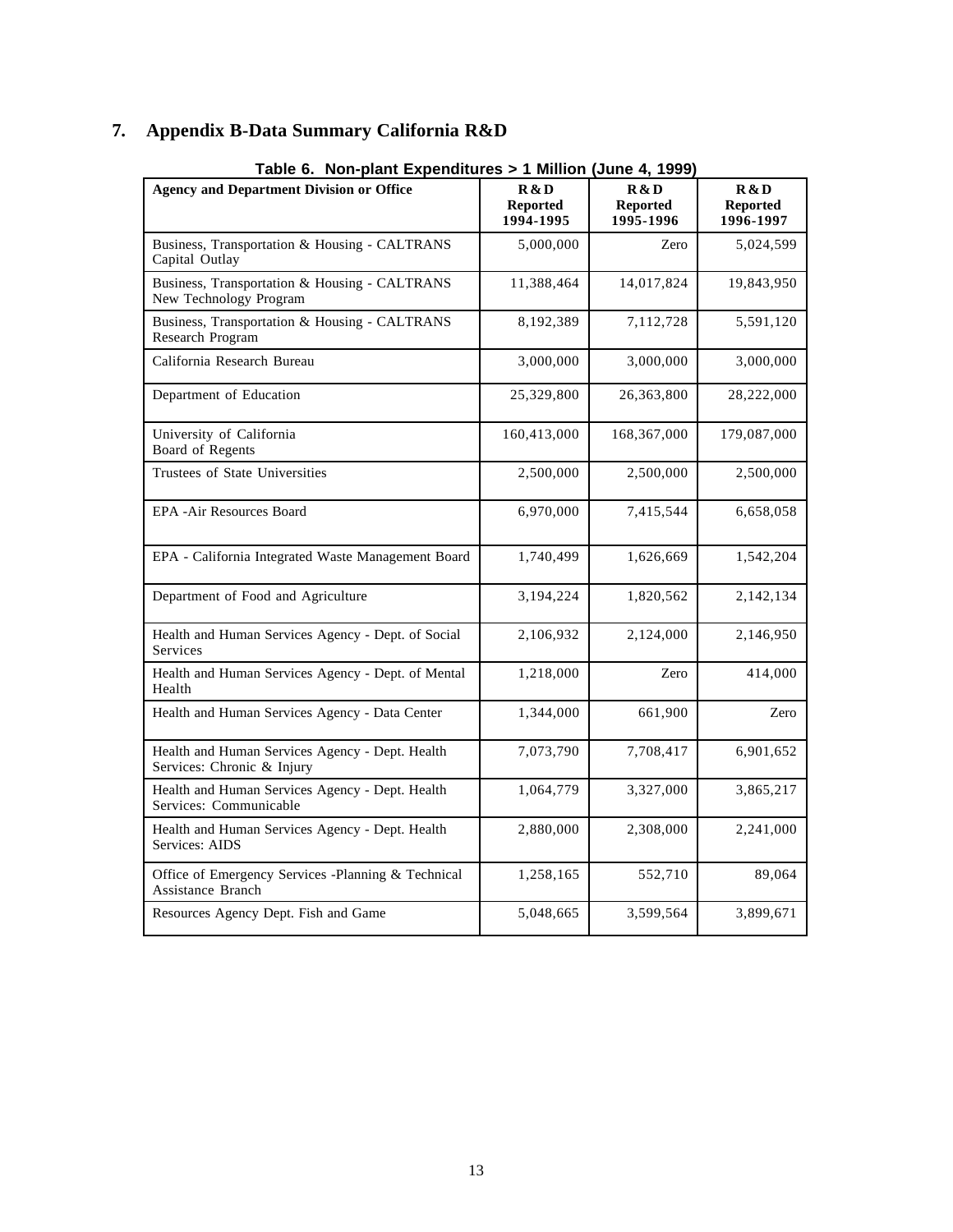| <b>Agency and Department Division or Office</b>                                      | R & D<br><b>Reported</b><br>1994-1995 | R & D<br><b>Reported</b><br>1995-1996 | R & D<br><b>Reported</b><br>1996-1997 |
|--------------------------------------------------------------------------------------|---------------------------------------|---------------------------------------|---------------------------------------|
| Resources Agency Dept. Boating & Waterways:<br>Facilities                            | 1,020,500                             | 1,489,750                             | 755,000                               |
| Resources Agency Dept. Conservation: Technology<br>Assessment Planning & Development | 1,239,021                             | 742,376                               | 810,993                               |
| Resources Agency Dept. Conservation: Division of<br>Mines & Geology                  | 5,197,093                             | 11,048,350                            | 8,933,122                             |
| Resources Agency Energy Commission: R&D Office<br>Programs                           | 6,548,436                             | 6,878,215                             | 7,243,000                             |
| Resources Agency Energy Commission: Energy<br><b>Efficiency Programs</b>             | 9,024,000                             | 6,212,000                             | 4,078,000                             |
| Resources Agency Energy Commission:<br>Transportation Technology & Fuels             | 24,112,679                            | 26, 253, 228                          | 5,892,000                             |
| Secy. of Youth and Adult Correctional Agency -Dept.<br>of The Youth Authority        | 1,225,600                             | 1,236,600                             | 1,246,700                             |
| Trade and Commerce Agency                                                            | 4,724,996                             | 7,040,000                             | 13,800,000                            |

**Table 6 (Continued). Non-plant Expenditures > 1 Million (June 4, 1999)**

*Notes:*

Other California State government entities that have performed R&D, but were not included in this study, include:

Business, Transportation & Housing: Department of Motor Vehicles; Highway Patrol.

Environmental Protection Agency: State Water Resources Control Board; Department of Toxic Substances Control.

Health & Human Services Agency: Dept. of Alcohol & Drug Programs; Office of Statewide Health Planning & Development; Employment Development Department; Dept. of Developmental Services.

Resources Agency: Dept. of Forestry & Fire, Resource Management Program; Dept. of Forestry & Fire, Fire Protection; Bay Conservation & Development Commission; Dept. of Boating & Waterways, Operations; Office of Mine Reclamation; Energy Commission, Facilities Siting & Environmental Protection; Energy Commission, Energy Information & Analysis Programs.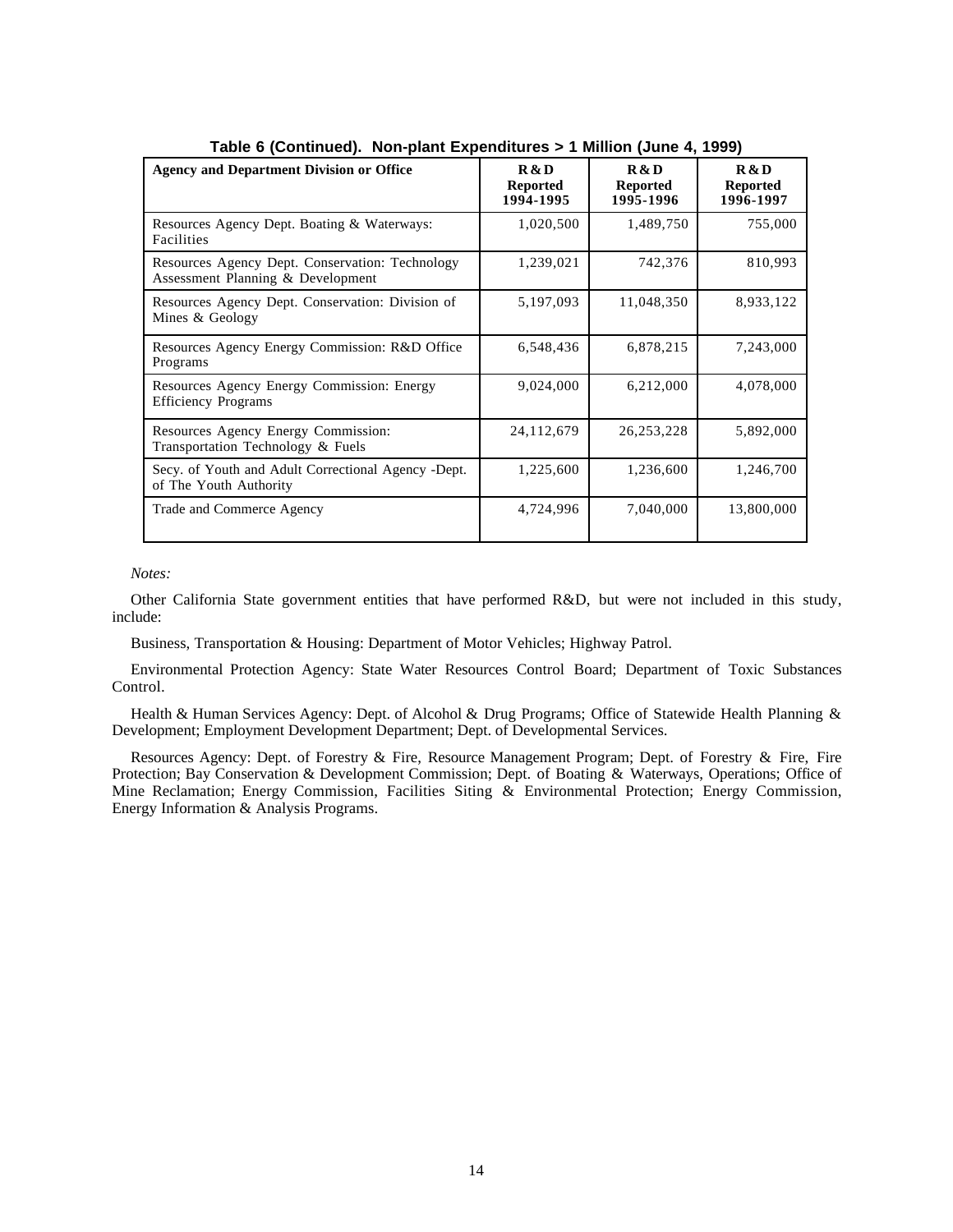## **8. Appendix C-Complete Data Set**

| DIFFERENCE FROM 1994-1995 TO 1995-1996               | Federal        | Industry      |                                |              | <b>State Sources</b> |                                   |                   | Other                       | <b>Total</b>      | $\%$               |
|------------------------------------------------------|----------------|---------------|--------------------------------|--------------|----------------------|-----------------------------------|-------------------|-----------------------------|-------------------|--------------------|
| <b>NON-PLANT R&amp;D EXPENDITURES BY SOURCE</b>      | <b>Sources</b> |               | <b>Direct</b><br>Appropriation | <b>Bonds</b> | Lottery<br>Proceeds  | <b>Restricted</b><br><b>Funds</b> | Other             | Non-state<br><b>Sources</b> |                   | of<br><b>Total</b> |
|                                                      | (A)            | (B)           | (C)                            | (D)          | (E)                  | (F)                               | (G)               | (H)                         | (1)               |                    |
| <b>Research Function or Use</b><br>1. Total          | 3,731,737.50   | 1,474,738.00  | (25,856,295.00)                | 1,662,068.00 | 0.00                 | 32,455,953.00                     | (22, 641, 949.00) | (1,418,761.50)              | (10,592,509.00)   |                    |
| 1a. Community Development, Housing & Public Services | 225.520.50     | 0.00          | (40.090.00)                    | 0.00         | 0.00                 | 0.0(                              | (717,722.50       | (693,150.00                 | (1,225,442.00)    | 11.57%             |
| 1b. Crime Prevention and Control                     | 359,000.00     | 0.00          | (3,000.00)                     | 0.00         | 0.00                 | 0.00                              | 0.00              | 0.00                        | 356,000.00        | $-3.36%$           |
| 1c. Economic Development                             | (36, 885.50)   | 0.00          | (5,693,572.00)                 | 0.00         | 0.00                 | 6,789,036.0                       | (3,874,193.50)    | (815,173.00                 | (3,630,788.00)    | 34.28%             |
| 1d. Education                                        | (272, 400.00)  | 0.00          | (535,448.00                    | (4,600.00)   | 0.00                 | 2,499,010.0                       | (2,843,545.50)    | (20,600.00)                 | (1, 177, 583.50)  | 11.12%             |
| 1e. Energy                                           | (21, 333.00)   | 0.00          | (267,838.00                    | 0.00         | 0.00                 | 3,339,203.5                       | (3,323,657.50)    | 695,547.00                  | 421.922.00        | $-3.98%$           |
| 1f. Environment                                      | 732,897.50     | 0.00          | (209, 947.00)                  | 0.00         | 0.00                 | 2,814,773.5                       | (2,017,764.00)    | 776,223.50                  | 2,096,183.50      | $-19.79%$          |
| 1g. Food, Fiber, Other Agricultural Products         | 0.00           | 0.00          | 17,415.00                      | 0.00         | 0.00                 | 665,077.0                         | 11,778.0          | (126,000.00)                | 568,270.00        | $-5.36%$           |
| 1h. Health                                           | (2,376,247.00) | 1,474,738.00  | (2,585,038.50                  | 0.00         | 0.00                 | 3,385,766.5                       | (3,936,048.50)    | (355,363.00                 | (4,392,192.50     | 41.47%             |
| 1i. Income Security & Social Services                | (8,534.00)     | 0.00          | (8,534.00)                     | 0.00         | 0.00                 | 0.00                              | 0.00              | 0.00                        | (17,068.00)       | 0.16%              |
| 1j. Natural Resources                                | (47,868.50)    | 0.00          | (44,863.00)                    | 0.00         | 0.00                 | 294,993.5                         | 4,809.50          | 0.00                        | 207,071.50        | $-1.95%$           |
| 1k. Science & Technology Base                        | 152,604.50     | 0.00          | (8,045,571.50)                 | 0.00         | 0.00                 | 2,697,788.0                       | (3,436,521.50)    | (639,001.00                 | (9,270,701.50)    | 87.52%             |
| 1I. Transportation                                   | 3,631,983.00   | 0.00          | (8,713,833.00)                 | 1,666,668.00 | 0.00                 | 9,867,805.00                      | (3, 191, 183.50)  | (241, 245.00)               | 3,020,194.50      | $-28.51%$          |
| 1m. Other functional areas, not elsewhere classified | 1.393.000.00   | 0.00          | 274.025.00                     | 0.00         | 0.00                 | 102.500.00                        | 682.100.00        | 0.00                        | 2,451,625.00      | $-23.14%$          |
| <b>Field of Science or Engineering</b>               |                |               |                                |              |                      |                                   |                   |                             |                   |                    |
| 2. Total                                             | 3,731,737.50   | 1,474,738.00  | (25,856,295.00)                | 1,662,068.00 | 0.00                 | 32,455,952.00                     | (22,641,950.00)   | (1,418,761.50)              | (10,592,511.00)   |                    |
| 2a. Biological Sciences                              | 344,280.75     | 0.00          | (1,981,084.52)                 | 0.00         | 0.00                 | 709.929.6                         | 1,093,890.0       | (307, 224.25)               | (140, 208.33)     | 1.32%              |
| 2b. Medical Sciences                                 | (1,715,870.00) | 1,474,738.00  | (347,519.32)                   | 0.00         | 0.00                 | 78,646.00                         | 0.00              | (181,249.00                 | (691,254.32       | 6.53%              |
| 2c. Psychology                                       | 1,218,000.00   | 0.00          | 147,819.98                     | 0.00         | 0.00                 | 143.2                             | 0.00              | 0.00                        | 1,365,963.20      | $-12.90%$          |
| 2d. Physical Sciences                                | 67,467.00      | 0.00          | (2,971,651.72)                 | 0.00         | 0.00                 | (428,250.00                       | (1,012,309.50)    | (1, 153, 500.00)            | (5,498,244.22)    | 51.91%             |
| 2e. Environmental Sciences                           | 496,520.75     | 0.00          | (337,944.22)                   | 0.00         | 0.00                 | 12,482,319.0                      | (10,637,372.50)   | (296,547.25                 | 1,706,975.78      | $-16.11%$          |
| 2f. Mathematics & Computer Science                   | 440,818.00     | 0.00          | (1,236,144.72)                 | 0.00         | 0.00                 | 1,437,540.0                       | 882,017.00        | 477,417.00                  | 2,001,647.28      | $-18.90%$          |
| 2g. Engineering                                      | 3,129,855.00   | 0.00          | (15,702,394.22)                | 1,666,668.00 | 0.00                 | 18,856,981.0                      | (12,902,884.00)   | (299,474.00                 | (5,251,248.22)    | 49.58%             |
| 2h. Social Sciences                                  | (177, 734.00)  | 0.00          | (369,878.02)                   | (2,300.00)   | 0.00                 | 260,559.0                         | (76,000.00)       | (125,300.00)                | (490,652.93       | 4.63%              |
| 2i. Other Sciences, not elsewhere classified:        | (71,600.00)    | 0.00          | (3,057,498.22                  | (2,300.00)   | 0.00                 | (941,916.00                       | 10,709.0          | 467,116.00                  | (3,595,489.22     | 33.94%             |
| Stage of R&D                                         |                |               |                                |              |                      |                                   |                   |                             |                   |                    |
| 3. Total                                             | 3,731,737.50   | 1,474,738.00  | (25,856,295.00)                | 1,662,068.00 | 0.00                 | 32,455,952.00                     | (22,641,949.00)   | (1,418,761.50)              | (10,592,510.00)   |                    |
| 3a. Basic Research                                   | 1,787,918.00   | 1,184,500.00  | (9,465,971.00)                 | 555.556.0    | 0.00                 | 533.949.0                         | 170.405.0         | (2,262.50)                  | (5,235,905.50)    | 49.43%             |
| 3b. Applied Research                                 | 374,070.50     | 290,238.00    | (2,748,869.50)                 | 553.256.00   | 0.00                 | 2,615,384.00                      | (1,250,266.00)    | (3,526,283.00)              | (3,692,470.00)    | 34.86%             |
| 3c. Development                                      | 1,704,352.00   | 0.00          | (3,240,380.00)                 | 553,256.00   | 0.00                 | 22,542,800.00                     | (855, 530.50)     | (4,050.00)                  | 20,700,447.50     | -195.43%           |
| 3d. Commercialization                                | (134,603.00)   | 0.00          | (10, 401, 074.50)              | 0.00         | 0.00                 | 6,763,819.0                       | (20,706,557.50)   | 2,113,834.00                | (22, 364, 582.00) | 211.14%            |
| <b>R&amp;D Performer</b>                             |                |               |                                |              |                      |                                   |                   |                             |                   |                    |
| 4. Total                                             | 3,731,737.50   | 1,474,738.00  | (25,856,295.00)                | 1,662,068.00 | 0.00                 | 32,455,951.00                     | (22, 641, 948.50) | (1,418,761.50)              | (10,592,510.50)   |                    |
| 4a. Within State Government                          | 1,431,342.49   | 299,000.00    | (4,075,573.82)                 | (766.66)     | 0.00                 | 8,438,523.0                       | (6,915,818.24)    | (2,771,531.27               | (3,594,824.49)    | 33.94%             |
| 4b. Local or County Government                       | (329, 560.51)  | 275,000.00    | (3,805,824.82)                 | (766.66)     | 0.00                 | 7,460,559.00                      | (7,644,135.24)    | 528,983.7                   | (3,515,744.49)    | 33.19%             |
| 4c. Industry or Business                             | 90,997.49      | 181,000.00    | (10, 124, 500.82)              | (766.66)     | 0.00                 | 12,776,666.0                      | (7,468,213.24)    | 603,982.7                   | (3,940,834.49)    | 37.20%             |
| 4d. Academic Institution                             | 3,634,689.99   | 1,316,000.00  | (7,079,989.82)                 | 1,665,901.34 | 0.00                 | 2,717,046.0                       | (130, 224.74)     | 303,002.7                   | 2,426,425.5       | $-22.91%$          |
| 4e. Private Individual                               | (228, 820.48)  | 0.00          | (174, 577.37)                  | (766.69      | 0.00                 | (595,231.01                       | (652,975.01       | (120,695.97                 | (1,773,066.52)    | 16.74%             |
| 4f. Non-profit Organization                          | (747, 597.48)  | (596, 262.00) | (253, 367.37)                  | (766.69)     | 0.00                 | 951,756.99                        | (730,350.01       | 51,566.5                    | (1,325,020.02)    | 12.51%             |
| 4g. Other Performer:                                 | (119, 314.00)  | 0.00          | (342, 461.00)                  | 0.00         | 0.00                 | 706,631.00                        | 899,768.00        | (14,070.00)                 | 1,130,554.00      | $-10.67%$          |

## **Table 7. Source of Funds – Comparison between Year One and Year Two**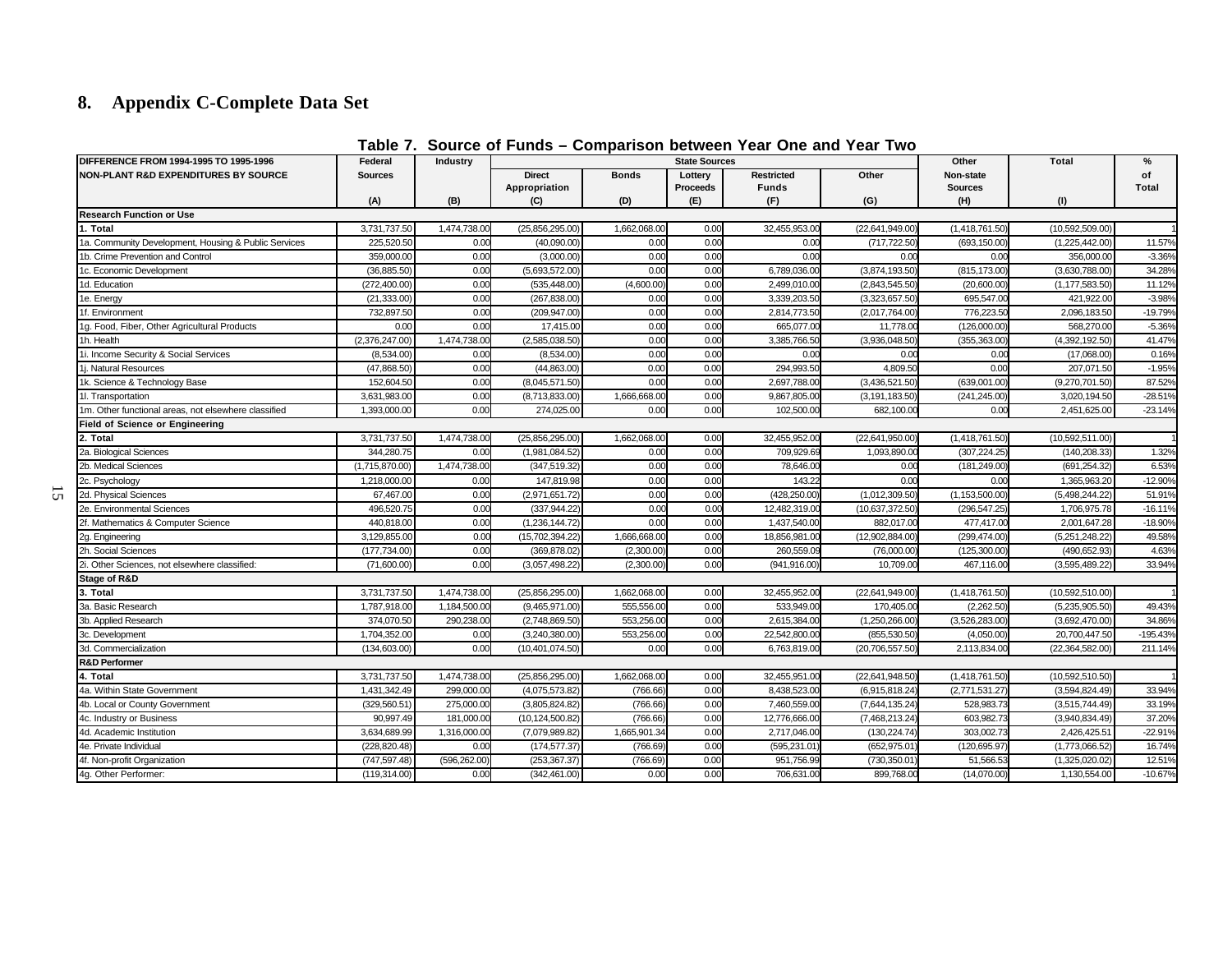**Table 8. Source of Funds – Breakdown of State vs. Other Sources – Comparison between Year One and Year Two**

| .                                                    |                   |              |                |              |                  |
|------------------------------------------------------|-------------------|--------------|----------------|--------------|------------------|
| DIFFERENCE FROM 1994-1995 TO 1995-1996               | All               | %            | All            | %            | Total            |
| NON-PLANT R&D EXPENDITURES BY SOURCE                 | <b>State</b>      | of           | Other          | of           |                  |
|                                                      | <b>Sources</b>    | <b>Total</b> | <b>Sources</b> | <b>Total</b> |                  |
| <b>Research Function or Use</b>                      |                   |              |                |              |                  |
| 1. Total                                             | (14,380,223.00)   |              | 3,787,714.00   |              | (10,592,509.00)  |
| 1a. Community Development, Housing & Public Services | (757.812.50)      | 5.27%        | (467.629.50)   | $-12.35%$    | (1,225,442.00)   |
| 1b. Crime Prevention and Control                     | (3,000.00)        | 0.02%        | 359,000.00     | 9.48%        | 356,000.00       |
| 1c. Economic Development                             | (2,778,729.50)    | 19.32%       | (852,058.50)   | $-22.50%$    | (3,630,788.00)   |
| 1d. Education                                        | (884, 583.50)     | 6.15%        | (293,000.00)   | $-7.74%$     | (1, 177, 583.50) |
| 1e. Energy                                           | (252, 292.00)     | 1.75%        | 674.214.00     | 17.80%       | 421.922.00       |
| 1f. Environment                                      | 587,062.50        | $-4.08%$     | 1,509,121.00   | 39.84%       | 2,096,183.50     |
| 1g. Food, Fiber, Other Agricultural Products         | 694,270.00        | $-4.83%$     | (126,000.00)   | $-3.33%$     | 568,270.00       |
| 1h. Health                                           | (3, 135, 320.50)  | 21.80%       | (1,256,872.00) | $-33.18%$    | (4,392,192.50)   |
| 1i. Income Security & Social Services                | (8,534.00)        | 0.06%        | (8,534.00)     | $-0.23%$     | (17,068.00)      |
| 1i. Natural Resources                                | 254,940.00        | $-1.77%$     | (47,868.50)    | $-1.26%$     | 207,071.50       |
| 1k. Science & Technology Base                        | (8,784,305.00)    | 61.09%       | (486, 396.50)  | $-12.84%$    | (9,270,701.50)   |
| 11. Transportation                                   | (370, 543.50)     | 2.58%        | 3,390,738.00   | 89.52%       | 3,020,194.50     |
| 1m. Other functional areas, not elsewhere classified | 1,058,625.00      | $-7.36%$     | 1,393,000.00   | 36.78%       | 2,451,625.00     |
| Field of Science or Engineering                      |                   |              |                |              |                  |
| 2. Total                                             | (14,380,225.00)   |              | 3,787,714.00   |              | (10,592,511.00)  |
| 2a. Biological Sciences                              | (177, 264.83)     | 1.23%        | 37,056.50      | 0.98%        | (140, 208.33)    |
| 2b. Medical Sciences                                 | (268, 873.32)     | 1.87%        | (422, 381.00)  | $-11.15%$    | (691, 254.32)    |
| 2c. Psychology                                       | 147,963.20        | $-1.03%$     | 1,218,000.00   | 32.16%       | 1,365,963.20     |
| 2d. Physical Sciences                                | (4, 412, 211.22)  | 30.68%       | (1,086,033.00) | $-28.67%$    | (5,498,244.22    |
| 2e. Environmental Sciences                           | 1,507,002.28      | $-10.48%$    | 199,973.50     | 5.28%        | 1,706,975.78     |
| 2f. Mathematics & Computer Science                   | 1,083,412.28      | $-7.53%$     | 918,235.00     | 24.24%       | 2,001,647.28     |
| 2g. Engineering                                      | (8,081,629.22)    | 56.20%       | 2,830,381.00   | 74.73%       | (5,251,248.22)   |
| 2h. Social Sciences                                  | (187, 618.93)     | 1.30%        | (303,034.00)   | $-8.00%$     | (490, 652.93)    |
| 2i. Other Sciences, not elsewhere classified:        | (3,991,005.22)    | 27.75%       | 395,516.00     | 10.44%       | (3,595,489.22)   |
| Stage of R&D                                         |                   |              |                |              |                  |
| 3. Total                                             | (14,380,224.00)   | 1            | 3,787,714.00   |              | (10,592,510.00)  |
| 3a. Basic Research                                   | (8,206,061.00)    | 57.06%       | 2.970.155.50   | 78.42%       | (5,235,905.50)   |
| 3b. Applied Research                                 | (830, 495.50)     | 5.78%        | (2,861,974.50) | -75.56%      | (3,692,470.00)   |
| 3c. Development                                      | 19,000,145.50     | $-132.13%$   | 1,700,302.00   | 44.89%       | 20,700,447.50    |
| 3d. Commercialization                                | (24, 343, 813.00) | 169.29%      | 1,979,231.00   | 52.25%       | (22,364,582.00)  |
| <b>R&amp;D Performer</b>                             |                   |              |                |              |                  |
| 4. Total                                             | (14,380,224.50)   |              | 3,787,714.00   |              | (10,592,510.50)  |
| 4a. Within State Government                          | (2,553,635.71)    | 17.76%       | (1,041,188.78) | $-27.49%$    | (3,594,824.49)   |
| 4b. Local or County Government                       | (3,990,167.71)    | 27.75%       | 474,423.22     | 12.53%       | (3,515,744.49)   |
| 4c. Industry or Business                             | (4,816,814.71)    | 33.50%       | 875,980.22     | 23.13%       | (3,940,834.49)   |
| 4d. Academic Institution                             | (2,827,267.21)    | 19.66%       | 5,253,692.72   | 138.70%      | 2,426,425.51     |
| 4e. Private Individual                               | (1,423,550.08)    | 9.90%        | (349, 516.44)  | $-9.23%$     | (1,773,066.52)   |
| 4f. Non-profit Organization                          | (32, 727.08)      | 0.23%        | (1,292,292.94) | $-34.12%$    | (1,325,020.02)   |
| 4g. Other Performer:                                 | 1,263,938.00      | $-8.79%$     | (133, 384.00)  | $-3.52%$     | 1,130,554.00     |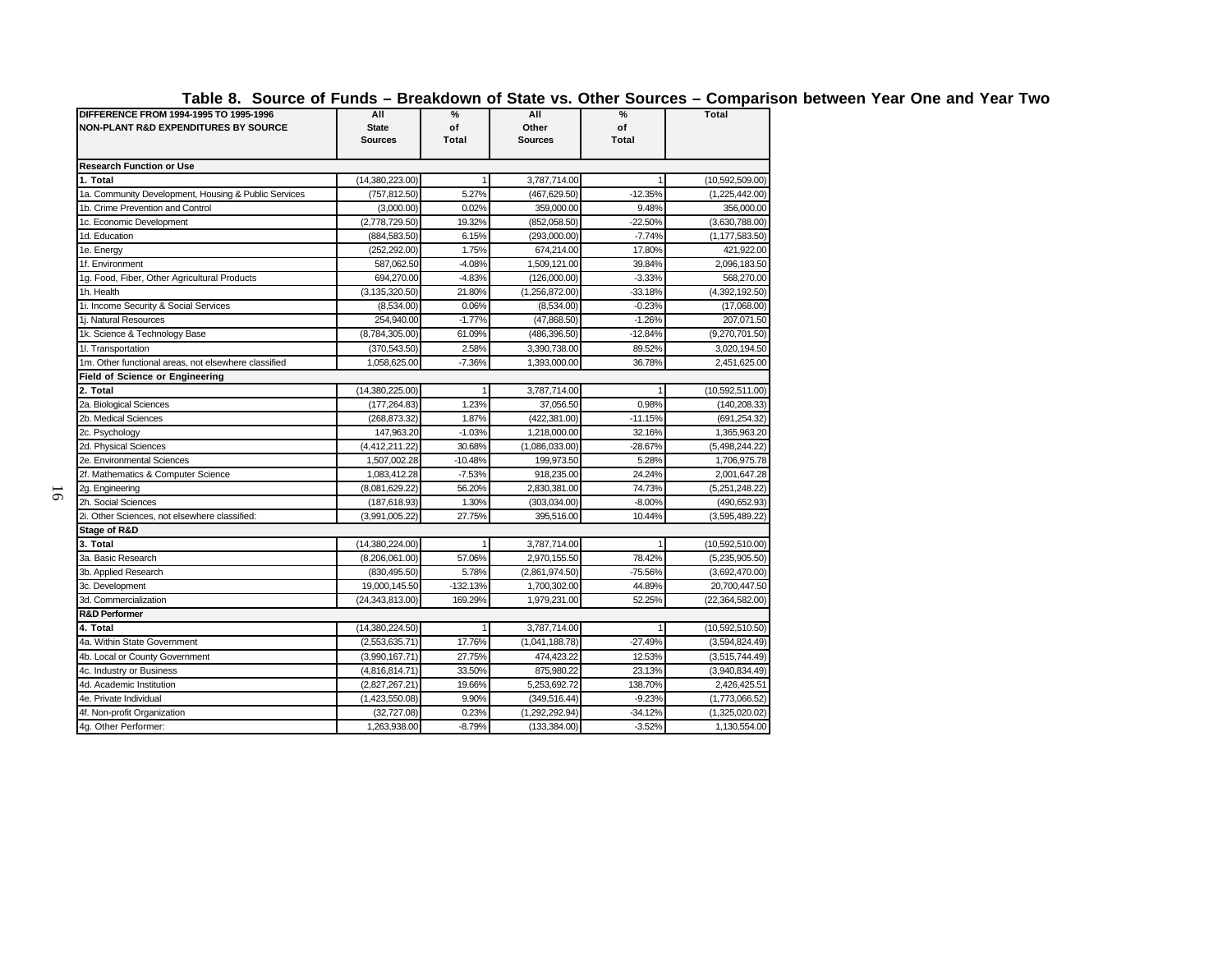| <b>DIFFERENCE FROM 1995-1996 TO 1996-1997</b>        | I UMIV VI<br>Federal | <b>OVAIVE VI LAIRS</b><br>Industry |                   |              | <b>State Sources</b> | <u>UUIIIparioUII NULWUUII TUAT TWU AHU TUAT TINUU</u> |                  | Other            | <b>Total</b>     | %          |
|------------------------------------------------------|----------------------|------------------------------------|-------------------|--------------|----------------------|-------------------------------------------------------|------------------|------------------|------------------|------------|
| <b>NON-PLANT R&amp;D EXPENDITURES BY SOURCE</b>      | <b>Sources</b>       |                                    | <b>Direct</b>     | <b>Bonds</b> | Lottery              | <b>Restricted</b>                                     | Other            | Non-state        |                  | of         |
|                                                      |                      |                                    | Appropriation     |              | <b>Proceeds</b>      | <b>Funds</b>                                          |                  | <b>Sources</b>   |                  | Total      |
|                                                      | (A)                  | (B)                                | (C)               | (D)          | (F)                  | (F)                                                   | (G)              | (H)              | (1)              |            |
| <b>Research Function or Use</b>                      |                      |                                    |                   |              |                      |                                                       |                  |                  |                  |            |
| 1. Total                                             | (601, 387.00)        | 130,540.00                         | (18,232,991.50)   | (1,600.00)   | 0.00                 | (2,592,131.00                                         | 20,927,121.50    | (2, 149, 450.00) | (2,519,898.00)   |            |
| 1a. Community Development, Housing & Public Services | (464, 213.00)        | 0.00                               | (7,263.00)        | 0.00         | 0.00                 | 0.00                                                  | 621,586.5        | (216, 850.00)    | (66, 739.50)     | 2.65%      |
| 1b. Crime Prevention and Control                     | (457,500.00)         | 0.00                               | 30,200.00         | 0.00         | 0.00                 | 0.00                                                  | 0.00             | 0.00             | (427, 300.00)    | 16.96%     |
| 1c. Economic Development                             | 36,885.50            | 0.00                               | (7,511,724.00)    | 0.00         | 0.00                 | 703,244.0                                             | 3,884,511.50     | (169, 360.00)    | (3,056,443.00)   | 121.29%    |
| 1d. Education                                        | (753,000.00)         | 0.00                               | (1,017,611.00)    | (1,600.00)   | 0.00                 | (800,740.00                                           | 2,781,546.50     | (10,400.00)      | 198,195.5        | $-7.87%$   |
| 1e. Energy                                           | (23,667.00)          | 0.00                               | 264,413.00        | 0.00         | 0.00                 | (385, 529.50)                                         | 3,577,632.50     | 425,380.00       | 3,858,229.0      | $-153.119$ |
| 1f. Environment                                      | 299,396.00           | 0.00                               | (392,436.00       | 0.00         | 0.00                 | (479,168.50                                           | 4,264,173.0      | (54, 395.50)     | 3,637,569.0      | $-144.35%$ |
| 1g. Food, Fiber, Other Agricultural Products         | (25,000.00)          | 0.00                               | 180,260.00        | 0.00         | 0.00                 | (1,043,480.00)                                        | 18,087.0         | 126,000.0        | (744, 133.00)    | 29.53%     |
| 1h. Health                                           | 1,358,083.25         | 130,540.00                         | 2,663,403.75      | 0.00         | 0.00                 | (286,983.0                                            | 3,975,773.2      | (1, 177, 449.25) | 6,663,368.0      | $-264.43%$ |
| 1i. Income Security & Social Services                | (11, 475.00)         | 0.00                               | (11, 475.00)      | 0.00         | 0.00                 | 0.00                                                  | 0.00             | 0.00             | (22,950.00)      | 0.91%      |
| 1i. Natural Resources                                | 162,895.00           | 0.00                               | 65,154.00         | 0.00         | 0.00                 | 110,048.5                                             | (86,037.50)      | (180, 147.00)    | 71,913.0         | $-2.85%$   |
| 1k. Science & Technology Base                        | 865,545.25           | 0.00                               | (8,861,273.25)    | 0.00         | 0.00                 | (401, 524.50)                                         | 3,000,066.2      | (948,473.25)     | (6,345,659.50)   | 251.82%    |
| 11. Transportation                                   | (1, 139, 337.00)     | 0.00                               | (3,324,640.00)    | 0.00         | 0.00                 | (7,998.00)                                            | (1,772,117.50)   | 56,245.00        | (6, 187, 847.50) | 245.56%    |
| 1m. Other functional areas, not elsewhere classified | (450,000.00)         | 0.00                               | (310,000.00)      | 0.00         | 0.00                 | 0.00                                                  | 661,900.0        | 0.00             | (98, 100.00)     | 3.89%      |
| <b>Field of Science or Engineering</b>               |                      |                                    |                   |              |                      |                                                       |                  |                  |                  |            |
| 2. Total                                             | (601, 387.00)        | 130,540.00                         | (18, 232, 991.50) | (1,600.00)   | 0.00                 | (2,592,131.00)                                        | 20,927,121.50    | (2, 149, 450.00) | (2,519,898.00)   |            |
| 2a. Biological Sciences                              | (348, 154.75)        | 0.00                               | (7,099,024.03)    | 0.00         | 0.00                 | (189,626.00                                           | 191,467.0        | (1,308,683.75)   | (8,754,021.53)   | 347.40%    |
| 2b. Medical Sciences                                 | 2,274,315.50         | 686,262.00                         | 311,322.22        | 0.00         | 0.00                 | (337,039.00)                                          | (534,058.50)     | (1,048,220.50)   | 1,352,581.7      | $-53.68%$  |
| 2c. Psychology                                       | (414,000.00)         | 0.00                               | 112,935.22        | 0.00         | 0.00                 | 58,619.00                                             | 0.00             | 0.00             | (242,445.78      | 9.62%      |
| 2d. Physical Sciences                                | 999,040.00           | 0.00                               | 4,328,315.72      | 0.00         | 0.00                 | 132,250.0                                             | 1,004,405.5      | 128,500.0        | 6,592,511.2      | $-261.62%$ |
| 2e. Environmental Sciences                           | 403,503.25           | 0.00                               | (3,470,073.78)    | 0.00         | 0.00                 | (3,595,392.00)                                        | 10,980,723.5     | (928,785.75      | 3,389,975.2      | $-134.53%$ |
| 2f. Mathematics & Computer Science                   | (1,698,900.00)       | (555, 722.00)                      | 48,607.72         | 0.00         | 0.00                 | (2,332,167.00)                                        | 821,483.0        | 418,583.0        | (3,298,115.28)   | 130.88%    |
| 2g. Engineering                                      | (931, 616.00)        | 0.00                               | (10, 431, 701.78) | 0.00         | 0.00                 | 3,479,555.00                                          | 7,787,738.0      | 276,519.00       | 180,494.2        | $-7.16%$   |
| 2h. Social Sciences                                  | (569, 875.00)        | 0.00                               | (456,383.03)      | (800.00)     | 0.00                 | (22, 320.00)                                          | 45,500.0         | 109,800.0        | (894,078.03      | 35.48%     |
| 2i. Other Sciences, not elsewhere classified:        | (315,700.00)         | 0.00                               | (1,576,989.78)    | (800.00)     | 0.00                 | 213,989.0                                             | 629,863.0        | 202,838.00       | (846,799.78      | 33.60%     |
| Stage of R&D                                         |                      |                                    |                   |              |                      |                                                       |                  |                  |                  |            |
| 3. Total                                             | (601, 387.00)        | 130,540.00                         | (18,232,991.50)   | (1,600.00)   | 0.00                 | (2,592,131.00                                         | 20,927,121.50    | (2, 149, 450.00) | (2,519,898.00)   |            |
| 3a. Basic Research                                   | 137,644.00           | 0.00                               | (7,701,408.50)    | 0.00         | 0.00                 | 77,430.0                                              | (36, 725.00)     | (1,229,316.00)   | (8,752,375.50)   | 347.33%    |
| 3b. Applied Research                                 | (1,093,124.00)       | 130,540.00                         | (3, 106, 190.00)  | (800.00)     | 0.00                 | (1, 177, 508.00                                       | (1,609,267.50)   | (2,419,850.00)   | (9,276,199.50)   | 368.12%    |
| 3c. Development                                      | 231,333.00           | 0.00                               | (429,133.50)      | (800.00)     | 0.00                 | (1,814,712.00                                         | 1,704,795.50     | 9,050.00         | (299,467.00      | 11.88%     |
| 3d. Commercialization                                | 122,760.00           | 0.00                               | (6,996,259.50)    | 0.00         | 0.00                 | 322,659.0                                             | 20,868,318.5     | 1,490,666.00     | 15,808,144.00    | $-627.339$ |
| <b>R&amp;D Performer</b>                             |                      |                                    |                   |              |                      |                                                       |                  |                  |                  |            |
| 4. Total                                             | (601, 387.00)        | 130,540.00                         | (18, 232, 991.50) | (1,600.00)   | 0.00                 | (2,592,131.00                                         | 20,927,121.00    | (2, 149, 450.00) | (2,519,898.50)   |            |
| 4a. Within State Government                          | (3,474,248.88)       | 0.00                               | (1,469.93)        | (266.65)     | 0.00                 | (826,233.8)                                           | 8,600,775.6      | (2,391,616.45)   | 1,906,939.8      | $-75.68%$  |
| 4b. Local or County Government                       | (533,034.63)         | 0.00                               | (88, 417.18)      | (266.65)     | 0.00                 | (461,205.32                                           | 7,302,124.85     | 281,649.80       | 6,500,850.8      | $-257.98%$ |
| 4c. Industry or Business                             | (493, 178.19)        | 0.00                               | (586, 840.91)     | (266.68)     | 0.00                 | (612,068.34                                           | 6,626,474.57     | 281,650.60       | 5,215,771.06     | $-206.98%$ |
| 4d. Academic Institution                             | 2,492,106.31         | 0.00                               | (8,421,347.41)    | (266.68)     | 0.00                 | 55,739.66                                             | (3, 190, 828.93) | 557,631.60       | (8,506,965.44    | 337.59%    |
| 4e. Private Individual                               | 162,106.31           | 0.00                               | (398,774.91)      | (266.68)     | 0.00                 | 37,902.66                                             | 758,643.0        | (167,951.90)     | 391,658.5        | $-15.549$  |
| 4f. Non-profit Organization                          | 399,483.06           | 130,540.00                         | (9,480,804.16)    | (266.68)     | 0.00                 | (544,861.84                                           | 567,699.82       | (760,001.65)     | (9,688,211.44)   | 384.47%    |
| 4g. Other Performer:                                 | 845,379.00           | 0.00                               | 744.663.00        | 0.00         | 0.00                 | (241,404.00)                                          | 262.232.00       | 49.188.00        | 1.660.058.00     | $-65.88%$  |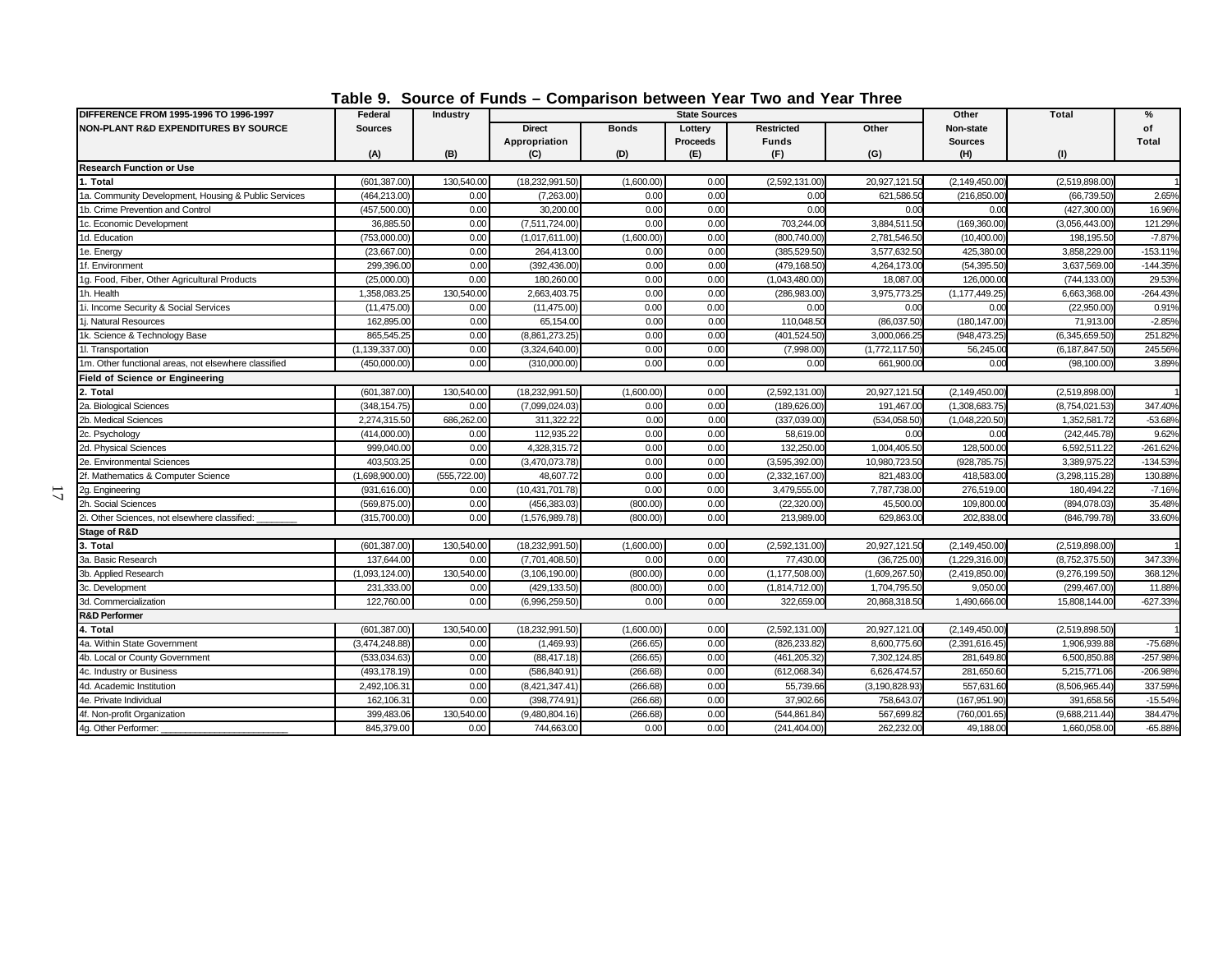**Table 10. Source of Funds – Breakdown of State vs. Other Sources – Comparison between Year Two and Year Three**

| IUNIU IVI                                                                                 |                                       | vı               |                                | uı vua                  | ,onipan          |
|-------------------------------------------------------------------------------------------|---------------------------------------|------------------|--------------------------------|-------------------------|------------------|
| DIFFERENCE FROM 1995-1996 TO 1996-1997<br><b>NON-PLANT R&amp;D EXPENDITURES BY SOURCE</b> | All<br><b>State</b><br><b>Sources</b> | %<br>of<br>Total | All<br>Other<br><b>Sources</b> | %<br>of<br><b>Total</b> | <b>Total</b>     |
| <b>Research Function or Use</b>                                                           |                                       |                  |                                |                         |                  |
| 1. Total                                                                                  | 100,399.00                            | $\mathbf{1}$     | (2,620,297.00)                 |                         | (2,519,898.00)   |
| 1a. Community Development, Housing & Public Services                                      | 614,323.50                            | 611.88%          | (681,063.00)                   | 25.99%                  | (66, 739.50)     |
| 1b. Crime Prevention and Control                                                          | 30,200.00                             | 30.08%           | (457, 500.00)                  | 17.46%                  | (427, 300.00)    |
| 1c. Economic Development                                                                  | (2,923,968.50)                        | -2912.35%        | (132, 474.50)                  | 5.06%                   | (3,056,443.00)   |
| 1d. Education                                                                             | 961,595.50                            | 957.77%          | (763, 400.00)                  | 29.13%                  | 198,195.50       |
| 1e. Energy                                                                                | 3,456,516.00                          | 3442.78%         | 401,713.00                     | $-15.33%$               | 3,858,229.00     |
| 1f. Environment                                                                           | 3,392,568.50                          | 3379.09%         | 245,000.50                     | $-9.35%$                | 3,637,569.00     |
| 1g. Food, Fiber, Other Agricultural Products                                              | (845, 133.00)                         | $-841.77%$       | 101.000.00                     | $-3.85%$                | (744, 133.00)    |
| 1h. Health                                                                                | 6,352,194.00                          | 6326.95%         | 311,174.00                     | $-11.88%$               | 6,663,368.00     |
| 1i. Income Security & Social Services                                                     | (11, 475.00)                          | $-11.43%$        | (11, 475.00)                   | 0.44%                   | (22,950.00)      |
| 1i. Natural Resources                                                                     | 89.165.00                             | 88.81%           | (17, 252.00)                   | 0.66%                   | 71,913.00        |
| 1k. Science & Technology Base                                                             | (6,262,731.50)                        | -6237.84%        | (82,928.00)                    | 3.16%                   | (6,345,659.50)   |
| 11. Transportation                                                                        | (5, 104, 755.50)                      | -5084.47%        | (1,083,092.00)                 | 41.33%                  | (6, 187, 847.50) |
| 1m. Other functional areas, not elsewhere classified                                      | 351,900.00                            | 350.50%          | (450,000.00)                   | 17.17%                  | (98, 100.00)     |
| Field of Science or Engineering                                                           |                                       |                  |                                |                         |                  |
| 2. Total                                                                                  | 100,399.00                            |                  | (2,620,297.00)                 |                         | (2,519,898.00)   |
| 2a. Biological Sciences                                                                   | (7,097,183.03)                        | -7068.98%        | (1,656,838.50)                 | 63.23%                  | (8,754,021.53)   |
| 2b. Medical Sciences                                                                      | (559, 775.28)                         | -557.55%         | 1,912,357.00                   | -72.98%                 | 1,352,581.72     |
| 2c. Psychology                                                                            | 171,554.22                            | 170.87%          | (414,000.00)                   | 15.80%                  | (242, 445.78)    |
| 2d. Physical Sciences                                                                     | 5,464,971.22                          | 5443.25%         | 1,127,540.00                   | -43.03%                 | 6,592,511.22     |
| 2e. Environmental Sciences                                                                | 3,915,257.72                          | 3899.70%         | (525, 282.50)                  | 20.05%                  | 3,389,975.22     |
| 2f. Mathematics & Computer Science                                                        | (1,462,076.28)                        | -1456.27%        | (1,836,039.00)                 | 70.07%                  | (3,298,115.28)   |
| 2g. Engineering                                                                           | 835,591.22                            | 832.27%          | (655,097.00)                   | 25.00%                  | 180,494.22       |
| 2h. Social Sciences                                                                       | (434,003.03)                          | $-432.28%$       | (460, 075.00)                  | 17.56%                  | (894,078.03)     |
| 2i. Other Sciences, not elsewhere classified:                                             | (733,937.78)                          | -731.02%         | (112, 862.00)                  | 4.31%                   | (846, 799.78)    |
| <b>Stage of R&amp;D</b>                                                                   |                                       |                  |                                |                         |                  |
| 3. Total                                                                                  | 100,399.00                            | $\mathbf{1}$     | (2,620,297.00)                 |                         | (2,519,898.00)   |
| 3a. Basic Research                                                                        | (7,660,703.50)                        | -7630.26%        | (1,091,672.00)                 | 41.66%                  | (8,752,375.50)   |
| 3b. Applied Research                                                                      | (5,893,765.50)                        | -5870.34%        | (3,382,434.00)                 | 129.09%                 | (9,276,199.50)   |
| 3c. Development                                                                           | (539, 850.00)                         | -537.70%         | 240,383.00                     | $-9.17%$                | (299, 467.00)    |
| 3d. Commercialization                                                                     | 14,194,718.00                         | 14138.31%        | 1,613,426.00                   | $-61.57%$               | 15,808,144.00    |
| <b>R&amp;D Performer</b>                                                                  |                                       |                  |                                |                         |                  |
| 4. Total                                                                                  | 100,398.50                            |                  | (2,620,297.00)                 |                         | (2,519,898.50)   |
| 4a. Within State Government                                                               | 7,772,805.21                          | 7741.95%         | (5,865,865.32)                 | 223.86%                 | 1,906,939.88     |
| 4b. Local or County Government                                                            | 6,752,235.71                          | 6725.43%         | (251, 384.82)                  | 9.59%                   | 6,500,850.88     |
| 4c. Industry or Business                                                                  | 5,427,298.65                          | 5405.76%         | (211, 527.59)                  | 8.07%                   | 5,215,771.06     |
| 4d. Academic Institution                                                                  | (11, 556, 703.35)                     | -11510.83%       | 3,049,737.91                   | -116.39%                | (8,506,965.44)   |
| 4e. Private Individual                                                                    | 397,504.15                            | 395.93%          | (5,845.59)                     | 0.22%                   | 391,658.56       |
| 4f. Non-profit Organization                                                               | (9,458,232.85)                        | -9420.69%        | (229, 978.59)                  | 8.78%                   | (9,688,211.44)   |
| 4g. Other Performer:                                                                      | 765.491.00                            | 762.45%          | 894.567.00                     | $-34.14%$               | 1,660,058.00     |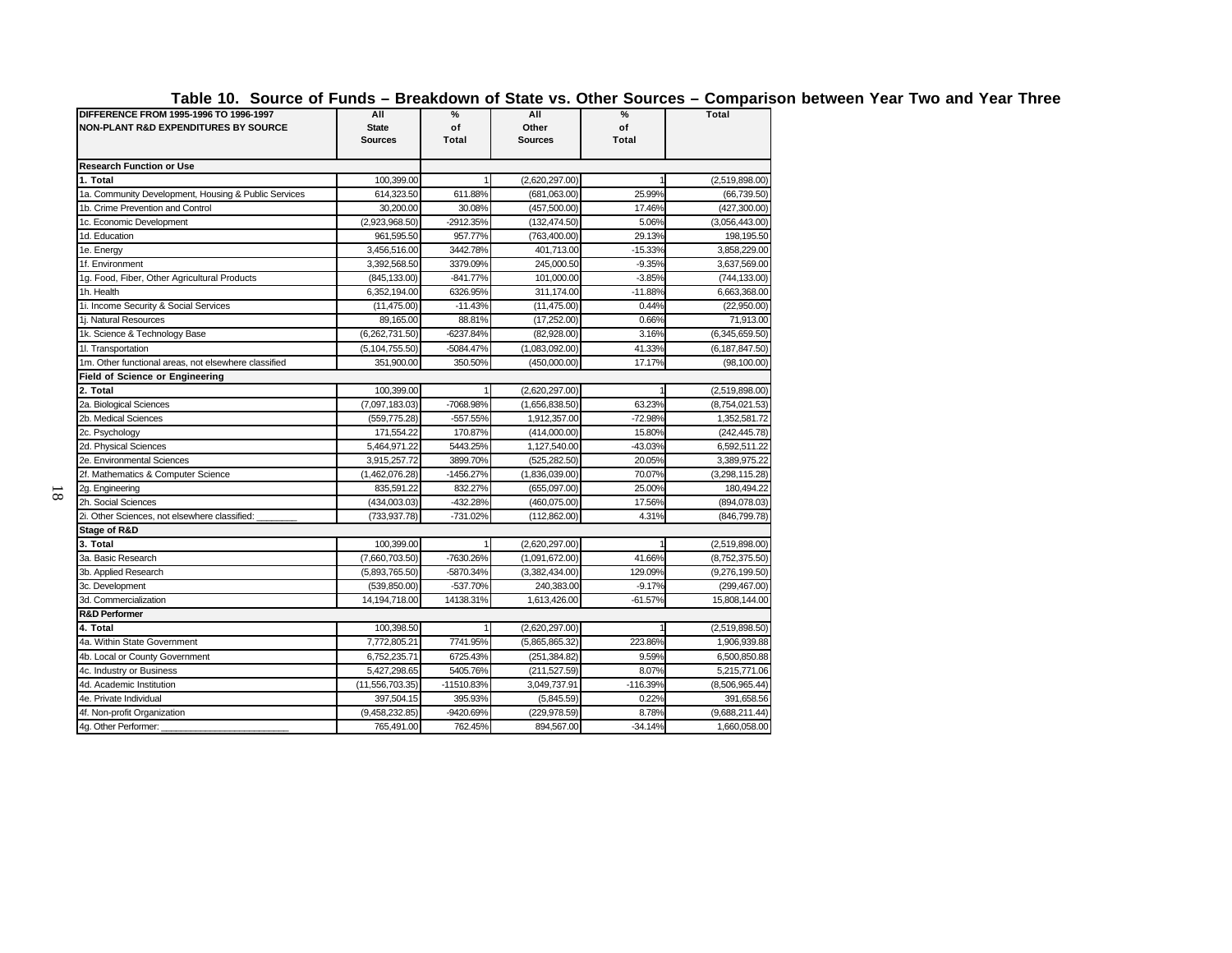| DIFFERENCE FROM 1994-1995 TO 1996-1997               | Federal        | Industry      |                                |              | <b>State Sources</b>       |                                   |                  | Other                       | <b>Total</b>      | $\%$               |
|------------------------------------------------------|----------------|---------------|--------------------------------|--------------|----------------------------|-----------------------------------|------------------|-----------------------------|-------------------|--------------------|
| <b>NON-PLANT R&amp;D EXPENDITURES BY SOURCE</b>      | <b>Sources</b> |               | <b>Direct</b><br>Appropriation | <b>Bonds</b> | Lottery<br><b>Proceeds</b> | <b>Restricted</b><br><b>Funds</b> | Other            | Non-state<br><b>Sources</b> |                   | of<br><b>Total</b> |
|                                                      | (A)            | (B)           | (C)                            | (D)          | (E)                        | (F)                               | (G)              | (H)                         | (1)               |                    |
| <b>Research Function or Use</b>                      |                |               |                                |              |                            |                                   |                  |                             |                   |                    |
| 1. Total                                             | 3,130,350.50   | 1,605,278.00  | (44,089,286.50)                | 1,660,468.00 | 0.00                       | 29,863,822.00                     | (1,714,827.50)   | (3,568,211.50)              | (13, 112, 407.00) |                    |
| 1a. Community Development, Housing & Public Services | (238,692.50)   | 0.00          | (47, 353.00)                   | 0.00         | 0.00                       | 0.00                              | (96, 136.00)     | (910,000.00                 | (1,292,181.50)    | 9.85%              |
| 1b. Crime Prevention and Control                     | (98, 500.00)   | 0.00          | 27,200.00                      | 0.00         | 0.00                       | 0.00                              | 0.00             | 0.00                        | (71,300.00)       | 0.54%              |
| 1c. Economic Development                             | 0.00           | 0.00          | (13,205,296.00)                | 0.00         | 0.00                       | 7,492,280.00                      | 10,318.00        | (984,533.00                 | (6,687,231.00)    | 51.00%             |
| 1d. Education                                        | (1,025,400.00) | 0.00          | (1,553,059.00)                 | (6,200.00)   | 0.00                       | 1,698,270.0                       | (61,999.00)      | (31,000.00)                 | (979,388.00       | 7.47%              |
| 1e. Energy                                           | (45,000.00)    | 0.00          | (3,425.00)                     | 0.00         | 0.00                       | 2,953,674.0                       | 253,975.0        | 1,120,927.0                 | 4,280,151.00      | $-32.64%$          |
| 1f. Environment                                      | 1,032,293.50   | 0.00          | (602, 383.00)                  | 0.00         | 0.00                       | 2,335,605.00                      | 2,246,409.00     | 721,828.00                  | 5,733,752.50      | $-43.73%$          |
| 1g. Food, Fiber, Other Agricultural Products         | (25,000.00)    | 0.00          | 197,675.00                     | 0.00         | 0.00                       | (378, 403.00)                     | 29,865.00        | 0.00                        | (175, 863.00)     | 1.34%              |
| 1h. Health                                           | (1,018,163.75) | 1,605,278.00  | 78,365.25                      | 0.00         | 0.00                       | 3,098,783.5                       | 39,724.75        | (1,532,812.25)              | 2,271,175.50      | $-17.32%$          |
| 1i. Income Security & Social Services                | (20,009.00)    | 0.00          | (20,009.00)                    | 0.00         | 0.00                       | 0.00                              | 0.00             | 0.00                        | (40,018.00)       | 0.31%              |
| 1j. Natural Resources                                | 115,026.50     | 0.00          | 20,291.00                      | 0.00         | 0.00                       | 405,042.0                         | (81,228.00)      | (180, 147.00                | 278,984.50        | $-2.13%$           |
| 1k. Science & Technology Base                        | 1,018,149.75   | 0.00          | (16,906,844.75)                | 0.00         | 0.00                       | 2,296,263.5                       | (436,455.25)     | (1,587,474.25)              | (15,616,361.00    | 119.10%            |
| 11. Transportation                                   | 2,492,646.00   | 0.00          | (12,038,473.00)                | 1,666,668.00 | 0.00                       | 9,859,807.0                       | (4,963,301.00)   | (185,000.00                 | (3, 167, 653.00)  | 24.16%             |
| 1m. Other functional areas, not elsewhere classified | 943,000.00     | 0.00          | (35,975.00)                    | 0.00         | 0.00                       | 102,500.00                        | 1,344,000.00     | 0.00                        | 2,353,525.00      | $-17.95%$          |
| <b>Field of Science or Engineering</b>               |                |               |                                |              |                            |                                   |                  |                             |                   |                    |
| 2. Total                                             | 3,130,350.50   | 1,605,278.00  | (44,089,286.50)                | 1,660,468.00 | 0.00                       | 29,863,821.00                     | (1,714,828.50)   | (3,568,211.50)              | (13, 112, 409.00) |                    |
| 2a. Biological Sciences                              | (3,874.00)     | 0.00          | (9,080,108.55)                 | 0.00         | 0.00                       | 520.303.69                        | 1,285,357.00     | (1,615,908.00)              | (8,894,229.86)    | 67.83%             |
| 2b. Medical Sciences                                 | 558,445.50     | 2,161,000.00  | (36, 197.10)                   | 0.00         | 0.00                       | (258,393.00                       | (534,058.50)     | (1,229,469.50)              | 661,327.40        | $-5.04%$           |
| 2c. Psychology                                       | 804,000.00     | 0.00          | 260,755.20                     | 0.00         | 0.00                       | 58,762.2                          | 0.00             | 0.00                        | 1,123,517.42      | $-8.57%$           |
| 2d. Physical Sciences                                | 1,066,507.00   | 0.00          | 1,356,664.00                   | 0.00         | 0.00                       | (296,000.00                       | (7,904.00)       | (1,025,000.00)              | 1,094,267.00      | $-8.35%$           |
| 2e. Environmental Sciences                           | 900.024.00     | 0.00          | (3,808,018.00)                 | 0.00         | 0.00                       | 8,886,927.0                       | 343,351.00       | (1,225,333.00)              | 5,096,951.00      | $-38.87%$          |
| 2f. Mathematics & Computer Science                   | (1,258,082.00  | (555, 722.00) | (1, 187, 537.00)               | 0.00         | 0.00                       | (894,627.00                       | 1,703,500.00     | 896,000.0                   | (1, 296, 468.00)  | 9.89%              |
| 2g. Engineering                                      | 2.198.239.00   | 0.00          | (26, 134, 096.00)              | 1,666,668.00 | 0.00                       | 22.336.536.00                     | (5, 115, 146.00) | (22,955.00)                 | (5,070,754.00)    | 38.67%             |
| 2h. Social Sciences                                  | (747, 609.00)  | 0.00          | (826, 261.05)                  | (3, 100.00)  | 0.00                       | 238,239.0                         | (30,500.00)      | (15,500.00)                 | (1,384,730.96)    | 10.56%             |
| 2i. Other Sciences, not elsewhere classified:        | (387,300.00    | 0.00          | (4.634.488.00)                 | (3, 100.00)  | 0.00                       | (727, 927.00)                     | 640.572.0        | 669,954.00                  | (4,442,289.00     | 33.88%             |
| Stage of R&D                                         |                |               |                                |              |                            |                                   |                  |                             |                   |                    |
| 3. Total                                             | 3,130,350.50   | 1,605,278.00  | (44,089,286.50)                | 1,660,468.00 | 0.00                       | 29,863,821.00                     | (1,714,827.50)   | (3,568,211.50)              | (13, 112, 408.00) |                    |
| 3a. Basic Research                                   | 1,925,562.00   | 1,184,500.00  | (17, 167, 379.50)              | 555,556.00   | 0.00                       | 611,379.00                        | 133,680.00       | (1,231,578.50)              | (13,988,281.00)   | 106.68%            |
| 3b. Applied Research                                 | (719, 053.50)  | 420,778.00    | (5,855,059.50)                 | 552,456.00   | 0.00                       | 1,437,876.0                       | (2,859,533.50)   | (5,946,133.00)              | (12,968,669.50)   | 98.90%             |
| 3c. Development                                      | 1,935,685.00   | 0.00          | (3,669,513.50)                 | 552,456.00   | 0.00                       | 20,728,088.0                      | 849,265.00       | 5,000.00                    | 20,400,980.50     | -155.59%           |
| 3d. Commercialization                                | (11, 843.00)   | 0.00          | (17, 397, 334.00)              | 0.00         | 0.00                       | 7.086.478.0                       | 161.761.00       | 3,604,500.00                | (6,556,438.00)    | 50.00%             |
| <b>R&amp;D Performer</b>                             |                |               |                                |              |                            |                                   |                  |                             |                   |                    |
| 4. Total                                             | 3,130,350.50   | 1,605,278.00  | (44,089,286.50)                | 1,660,468.00 | 0.00                       | 29,863,820.00                     | (1,714,827.50)   | (3,568,211.50)              | (13, 112, 409.00) |                    |
| 4a. Within State Government                          | (2,042,906.39) | 299,000.00    | (4,077,043.75)                 | (1,033.30)   | 0.00                       | 7,612,289.18                      | 1,684,957.36     | (5, 163, 147.72)            | (1,687,884.61)    | 12.87%             |
| 4b. Local or County Government                       | (862, 595.14)  | 275,000.00    | (3,894,242.00)                 | (1,033.30)   | 0.00                       | 6,999,353.68                      | (342,010.39)     | 810,633.53                  | 2,985,106.39      | $-22.77%$          |
| 4c. Industry or Business                             | (402,180.70)   | 181,000.00    | (10, 711, 341.73)              | (1,033.33)   | 0.00                       | 12,164,597.66                     | (841,738.67)     | 885,633.33                  | 1,274,936.57      | $-9.72%$           |
| 4d. Academic Institution                             | 6,126,796.30   | 1,316,000.00  | (15,501,337.23)                | 1,665,634.67 | 0.00                       | 2,772,785.66                      | (3,321,053.67)   | 860,634.3                   | (6,080,539.93)    | 46.37%             |
| 4e. Private Individual                               | (66,714.16)    | 0.00          | (573, 352.28)                  | (1,033.36)   | 0.00                       | (557,328.35                       | 105,668.06       | (288,647.87                 | (1,381,407.96)    | 10.54%             |
| 4f. Non-profit Organization                          | (348,114.41)   | (465,722.00)  | (9,734,171.53)                 | (1,033.36)   | 0.00                       | 406,895.1                         | (162, 650.19)    | (708,435.12                 | (11,013,231.46)   | 83.99%             |
| 4g. Other Performer:                                 | 726,065.00     | 0.00          | 402,202.00                     | 0.00         | 0.00                       | 465,227.0                         | 1,162,000.00     | 35,118.00                   | 2,790,612.00      | $-21.28%$          |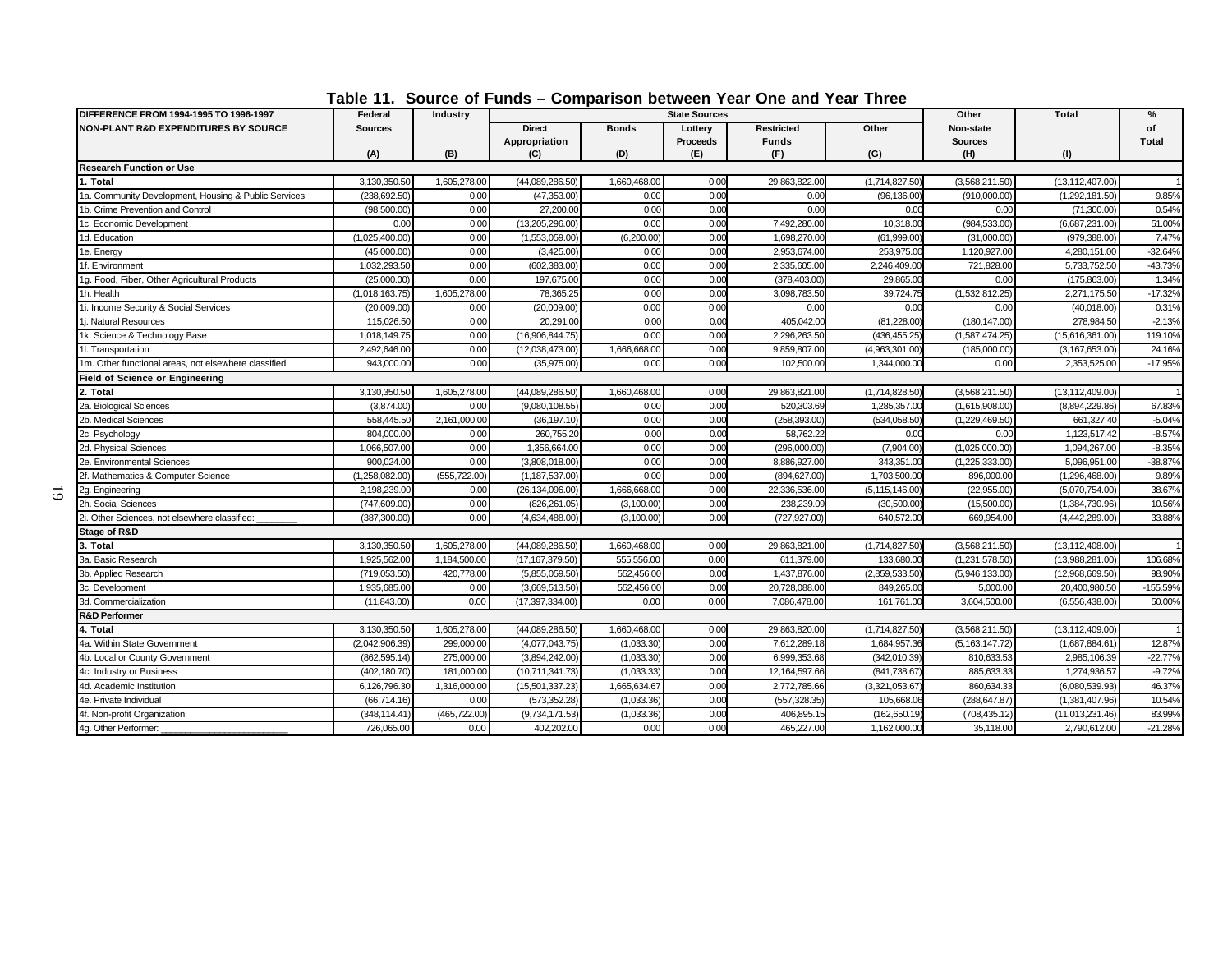| DIFFERENCE FROM 1994-1995 TO 1996-1997<br><b>NON-PLANT R&amp;D EXPENDITURES BY SOURCE</b> | All<br><b>State</b><br><b>Sources</b> | $\%$<br>of<br>Total | All<br>Other<br><b>Sources</b> | $\%$<br>of<br>Total | <b>Total</b>      |
|-------------------------------------------------------------------------------------------|---------------------------------------|---------------------|--------------------------------|---------------------|-------------------|
| <b>Research Function or Use</b>                                                           |                                       |                     |                                |                     |                   |
| 1. Total                                                                                  | (14, 279, 824.00)                     |                     | 1,167,417.00                   |                     | (13, 112, 407.00) |
| 1a. Community Development, Housing & Public Services                                      | (143, 489.00)                         | 1.00%               | (1, 148, 692.50)               | $-98.40%$           | (1,292,181.50)    |
| 1b. Crime Prevention and Control                                                          | 27,200.00                             | $-0.19%$            | (98,500.00)                    | $-8.44%$            | (71,300.00)       |
| 1c. Economic Development                                                                  | (5,702,698.00)                        | 39.94%              | (984, 533.00)                  | $-84.33%$           | (6,687,231.00)    |
| 1d. Education                                                                             | 77,012.00                             | $-0.54%$            | (1,056,400.00)                 | $-90.49%$           | (979, 388.00)     |
| 1e. Energy                                                                                | 3,204,224.00                          | $-22.44%$           | 1,075,927.00                   | 92.16%              | 4,280,151.00      |
| 1f. Environment                                                                           | 3,979,631.00                          | $-27.87%$           | 1,754,121.50                   | 150.26%             | 5,733,752.50      |
| 1g. Food, Fiber, Other Agricultural Products                                              | (150, 863.00)                         | 1.06%               | (25,000.00)                    | $-2.14%$            | (175,863.00)      |
| 1h. Health                                                                                | 3,216,873.50                          | $-22.53%$           | (945, 698.00)                  | $-81.01%$           | 2,271,175.50      |
| 1i. Income Security & Social Services                                                     | (20,009.00)                           | 0.14%               | (20,009.00)                    | $-1.71%$            | (40,018.00)       |
| 1i. Natural Resources                                                                     | 344,105.00                            | $-2.41%$            | (65, 120.50)                   | $-5.58%$            | 278,984.50        |
| 1k. Science & Technology Base                                                             | (15,047,036.50)                       | 105.37%             | (569, 324.50)                  | $-48.77%$           | (15,616,361.00)   |
| 11. Transportation                                                                        | (5,475,299.00)                        | 38.34%              | 2,307,646.00                   | 197.67%             | (3, 167, 653.00)  |
| 1m. Other functional areas, not elsewhere classified                                      | 1,410,525.00                          | $-9.88%$            | 943,000.00                     | 80.78%              | 2,353,525.00      |
| Field of Science or Engineering                                                           |                                       |                     |                                |                     |                   |
| 2. Total                                                                                  | (14, 279, 826.00)                     |                     | 1,167,417.00                   |                     | (13, 112, 409.00) |
| 2a. Biological Sciences                                                                   | (7,274,447.86)                        | 50.94%              | (1,619,782.00)                 | -138.75%            | (8,894,229.86)    |
| 2b. Medical Sciences                                                                      | (828, 648.60)                         | 5.80%               | 1,489,976.00                   | 127.63%             | 661,327.40        |
| 2c. Psychology                                                                            | 319,517.42                            | $-2.24%$            | 804,000.00                     | 68.87%              | 1,123,517.42      |
| 2d. Physical Sciences                                                                     | 1,052,760.00                          | $-7.37%$            | 41,507.00                      | 3.56%               | 1,094,267.00      |
| 2e. Environmental Sciences                                                                | 5,422,260.00                          | $-37.97%$           | (325, 309.00)                  | $-27.87%$           | 5,096,951.00      |
| 2f. Mathematics & Computer Science                                                        | (378, 664.00)                         | 2.65%               | (917, 804.00)                  | $-78.62%$           | (1,296,468.00)    |
| 2g. Engineering                                                                           | (7, 246, 038.00)                      | 50.74%              | 2,175,284.00                   | 186.33%             | (5,070,754.00)    |
| 2h. Social Sciences                                                                       | (621, 621.96)                         | 4.35%               | (763, 109.00)                  | $-65.37%$           | (1,384,730.96)    |
| 2i. Other Sciences, not elsewhere classified:                                             | (4,724,943.00)                        | 33.09%              | 282,654.00                     | 24.21%              | (4,442,289.00)    |
| Stage of R&D                                                                              |                                       |                     |                                |                     |                   |
| 3. Total                                                                                  | (14, 279, 825.00)                     |                     | 1,167,417.00                   |                     | (13, 112, 408.00) |
| 3a. Basic Research                                                                        | (15,866,764.50)                       | 111.11%             | 1,878,483.50                   | 160.91%             | (13,988,281.00)   |
| 3b. Applied Research                                                                      | (6,724,261.00)                        | 47.09%              | (6,244,408.50)                 | -534.89%            | (12,968,669.50)   |
| 3c. Development                                                                           | 18,460,295.50                         | -129.28%            | 1,940,685.00                   | 166.24%             | 20,400,980.50     |
| 3d. Commercialization                                                                     | (10, 149, 095.00)                     | 71.07%              | 3,592,657.00                   | 307.74%             | (6,556,438.00)    |
| R&D Performer                                                                             |                                       |                     |                                |                     |                   |
| 4. Total                                                                                  | (14, 279, 826.00)                     |                     | 1,167,417.00                   |                     | (13, 112, 409.00) |
| 4a. Within State Government                                                               | 5,219,169.49                          | $-36.55%$           | (6,907,054.10)                 | -591.65%            | (1,687,884.61)    |
| 4b. Local or County Government                                                            | 2,762,067.99                          | $-19.34%$           | 223,038.40                     | 19.11%              | 2,985,106.39      |
| 4c. Industry or Business                                                                  | 610,483.94                            | $-4.28%$            | 664,452.63                     | 56.92%              | 1,274,936.57      |
| 4d. Academic Institution                                                                  | (14,383,970.56)                       | 100.73%             | 8,303,430.63                   | 711.27%             | (6,080,539.93)    |
| 4e. Private Individual                                                                    | (1,026,045.93)                        | 7.19%               | (355, 362.03)                  | $-30.44%$           | (1,381,407.96)    |
| 4f. Non-profit Organization                                                               | (9,490,959.93)                        | 66.46%              | (1,522,271.53)                 | $-130.40%$          | (11,013,231.46)   |
| 4g. Other Performer:                                                                      | 2,029,429.00                          | $-14.21%$           | 761,183.00                     | 65.20%              | 2,790,612.00      |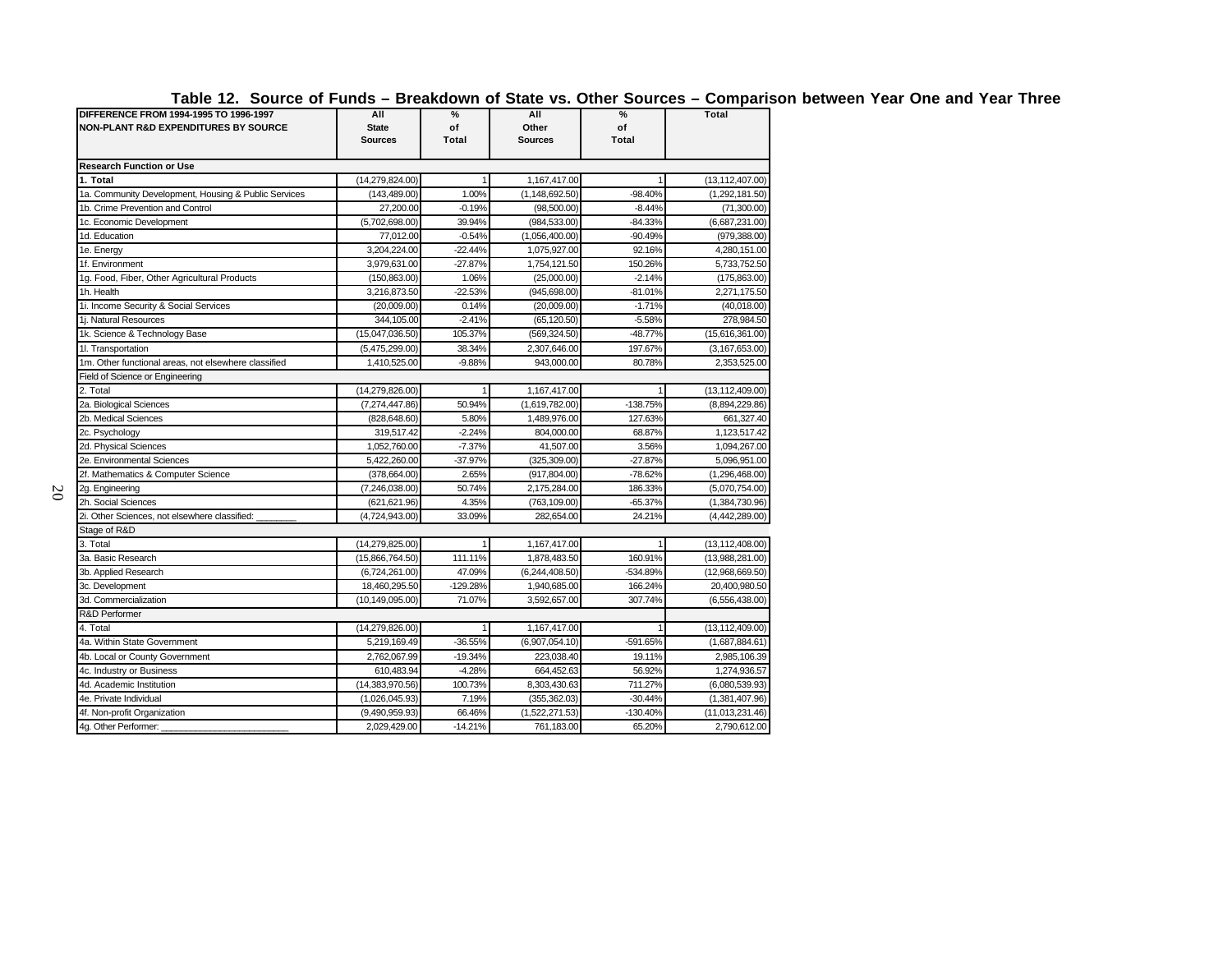**Table 13. Source of Funds – Fiscal Year 1994-1995**

| <b>FISCAL YEAR 1994-1995</b>                         | Federal        | <b>Industry</b> |                                |              | <b>State Sources</b> |                                   |            | Other                       | <b>Total</b> | %                  |
|------------------------------------------------------|----------------|-----------------|--------------------------------|--------------|----------------------|-----------------------------------|------------|-----------------------------|--------------|--------------------|
| <b>NON-PLANT R&amp;D EXPENDITURES BY SOURCE</b>      | <b>Sources</b> |                 | <b>Direct</b><br>Appropriation | <b>Bonds</b> | Lottery<br>Proceeds  | <b>Restricted</b><br><b>Funds</b> | Other      | Non-state<br><b>Sources</b> |              | of<br><b>Total</b> |
|                                                      | (A)            | (B)             | (C)                            | (D)          | (E)                  | (F)                               | (G)        | (H)                         | (1)          |                    |
| <b>Research Function or Use</b>                      |                |                 |                                |              |                      |                                   |            |                             |              |                    |
| 1. Total                                             | 36,900,235     | 2,161,000       | 195,178,982                    | 1,963,468    |                      | 43,077,216                        | 16,906,018 | 6,628,109                   | 302,815,028  |                    |
| 1a. Community Development, Housing & Public Services | 481.700        |                 | 1.060.05                       |              |                      |                                   | 231,515    |                             | 1,773,266    | 0.59%              |
| 1b. Crime Prevention and Control                     | 435,600        |                 | 1,407,000                      |              |                      |                                   |            |                             | 1.842.600    | 0.61%              |
| 1c. Economic Development                             |                |                 | 1,128,241                      |              |                      | 9,007,193                         | 1,044,823  | 55,000                      | 11,235,257   | 3.71%              |
| 1d. Education                                        | 14,660,800     |                 | 5.995.54                       | 296,800      |                      | 2.834.98                          | 2,974,085  | 1.990.200                   | 28.752.407   | 9.50%              |
| 1e. Energy                                           |                |                 | 271,575                        |              |                      | 4,528,676                         | 2,060,740  | 1,405,325                   | 8,266,316    | 2.73%              |
| 1f. Environment                                      | 2,496,998      |                 | 8,877,336                      |              |                      | 5,861,563                         | 4,464,089  | 1,488,264                   | 23,188,250   | 7.66%              |
| 1g. Food, Fiber, Other Agricultural Products         |                |                 | 545,496                        | $\Omega$     |                      | 667,947                           | 125,110    |                             | 1,338,553    | 0.44%              |
| 1h. Health                                           | 3.148.042      | 2,161,000       | 3,279,85                       |              |                      | 4,851,812                         | 2,793,747  | 1,405,326                   | 17,639,778   | 5.83%              |
| 1i. Income Security & Social Services                | 1,053,466      |                 | 1,303,466                      |              |                      |                                   |            |                             | 2,356,932    | 0.78%              |
| 1j. Natural Resources                                | 161,708        |                 | 660,333                        | $\Omega$     |                      | 430.042                           | 259,899    |                             | 1,511,98     | 0.50%              |
| 1k. Science & Technology Base                        | 1,317,21       |                 | 163,232,743                    |              |                      | 4,647,289                         | 976,73     | 58,994                      | 170,232,967  | 56.22%             |
| 1I. Transportation                                   | 11,751,712     |                 | 4,643,324                      | 1,666,668    |                      | 10,145,213                        | 631,280    | 225,000                     | 29,063,197   | 9.60%              |
| 1m. Other functional areas, not elsewhere classified | 1.393.000      |                 | 2,774,025                      |              |                      | 102,500                           | 1.344.000  |                             | 5,613,525    | 1.85%              |
| <b>Field of Science or Engineering</b>               |                |                 |                                |              |                      |                                   |            |                             |              |                    |
| 2. Total                                             | 36,900,235     | 2.161.000       | 195,178,982                    | 1,963,468    |                      | 43,077,215                        | 16,906,017 | 6,628,109                   | 302,815,026  |                    |
| 2a. Biological Sciences                              | 504,545        |                 | 85,009,754                     |              |                      | 2,064,529                         | 1,473,777  | 36,930                      | 89,089,535   | 29.42%             |
| 2b. Medical Sciences                                 | 3,494,278      | 2,161,000       | 15,020,038                     |              |                      | 97,646                            |            | 16,667                      | 20,789,629   | 6.87%              |
| 2c. Psychology                                       | 1,218,000      |                 | 2,248,533                      |              |                      | 58,762                            |            |                             | 3,525,295    | 1.16%              |
| 2d. Physical Sciences                                | 1,143,07       |                 | 22,179,205                     |              |                      | 459.00                            | 283,496    |                             | 24,064,772   | 7.95%              |
| 2e. Environmental Sciences                           | 1,982,407      |                 | 7,533,22                       |              |                      | 14,362,103                        | 4,305,91   | 1,163,917                   | 29,347,559   | 9.69%              |
| 2f. Mathematics & Computer Science                   | 440.818        |                 | 3,042,778                      |              |                      | 1,524,873                         | 2,477,250  | 1,009,750                   | 8,495,469    | 2.81%              |
| 2g. Engineering                                      | 11,717,250     |                 | 15,062,000                     | 1,666,668    |                      | 23,427,036                        | 4,205,962  | 1,400,895                   | 57,479,81    | 18.98%             |
| 2h. Social Sciences                                  | 8,527,466      |                 | 21,327,073                     | 148,400      |                      | 456,148                           | 1,357,400  | 995,100                     | 32,811,587   | 10.84%             |
| 2i. Other Sciences, not elsewhere classified:        | 7,872,400      |                 | 23,756,380                     | 148,400      |                      | 627,118                           | 2,802,222  | 2,004,850                   | 37,211,370   | 12.29%             |
| Stage of R&D                                         |                |                 |                                |              |                      |                                   |            |                             |              |                    |
| 3. Total                                             | 36,900,235     | 2,161,000       | 195,178,982                    | 1,963,468    |                      | 43,077,215                        | 16,906,018 | 6,628,109                   | 302,815,027  |                    |
| 3a. Basic Research                                   | 3,609,347      | 1,184,500       | 141,119,302                    | 555,556      |                      | 853,533                           | 341,405    |                             | 147,663,643  | 48.76%             |
| 3b. Applied Research                                 | 18,692,039     | 976,500         | 47,568,655                     | 703,956      |                      | 7,404,430                         | 7,152,018  | 1,185,675                   | 83,683,273   | 27.64%             |
| 3c. Development                                      | 13,008,031     |                 | 5,065,499                      | 703,956      |                      | 24,662,190                        | 3,790,496  | 1,199,266                   | 48,429,438   | 15.99%             |
| 3d. Commercialization                                | 1.590.818      |                 | 1,425,526                      |              |                      | 10,157,062                        | 5.622.099  | 4,243,168                   | 23,038,673   | 7.61%              |
| <b>R&amp;D Performer</b>                             |                |                 |                                |              |                      |                                   |            |                             |              |                    |
| 4. Total                                             | 36,900,235     | 2,161,000       | 195,178,982                    | 1,963,468    |                      | 43,077,214                        | 16,906,018 | 6,628,109                   | 302,815,026  |                    |
| 4a. Within State Government                          | 7,831,764      | 299,000         | 10,479,019                     | 49,467       |                      | 9,321,756                         | 6,224,346  | 1,483,428                   | 35,688,779   | 11.79%             |
| 4b. Local or County Government                       | 3,615,146      | 275,000         | 1,065,67                       | 49,467       |                      | 8,587,686                         | 2,088,038  | 1,396,450                   | 17,077,460   | 5.64%              |
| 4c. Industry or Business                             | 4,088,582      | 181,000         | 3,425,123                      | 49,467       |                      | 15,386,761                        | 2,305,704  | 1,471,450                   | 26,908,086   | 8.89%              |
| 4d. Academic Institution                             | 12,824,582     | 1,316,000       | 175,245,09                     | 1,716,135    |                      | 6,586,972                         | 2,837,873  | 1,446,45                    | 201,973,11   | 66.70%             |
| 4e. Private Individual                               | 2.590.405      |                 | 975.03                         | 49,467       |                      | 325.838                           | 754.967    | 331,700                     | 5.027.409    | 1.66%              |
| 4f. Non-profit Organization                          | 5,175,088      | 90,000          | 3,083,588                      | 49,467       |                      | 2,039,330                         | 1,133,422  | 386,700                     | 11,957,595   | 3.95%              |
| 4g. Other Performer:                                 | 774,668        |                 | 905,447                        |              |                      | 828,873                           | 1,561,668  | 111,930                     | 4,182,586    | 1.38%              |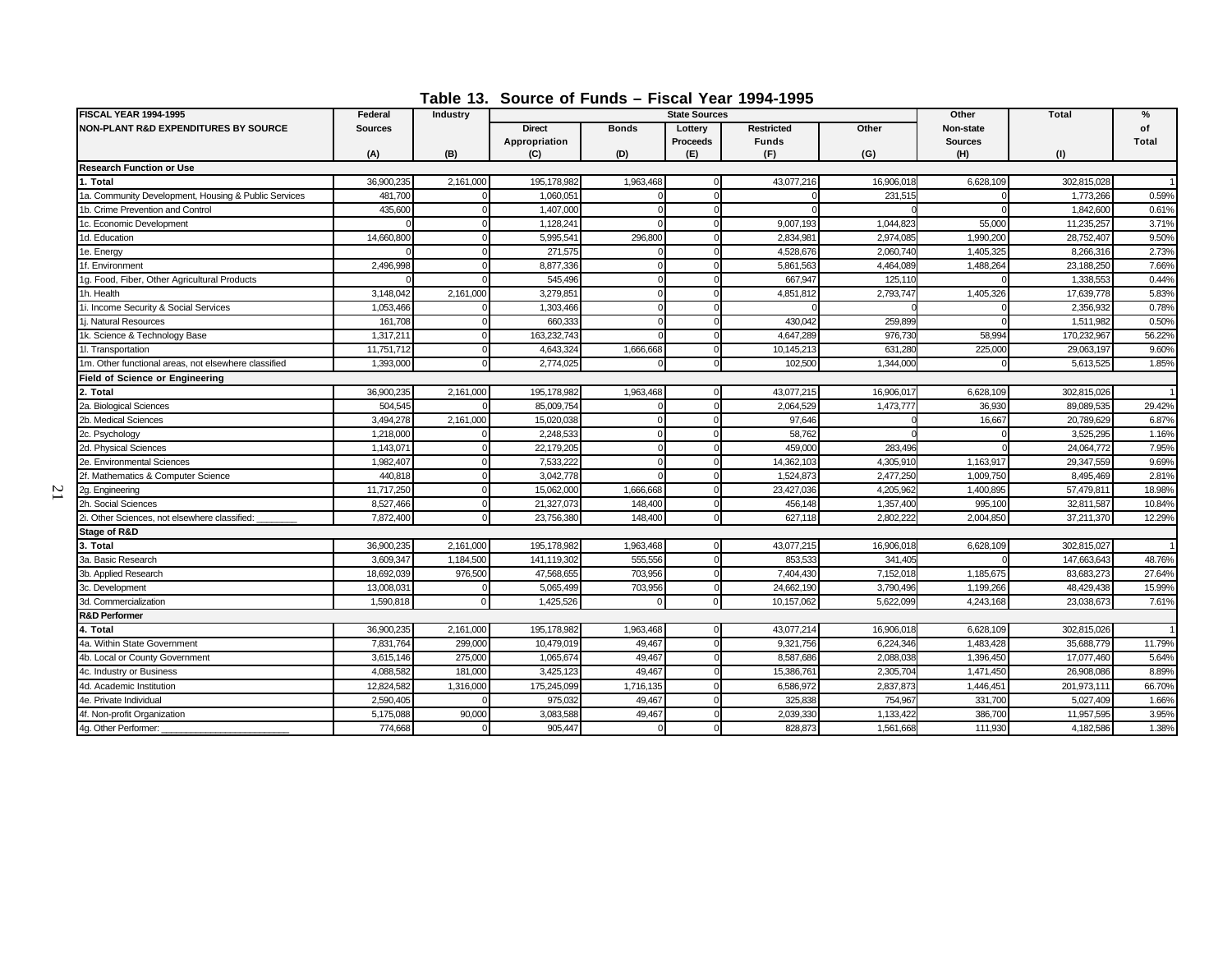| <b>FISCAL YEAR 1994-1995</b><br>NON-PLANT R&D EXPENDITURES BY SOURCE | All<br><b>State</b><br><b>Sources</b> | $\%$<br>of<br>Total | All<br>Other<br><b>Sources</b> | $\%$<br>of<br>Total | <b>Total</b> |
|----------------------------------------------------------------------|---------------------------------------|---------------------|--------------------------------|---------------------|--------------|
| <b>Research Function or Use</b>                                      |                                       |                     |                                |                     |              |
| 1. Total                                                             | 257,125,684                           |                     | 45,689,344                     |                     | 302,815,028  |
| 1a. Community Development, Housing & Public Services                 | 1,291,566                             | 0.50%               | 481,700                        | 1.05%               | 1,773,266    |
| 1b. Crime Prevention and Control                                     | 1,407,000                             | 0.55%               | 435,600                        | 0.95%               | 1,842,600    |
| 1c. Economic Development                                             | 11,180,257                            | 4.35%               | 55,000                         | 0.12%               | 11,235,257   |
| 1d. Education                                                        | 12,101,407                            | 4.71%               | 16,651,000                     | 36.44%              | 28,752,407   |
| 1e. Energy                                                           | 6,860,991                             | 2.67%               | 1,405,325                      | 3.08%               | 8,266,316    |
| 1f. Environment                                                      | 19,202,988                            | 7.47%               | 3,985,262                      | 8.72%               | 23,188,250   |
| 1g. Food, Fiber, Other Agricultural Products                         | 1,338,553                             | 0.52%               | $\Omega$                       | 0.00%               | 1,338,553    |
| 1h. Health                                                           | 10,925,410                            | 4.25%               | 6,714,368                      | 14.70%              | 17,639,778   |
| 1i. Income Security & Social Services                                | 1,303,466                             | 0.51%               | 1,053,466                      | 2.31%               | 2,356,932    |
| 1i. Natural Resources                                                | 1,350,274                             | 0.53%               | 161,708                        | 0.35%               | 1,511,982    |
| 1k. Science & Technology Base                                        | 168,856,762                           | 65.67%              | 1,376,205                      | 3.01%               | 170,232,967  |
| 11. Transportation                                                   | 17,086,485                            | 6.65%               | 11,976,712                     | 26.21%              | 29,063,197   |
| 1m. Other functional areas, not elsewhere classified                 | 4,220,525                             | 1.64%               | 1,393,000                      | 3.05%               | 5,613,525    |
| <b>Field of Science or Engineering</b>                               |                                       |                     |                                |                     |              |
| 2. Total                                                             | 257,125,682                           |                     | 45,689,344                     |                     | 302,815,026  |
| 2a. Biological Sciences                                              | 88,548,060                            | 34.44%              | 541,475                        | 1.19%               | 89,089,535   |
| 2b. Medical Sciences                                                 | 15,117,684                            | 5.88%               | 5,671,945                      | 12.41%              | 20,789,629   |
| 2c. Psychology                                                       | 2,307,295                             | 0.90%               | 1,218,000                      | 2.67%               | 3,525,295    |
| 2d. Physical Sciences                                                | 22,921,701                            | 8.91%               | 1,143,071                      | 2.50%               | 24,064,772   |
| 2e. Environmental Sciences                                           | 26,201,235                            | 10.19%              | 3,146,324                      | 6.89%               | 29,347,559   |
| 2f. Mathematics & Computer Science                                   | 7,044,901                             | 2.74%               | 1,450,568                      | 3.17%               | 8,495,469    |
| 2g. Engineering                                                      | 44,361,666                            | 17.25%              | 13,118,145                     | 28.71%              | 57,479,811   |
| 2h. Social Sciences                                                  | 23,289,021                            | 9.06%               | 9,522,566                      | 20.84%              | 32,811,587   |
| 2i. Other Sciences, not elsewhere classified:                        | 27,334,120                            | 10.63%              | 9,877,250                      | 21.62%              | 37,211,370   |
| Stage of R&D                                                         |                                       |                     |                                |                     |              |
| 3. Total                                                             | 257,125,683                           |                     | 45,689,344                     |                     | 302,815,027  |
| 3a. Basic Research                                                   | 142,869,796                           | 55.56%              | 4,793,847                      | 10.49%              | 147,663,643  |
| 3b. Applied Research                                                 | 62,829,059                            | 24.44%              | 20,854,214                     | 45.64%              | 83,683,273   |
| 3c. Development                                                      | 34,222,141                            | 13.31%              | 14,207,297                     | 31.10%              | 48,429,438   |
| 3d. Commercialization                                                | 17,204,687                            | 6.69%               | 5,833,986                      | 12.77%              | 23,038,673   |
| <b>R&amp;D Performer</b>                                             |                                       |                     |                                |                     |              |
| 4. Total                                                             | 257,125,682                           |                     | 45,689,344                     |                     | 302,815,026  |
| 4a. Within State Government                                          | 26,074,587                            | 10.14%              | 9,614,192                      | 21.04%              | 35,688,779   |
| 4b. Local or County Government                                       | 11,790,864                            | 4.59%               | 5,286,596                      | 11.57%              | 17,077,460   |
| 4c. Industry or Business                                             | 21, 167, 054                          | 8.23%               | 5,741,032                      | 12.57%              | 26,908,086   |
| 4d. Academic Institution                                             | 186,386,078                           | 72.49%              | 15,587,033                     | 34.12%              | 201,973,111  |
| 4e. Private Individual                                               | 2,105,304                             | 0.82%               | 2,922,105                      | 6.40%               | 5,027,409    |
| 4f. Non-profit Organization                                          | 6,305,807                             | 2.45%               | 5,651,788                      | 12.37%              | 11,957,595   |
| 4g. Other Performer:                                                 | 3,295,988                             | 1.28%               | 886,598                        | 1.94%               | 4,182,586    |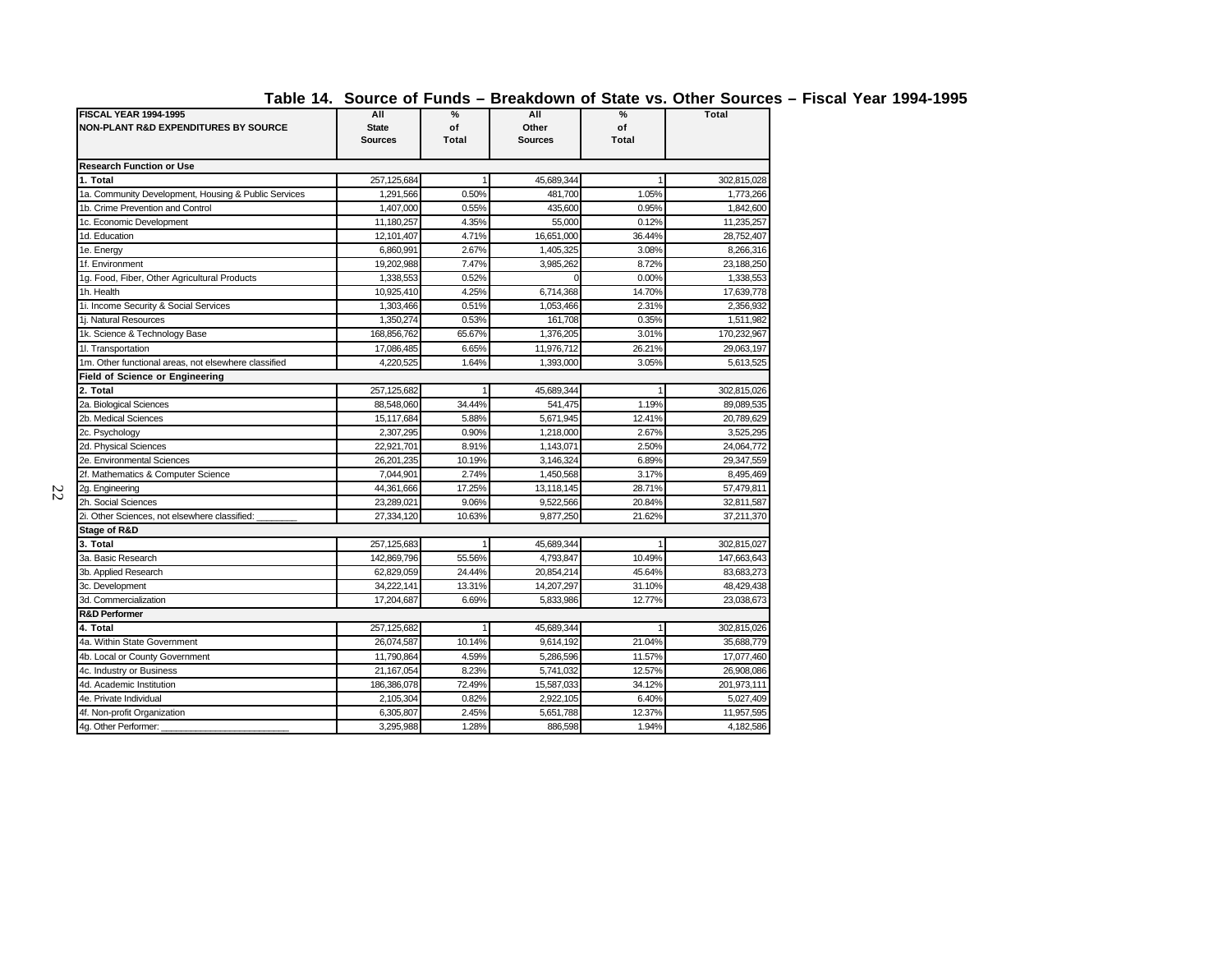**Table 15. Source of Funds – Fiscal Year 1995-1996**

| <b>FISCAL YEAR 1995-1996</b>                         | Federal        | <b>Industry</b> |                                |              |                            | <b>State Sources</b>              |            | Other                       | <b>Total</b> | $\%$               |
|------------------------------------------------------|----------------|-----------------|--------------------------------|--------------|----------------------------|-----------------------------------|------------|-----------------------------|--------------|--------------------|
| <b>NON-PLANT R&amp;D EXPENDITURES BY SOURCE</b>      | <b>Sources</b> |                 | <b>Direct</b><br>Appropriation | <b>Bonds</b> | Lotterv<br><b>Proceeds</b> | <b>Restricted</b><br><b>Funds</b> | Other      | Non-state<br><b>Sources</b> |              | of<br><b>Total</b> |
|                                                      | (A)            | (B)             | (C)                            | (D)          | (E)                        | (F)                               | (G)        | (H)                         | (1)          |                    |
| <b>Research Function or Use</b>                      |                |                 |                                |              |                            |                                   |            |                             |              |                    |
| 1. Total                                             | 33,168,498     | 686,262         | 221,035,277                    | 301,400      |                            | 10,621,263                        | 39,547,967 | 8,046,871                   | 313,407,537  |                    |
| 1a. Community Development, Housing & Public Services | 256,179        |                 | 1,100,14                       |              |                            |                                   | 949.23     | 693,150                     | 2,998,708    | 0.96%              |
| 1b. Crime Prevention and Control                     | 76,600         |                 | 1,410,00                       |              |                            |                                   |            |                             | 1,486,600    | 0.47%              |
| 1c. Economic Development                             | 36,886         |                 | 6,821,813                      |              |                            | 2,218,157                         | 4,919,017  | 870,173                     | 14,866,045   | 4.74%              |
| 1d. Education                                        | 14.933.200     |                 | 6,530,989                      | 301,400      |                            | 335.97                            | 5,817,63   | 2,010,800                   | 29.929.99    | 9.55%              |
| 1e. Energy                                           | 21,333         |                 | 539,41                         |              |                            | 1,189,473                         | 5,384,398  | 709,778                     | 7,844,394    | 2.50%              |
| 1f. Environment                                      | 1,764,100      | $\Omega$        | 9,087,283                      |              |                            | 3,046,790                         | 6,481,853  | 712,041                     | 21,092,066   | 6.73%              |
| 1g. Food, Fiber, Other Agricultural Products         |                |                 | 528,08                         |              |                            | 2,870                             | 113,332    | 126,000                     | 770,28       | 0.25%              |
| 1h. Health                                           | 5,524,289      | 686,262         | 5,864,89                       |              |                            | 1,466,046                         | 6,729,796  | 1,760,689                   | 22,031,970   | 7.03%              |
| 1i. Income Security & Social Services                | 1,062,000      |                 | 1,312,000                      |              |                            |                                   |            |                             | 2.374.000    | 0.76%              |
| 1j. Natural Resources                                | 209,576        |                 | 705,196                        | $\Omega$     |                            | 135,049                           | 255,090    |                             | 1,304,910    | 0.42%              |
| 1k. Science & Technology Base                        | 1,164,607      |                 | 171,278,31                     |              |                            | 1,949,50                          | 4.413.25   | 697,995                     | 179,503,669  | 57.27%             |
| 1I. Transportation                                   | 8,119,729      | n               | 13,357,157                     | $\Omega$     |                            | 277,408                           | 3,822,464  | 466,245                     | 26,043,003   | 8.31%              |
| 1m. Other functional areas, not elsewhere classified | $\Omega$       |                 | 2,500,000                      | $\Omega$     |                            | $\Omega$                          | 661,900    | $\Omega$                    | 3,161,900    | 1.01%              |
| <b>Field of Science or Engineering</b>               |                |                 |                                |              |                            |                                   |            |                             |              |                    |
| 2. Total                                             | 33,168,498     | 686,262         | 221,035,277                    | 301,400      |                            | 10,621,263                        | 39,547,967 | 8,046,871                   | 313,407,537  |                    |
| 2a. Biological Sciences                              | 160.264        |                 | 86,990,839                     |              |                            | 1,354,599                         | 379,887    | 344.154                     | 89.229.743   | 28.47%             |
| 2b. Medical Sciences                                 | 5,210,148      | 686,262         | 15,367,558                     |              |                            | 19,000                            |            | 197,916                     | 21,480,884   | 6.85%              |
| 2c. Psychology                                       |                |                 | 2,100,713                      |              |                            | 58,619                            |            |                             | 2,159,332    | 0.69%              |
| 2d. Physical Sciences                                | 1,075,604      |                 | 25,150,857                     | $\Omega$     |                            | 887,250                           | 1,295,806  | 1,153,500                   | 29,563,016   | 9.43%              |
| 2e. Environmental Sciences                           | 1,485,886      |                 | 7,871,166                      | $\Omega$     |                            | 1,879,784                         | 14,943,283 | 1,460,464                   | 27,640,583   | 8.82%              |
| 2f. Mathematics & Computer Science                   |                |                 | 4,278,923                      |              |                            | 87,333                            | 1,595,233  | 532,333                     | 6,493,822    | 2.07%              |
| 2g. Engineering                                      | 8,587,395      |                 | 30,764,394                     |              |                            | 4,570,055                         | 17,108,846 | 1,700,369                   | 62,731,059   | 20.02%             |
| 2h. Social Sciences                                  | 8.705.200      |                 | 21.696.95                      | 150,700      |                            | 195,589                           | 1,433,400  | 1,120,400                   | 33.302.240   | 10.63%             |
| 2i. Other Sciences, not elsewhere classified:        | 7,944,000      |                 | 26,813,878                     | 150,700      |                            | 1,569,034                         | 2,791,51   | 1,537,734                   | 40,806,859   | 13.02%             |
| <b>Stage of R&amp;D</b>                              |                |                 |                                |              |                            |                                   |            |                             |              |                    |
| 3. Total                                             | 33,168,498     | 686,262         | 221,035,277                    | 301,400      |                            | 10,621,263                        | 39,547,967 | 8,046,871                   | 313,407,537  |                    |
| 3a. Basic Research                                   | 1,821,429      |                 | 150,585,273                    |              |                            | 319,584                           | 171.000    | 2.263                       | 152,899,549  | 48.79%             |
| 3b. Applied Research                                 | 18,317,969     | 686,262         | 50,317,52                      | 150,700      |                            | 4,789,046                         | 8,402,284  | 4,711,958                   | 87,375,743   | 27.88%             |
| 3c. Development                                      | 11,303,679     |                 | 8,305,879                      | 150,700      |                            | 2,119,390                         | 4,646,027  | 1,203,316                   | 27,728,991   | 8.85%              |
| 3d. Commercialization                                | 1,725,421      | $\Omega$        | 11,826,60                      |              |                            | 3.393.243                         | 26,328,65  | 2,129,334                   | 45.403.255   | 14.49%             |
| <b>R&amp;D Performer</b>                             |                |                 |                                |              |                            |                                   |            |                             |              |                    |
| 4. Total                                             | 33,168,498     | 686.262         | 221,035,277                    | 301,400      |                            | 10,621,263                        | 39,547,967 | 8,046,871                   | 313,407,537  |                    |
| 4a. Within State Government                          | 6,400,422      |                 | 14,554,593                     | 50,233       |                            | 883,23                            | 13,140,164 | 4,254,959                   | 39,283,604   | 12.53%             |
| 4b. Local or County Government                       | 3,944,707      |                 | 4.871.499                      | 50.233       |                            | 1,127,127                         | 9,732,173  | 867,466                     | 20.593.205   | 6.57%              |
| 4c. Industry or Business                             | 3,997,585      | ſ               | 13,549,624                     | 50,233       |                            | 2,610,095                         | 9,773,917  | 867,467                     | 30,848,92    | 9.84%              |
| 4d. Academic Institution                             | 9,189,892      |                 | 182,325,08                     | 50,233       |                            | 3,869,926                         | 2,968,098  | 1,143,448                   | 199,546,686  | 63.67%             |
| 4e. Private Individual                               | 2.819.225      |                 | 1.149.61                       | 50.233       |                            | 921.069                           | 1.407.943  | 452.396                     | 6.800.475    | 2.17%              |
| 4f. Non-profit Organization                          | 5,922,685      | 686,262         | 3,336,956                      | 50,233       |                            | 1,087,573                         | 1,863,773  | 335,133                     | 13,282,615   | 4.24%              |
| 4g. Other Performer:                                 | 893,982        |                 | 1,247,908                      |              |                            | 122,242                           | 661,900    | 126,000                     | 3,052,032    | 0.97%              |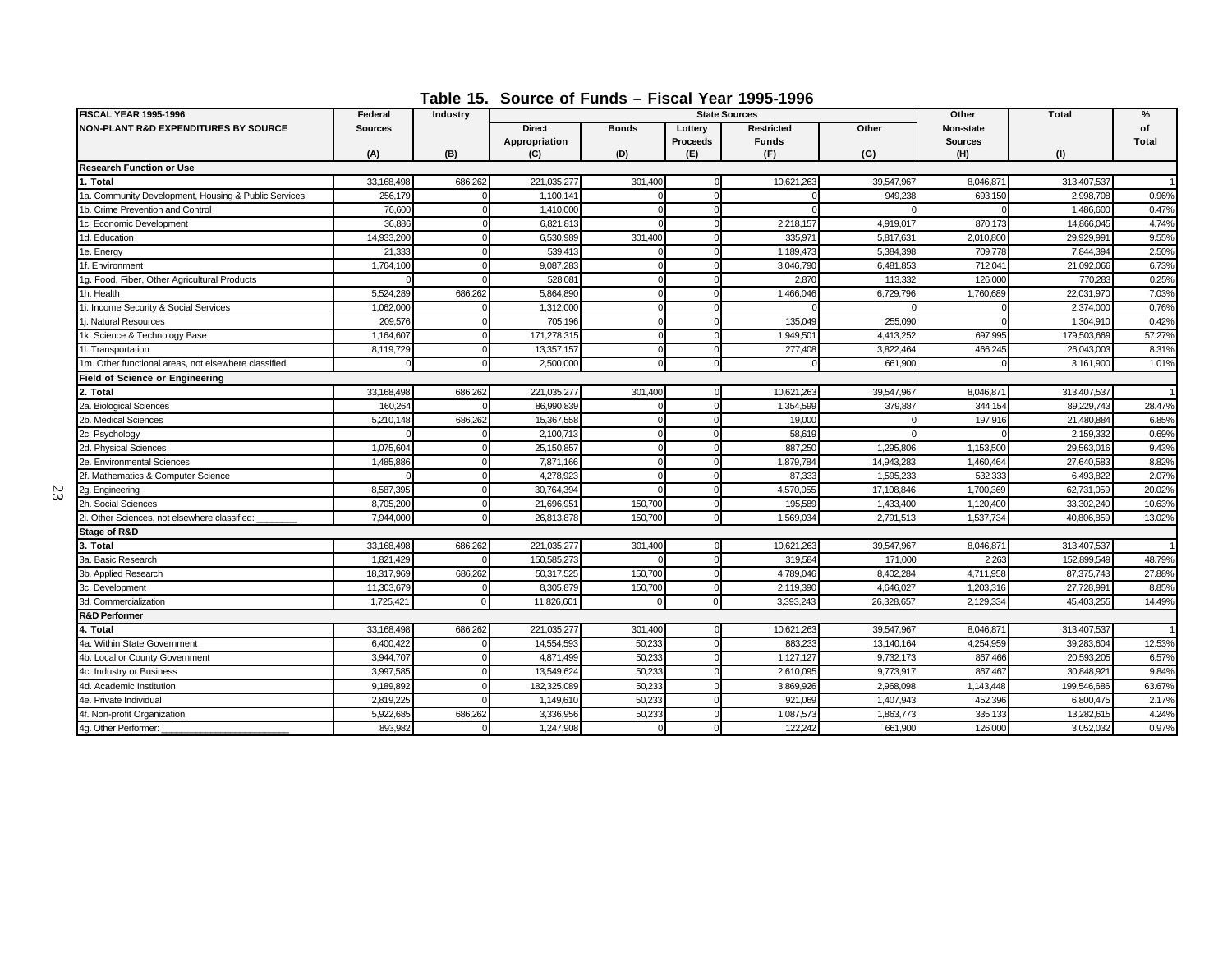| Table 16. Source of Funds – Breakdown of State vs. Other Sources – Fiscal Year 1995-1996 |  |  |  |  |  |  |  |  |  |  |  |  |
|------------------------------------------------------------------------------------------|--|--|--|--|--|--|--|--|--|--|--|--|
|------------------------------------------------------------------------------------------|--|--|--|--|--|--|--|--|--|--|--|--|

| <b>FISCAL YEAR 1995-1996</b><br><b>NON-PLANT R&amp;D EXPENDITURES BY SOURCE</b> | All<br><b>State</b><br><b>Sources</b> | $\%$<br>of<br>Total | All<br>Other<br><b>Sources</b> | %<br>of<br><b>Total</b> | <b>Total</b> |
|---------------------------------------------------------------------------------|---------------------------------------|---------------------|--------------------------------|-------------------------|--------------|
| <b>Research Function or Use</b>                                                 |                                       |                     |                                |                         |              |
| 1. Total                                                                        | 271,505,907                           | 1                   | 41,901,630                     | $\mathbf{1}$            | 313,407,537  |
| 1a. Community Development, Housing & Public Services                            | 2,049,379                             | 0.75%               | 949.329                        | 2.27%                   | 2,998,708    |
| 1b. Crime Prevention and Control                                                | 1,410,000                             | 0.52%               | 76,600                         | 0.18%                   | 1,486,600    |
| 1c. Economic Development                                                        | 13,958,987                            | 5.14%               | 907,059                        | 2.16%                   | 14,866,045   |
| 1d. Education                                                                   | 12,985,991                            | 4.78%               | 16,944,000                     | 40.44%                  | 29,929,991   |
| 1e. Energy                                                                      | 7,113,283                             | 2.62%               | 731.111                        | 1.74%                   | 7,844,394    |
| 1f. Environment                                                                 | 18,615,926                            | 6.86%               | 2,476,141                      | 5.91%                   | 21,092,066   |
| 1g. Food, Fiber, Other Agricultural Products                                    | 644.283                               | 0.24%               | 126.000                        | 0.30%                   | 770.283      |
| 1h. Health                                                                      | 14.060.731                            | 5.18%               | 7.971.240                      | 19.02%                  | 22.031.970   |
| 1i. Income Security & Social Services                                           | 1,312,000                             | 0.48%               | 1,062,000                      | 2.53%                   | 2,374,000    |
| 1i. Natural Resources                                                           | 1.095.334                             | 0.40%               | 209.576                        | 0.50%                   | 1.304.910    |
| 1k. Science & Technology Base                                                   | 177,641,067                           | 65.43%              | 1,862,602                      | 4.45%                   | 179,503,669  |
| 11. Transportation                                                              | 17,457,029                            | 6.43%               | 8,585,974                      | 20.49%                  | 26,043,003   |
| 1m. Other functional areas, not elsewhere classified                            | 3,161,900                             | 1.16%               | 0                              | 0.00%                   | 3,161,900    |
| <b>Field of Science or Engineering</b>                                          |                                       |                     |                                |                         |              |
| 2. Total                                                                        | 271,505,907                           | 1                   | 41,901,630                     | 1                       | 313,407,537  |
| 2a. Biological Sciences                                                         | 88,725,325                            | 32.68%              | 504.419                        | 1.20%                   | 89,229,743   |
| 2b. Medical Sciences                                                            | 15,386,558                            | 5.67%               | 6,094,326                      | 14.54%                  | 21,480,884   |
| 2c. Psychology                                                                  | 2,159,332                             | 0.80%               | 0                              | 0.00%                   | 2,159,332    |
| 2d. Physical Sciences                                                           | 27.333.912                            | 10.07%              | 2,229,104                      | 5.32%                   | 29.563.016   |
| 2e. Environmental Sciences                                                      | 24,694,233                            | 9.10%               | 2,946,351                      | 7.03%                   | 27,640,583   |
| 2f. Mathematics & Computer Science                                              | 5,961,489                             | 2.20%               | 532.333                        | 1.27%                   | 6,493,822    |
| 2g. Engineering                                                                 | 52,443,295                            | 19.32%              | 10,287,764                     | 24.55%                  | 62,731,059   |
| 2h. Social Sciences                                                             | 23,476,640                            | 8.65%               | 9,825,600                      | 23.45%                  | 33,302,240   |
| 2i. Other Sciences, not elsewhere classified:                                   | 31,325,125                            | 11.54%              | 9,481,734                      | 22.63%                  | 40,806,859   |
| Stage of R&D                                                                    |                                       |                     |                                |                         |              |
| 3. Total                                                                        | 271,505,907                           | $\mathbf{1}$        | 41,901,630                     | $\mathbf{1}$            | 313,407,537  |
| 3a. Basic Research                                                              | 151,075,857                           | 55.64%              | 1.823.692                      | 4.35%                   | 152,899,549  |
| 3b. Applied Research                                                            | 63,659,555                            | 23.45%              | 23,716,189                     | 56.60%                  | 87,375,743   |
| 3c. Development                                                                 | 15,221,996                            | 5.61%               | 12,506,995                     | 29.85%                  | 27,728,991   |
| 3d. Commercialization                                                           | 41.548.500                            | 15.30%              | 3.854.755                      | 9.20%                   | 45.403.255   |
| <b>R&amp;D Performer</b>                                                        |                                       |                     |                                |                         |              |
| 4. Total                                                                        | 271,505,907                           | 1                   | 41,901,630                     | $\mathbf{1}$            | 313,407,537  |
| 4a. Within State Government                                                     | 28,628,223                            | 10.54%              | 10,655,381                     | 25.43%                  | 39,283,604   |
| 4b. Local or County Government                                                  | 15,781,032                            | 5.81%               | 4,812,173                      | 11.48%                  | 20,593,205   |
| 4c. Industry or Business                                                        | 25,983,869                            | 9.57%               | 4,865,052                      | 11.61%                  | 30,848,921   |
| 4d. Academic Institution                                                        | 189,213,345                           | 69.69%              | 10,333,341                     | 24.66%                  | 199,546,686  |
| 4e. Private Individual                                                          | 3,528,854                             | 1.30%               | 3,271,621                      | 7.81%                   | 6,800,475    |
| 4f. Non-profit Organization                                                     | 6,338,534                             | 2.33%               | 6,944,081                      | 16.57%                  | 13,282,615   |
| 4g. Other Performer:                                                            | 2,032,050                             | 0.75%               | 1,019,982                      | 2.43%                   | 3,052,032    |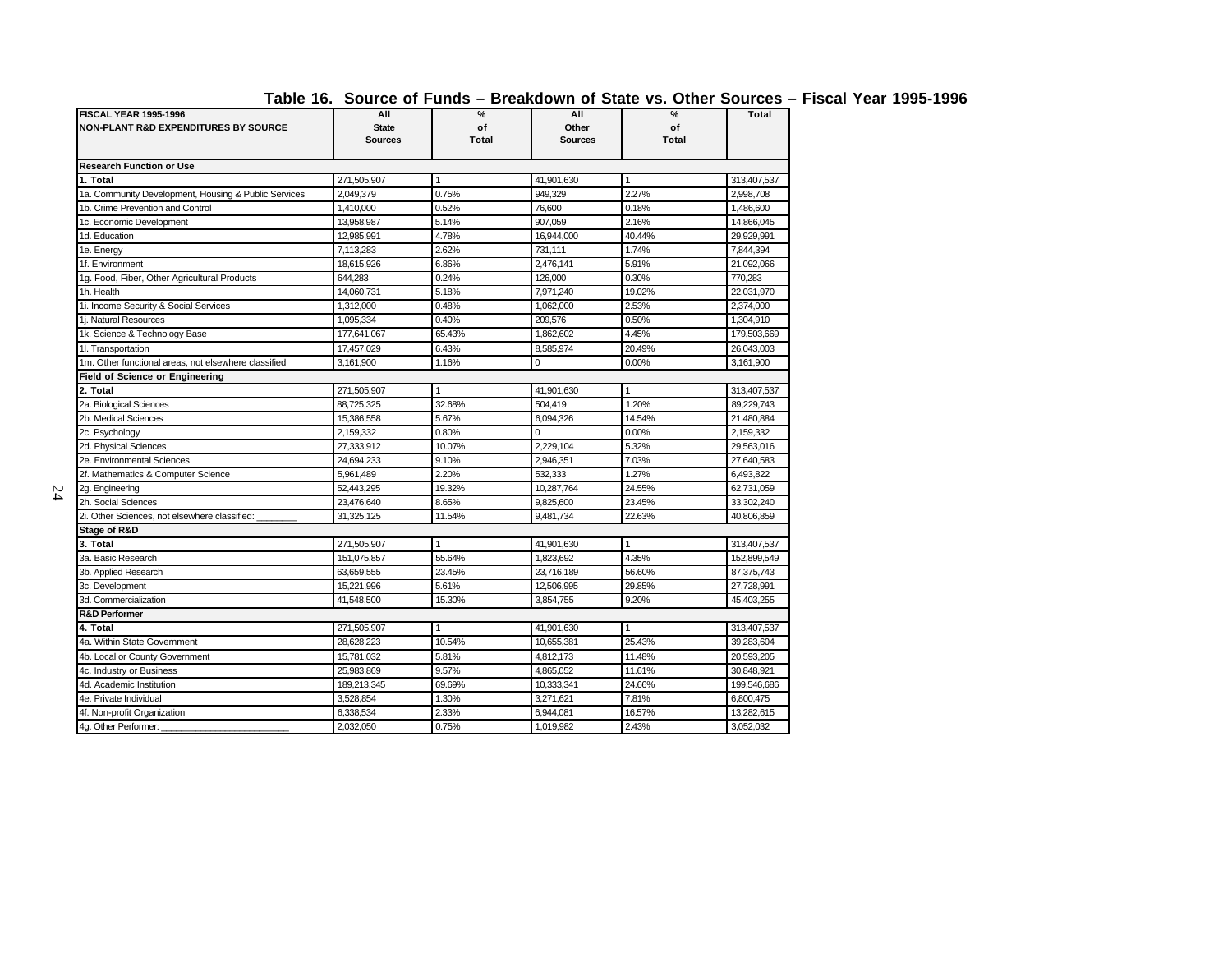**Table 17. Source of Funds – Fiscal Year 1996-1997**

| <b>FISCAL YEAR 1996-1997</b>                         | Federal        | Industry |                                |              | <b>State Sources</b>       |                                   |            | Other                       | Total       | $\frac{9}{6}$      |
|------------------------------------------------------|----------------|----------|--------------------------------|--------------|----------------------------|-----------------------------------|------------|-----------------------------|-------------|--------------------|
| <b>NON-PLANT R&amp;D EXPENDITURES BY SOURCE</b>      | <b>Sources</b> |          | <b>Direct</b><br>Appropriation | <b>Bonds</b> | Lotterv<br><b>Proceeds</b> | <b>Restricted</b><br><b>Funds</b> | Other      | Non-state<br><b>Sources</b> |             | of<br><b>Total</b> |
|                                                      | (A)            | (B)      | (C)                            | (D)          | (E)                        | (F)                               | (G)        | (H)                         | (1)         |                    |
| <b>Research Function or Use</b>                      |                |          |                                |              |                            |                                   |            |                             |             |                    |
| 1. Total                                             | 33,769,885     | 555.722  | 239,268,269                    | 303,000      |                            | 13.213.394                        | 18,620,846 | 10,196,32                   | 315,927,435 |                    |
| 1a. Community Development, Housing & Public Services | 720,392        |          | 1,107,40                       |              |                            |                                   | 327,65     | 910,000                     | 3,065,447   | 0.97%              |
| 1b. Crime Prevention and Control                     | 534,100        |          | 1,379,80                       |              |                            |                                   |            |                             | 1,913,900   | 0.61%              |
| 1c. Economic Development                             |                |          | 14,333,537                     |              |                            | 1,514,913                         | 1,034,505  | 1,039,533                   | 17,922,488  | 5.67%              |
| 1d. Education                                        | 15,686,200     |          | 7,548,600                      | 303,000      |                            | 1,136,71                          | 3,036,084  | 2,021,200                   | 29,731,795  | 9.41%              |
| 1e. Energy                                           | 45,000         |          | 275,000                        |              |                            | 1,575,002                         | 1,806,765  | 284,398                     | 3,986,165   | 1.26%              |
| 1f. Environment                                      | 1,464,704      |          | 9,479,719                      |              |                            | 3,525,958                         | 2,217,680  | 766,436                     | 17,454,497  | 5.52%              |
| 1g. Food, Fiber, Other Agricultural Products         | 25,000         |          | 347.82                         |              |                            | 1,046,350                         | 95.245     |                             | 1,514,416   | 0.48%              |
| 1h. Health                                           | 4,166,205      | 555,722  | 3,201,486                      | $\Omega$     |                            | 1,753,02                          | 2,754,022  | 2,938,138                   | 15,368,602  | 4.86%              |
| 1i. Income Security & Social Services                | 1,073,475      |          | 1,323,475                      | $\Omega$     |                            |                                   |            |                             | 2.396.950   | 0.76%              |
| 1j. Natural Resources                                | 46,681         |          | 640,042                        | $\Omega$     |                            | 25,000                            | 341,127    | 180,147                     | 1,232,997   | 0.39%              |
| 1k. Science & Technology Base                        | 299,061        |          | 180,139,588                    | $\Omega$     |                            | 2,351,026                         | 1,413,185  | 1,646,468                   | 185,849,328 | 58.83%             |
| 1I. Transportation                                   | 9,259,066      |          | 16,681,797                     | $\Omega$     |                            | 285,406                           | 5,594,581  | 410,000                     | 32,230,850  | 10.20%             |
| 1m. Other functional areas, not elsewhere classified | 450,000        | C        | 2,810,000                      | $\Omega$     | $\Omega$                   |                                   |            |                             | 3,260,000   | 1.03%              |
| <b>Field of Science or Engineering</b>               |                |          |                                |              |                            |                                   |            |                             |             |                    |
| 2. Total                                             | 33,769,885     | 555,722  | 239,268,269                    | 303,000      |                            | 13,213,394                        | 18,620,846 | 10,196,32                   | 315,927,435 |                    |
| 2a. Biological Sciences                              | 508,419        |          | 94.089.863                     |              |                            | 1,544,22                          | 188,42     | 1,652,838                   | 97,983,765  | 31.01%             |
| 2b. Medical Sciences                                 | 2,935,833      |          | 15.056.235                     | $\Omega$     |                            | 356,039                           | 534,059    | 1,246,137                   | 20,128,302  | 6.37%              |
| 2c. Psychology                                       | 414,000        |          | 1,987,778                      |              |                            |                                   |            |                             | 2,401,778   | 0.76%              |
| 2d. Physical Sciences                                | 76,564         |          | 20.822.541                     | $\Omega$     |                            | 755,000                           | 291,400    | 1,025,000                   | 22,970,505  | 7.27%              |
| 2e. Environmental Sciences                           | 1,082,383      |          | 11,341,240                     | $\Omega$     |                            | 5,475,176                         | 3,962,559  | 2,389,250                   | 24,250,608  | 7.68%              |
| 2f. Mathematics & Computer Science                   | 1,698,900      | 555,722  | 4,230,315                      | $\Omega$     |                            | 2,419,500                         | 773,750    | 113,750                     | 9,791,937   | 3.10%              |
| 2g. Engineering                                      | 9,519,01       |          | 41,196,096                     | $\Omega$     |                            | 1,090,500                         | 9,321,108  | 1,423,850                   | 62,550,565  | 19.80%             |
| 2h. Social Sciences                                  | 9,275,075      |          | 22,153,334                     | 151,500      | $\Omega$                   | 217,909                           | 1,387,900  | 1,010,600                   | 34,196,318  | 10.82%             |
| 2i. Other Sciences, not elsewhere classified:        | 8,259,700      |          | 28,390,868                     | 151,500      |                            | 1,355,045                         | 2,161,650  | 1,334,896                   | 41,653,659  | 13.18%             |
| <b>Stage of R&amp;D</b>                              |                |          |                                |              |                            |                                   |            |                             |             |                    |
| 3. Total                                             | 33,769,885     | 555,722  | 239,268,269                    | 303,000      |                            | 13,213,394                        | 18,620,846 | 10,196,321                  | 315,927,435 |                    |
| 3a. Basic Research                                   | 1.683.785      |          | 158,286,682                    |              |                            | 242.154                           | 207.72     | 1,231,579                   | 161,651,924 | 51.17%             |
| 3b. Applied Research                                 | 19,411,093     | 555,722  | 53,423,715                     | 151,500      |                            | 5,966,554                         | 10,011,552 | 7,131,808                   | 96,651,943  | 30.59%             |
| 3c. Development                                      | 11,072,346     |          | 8,735,013                      | 151,500      |                            | 3,934,102                         | 2,941,231  | 1,194,266                   | 28,028,458  | 8.87%              |
| 3d. Commercialization                                | 1,602,661      | $\Omega$ | 18,822,860                     |              |                            | 3,070,584                         | 5,460,338  | 638,668                     | 29,595,111  | 9.37%              |
| <b>R&amp;D Performer</b>                             |                |          |                                |              |                            |                                   |            |                             |             |                    |
| 4. Total                                             | 33,769,885     | 555,722  | 239,268,269                    | 303,000      |                            | 13,213,394                        | 18,620,846 | 10,196,32                   | 315,927,435 |                    |
| 4a. Within State Government                          | 9,874,671      |          | 14,556,063                     | 50,500       |                            | 1,709,466                         | 4,539,388  | 6,646,576                   | 37,376,664  | 11.83%             |
| 4b. Local or County Government                       | 4,477,741      |          | 4.959.916                      | 50,500       |                            | 1.588.33                          | 2,430,048  | 585.81                      | 14.092.354  | 4.46%              |
| 4c. Industry or Business                             | 4,490,763      |          | 14,136,465                     | 50,500       |                            | 3,222,163                         | 3,147,442  | 585,81                      | 25,633,150  | 8.11%              |
| 4d. Academic Institution                             | 6,697,786      |          | 190,746,436                    | 50,500       |                            | 3,814,186                         | 6,158,926  | 585,81                      | 208,053,65  | 65.85%             |
| 4e. Private Individual                               | 2,657,119      |          | 1,548,385                      | 50,500       |                            | 883,166                           | 649,299    | 620,348                     | 6,408,817   | 2.03%              |
| 4f. Non-profit Organization                          | 5,523,202      | 555,722  | 12,817,760                     | 50,500       |                            | 1,632,435                         | 1,296,073  | 1,095,135                   | 22,970,826  | 7.27%              |
| 4g. Other Performer:                                 | 48,603         |          | 503,245                        | $\Omega$     |                            | 363,646                           | 399,668    | 76,812                      | 1,391,974   | 0.44%              |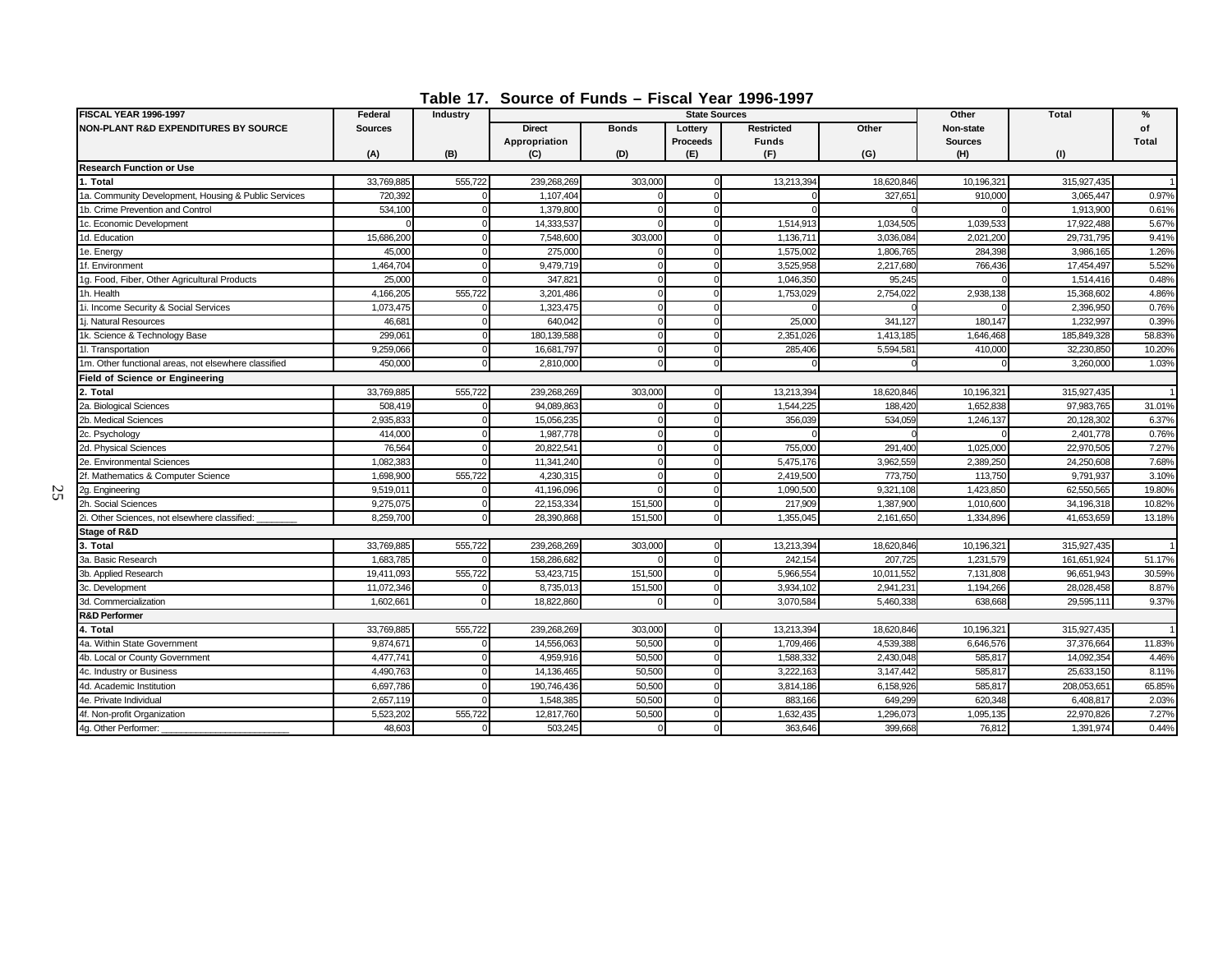| Table 18. Source of Funds – Breakdown of State vs. Other Sources – Fiscal Year 1996-1997 |  |  |  |  |  |  |
|------------------------------------------------------------------------------------------|--|--|--|--|--|--|
|------------------------------------------------------------------------------------------|--|--|--|--|--|--|

| .<br><b>FISCAL YEAR 1996-1997</b>                    | All            | %            | All        | %            | <b>Total</b> |
|------------------------------------------------------|----------------|--------------|------------|--------------|--------------|
| <b>NON-PLANT R&amp;D EXPENDITURES BY SOURCE</b>      | <b>State</b>   | of           | Other      | of           |              |
|                                                      | <b>Sources</b> | <b>Total</b> | Sources    | <b>Total</b> |              |
| <b>Research Function or Use</b>                      |                |              |            |              |              |
| 1. Total                                             | 271,405,508    | 1            | 44,521,927 | 1            | 315,927,435  |
| 1a. Community Development, Housing & Public Services | 1,435,055      | 0.53%        | 1.630.392  | 3.66%        | 3,065,447    |
| 1b. Crime Prevention and Control                     | 1,379,800      | 0.51%        | 534,100    | 1.20%        | 1,913,900    |
| 1c. Economic Development                             | 16,882,955     | 6.22%        | 1,039,533  | 2.33%        | 17,922,488   |
| 1d. Education                                        | 12,024,395     | 4.43%        | 17,707,400 | 39.77%       | 29,731,795   |
| 1e. Energy                                           | 3,656,767      | 1.35%        | 329,398    | 0.74%        | 3,986,165    |
| 1f. Environment                                      | 15,223,357     | 5.61%        | 2,231,140  | 5.01%        | 17,454,497   |
| 1g. Food, Fiber, Other Agricultural Products         | 1,489,416      | 0.55%        | 25,000     | 0.06%        | 1,514,416    |
| 1h. Health                                           | 7,708,537      | 2.84%        | 7,660,066  | 17.21%       | 15,368,602   |
| 1i. Income Security & Social Services                | 1,323,475      | 0.49%        | 1,073,475  | 2.41%        | 2,396,950    |
| 1j. Natural Resources                                | 1,006,169      | 0.37%        | 226,828    | 0.51%        | 1,232,997    |
| 1k. Science & Technology Base                        | 183,903,799    | 67.76%       | 1,945,530  | 4.37%        | 185,849,328  |
| 1I. Transportation                                   | 22,561,784     | 8.31%        | 9,669,066  | 21.72%       | 32,230,850   |
| 1m. Other functional areas, not elsewhere classified | 2,810,000      | 1.04%        | 450,000    | 1.01%        | 3,260,000    |
| <b>Field of Science or Engineering</b>               |                |              |            |              |              |
| 2. Total                                             | 271,405,508    | 1            | 44,521,927 | 1            | 315,927,435  |
| 2a. Biological Sciences                              | 95,822,508     | 35.31%       | 2,161,257  | 4.85%        | 97,983,765   |
| 2b. Medical Sciences                                 | 15,946,333     | 5.88%        | 4,181,969  | 9.39%        | 20,128,302   |
| 2c. Psychology                                       | 1,987,778      | 0.73%        | 414,000    | 0.93%        | 2,401,778    |
| 2d. Physical Sciences                                | 21,868,941     | 8.06%        | 1,101,564  | 2.47%        | 22,970,505   |
| 2e. Environmental Sciences                           | 20,778,975     | 7.66%        | 3,471,633  | 7.80%        | 24,250,608   |
| 2f. Mathematics & Computer Science                   | 7,423,565      | 2.74%        | 2,368,372  | 5.32%        | 9,791,937    |
| 2g. Engineering                                      | 51,607,704     | 19.01%       | 10.942.861 | 24.58%       | 62,550,565   |
| 2h. Social Sciences                                  | 23,910,643     | 8.81%        | 10,285,675 | 23.10%       | 34,196,318   |
| 2i. Other Sciences, not elsewhere classified:        | 32,059,063     | 11.81%       | 9,594,596  | 21.55%       | 41,653,659   |
| <b>Stage of R&amp;D</b>                              |                |              |            |              |              |
| 3. Total                                             | 271,405,508    | $\mathbf{1}$ | 44,521,927 | $\mathbf{1}$ | 315,927,435  |
| 3a. Basic Research                                   | 158,736,561    | 58.49%       | 2,915,364  | 6.55%        | 161,651,924  |
| 3b. Applied Research                                 | 69,553,320     | 25.63%       | 27,098,623 | 60.87%       | 96,651,943   |
| 3c. Development                                      | 15,761,846     | 5.81%        | 12,266,612 | 27.55%       | 28,028,458   |
| 3d. Commercialization                                | 27,353,782     | 10.08%       | 2.241.329  | 5.03%        | 29,595,111   |
| <b>R&amp;D Performer</b>                             |                |              |            |              |              |
| 4. Total                                             | 271,405,508    | 1            | 44,521,927 | 1            | 315,927,435  |
| 4a. Within State Government                          | 20,855,417     | 7.68%        | 16,521,246 | 37.11%       | 37,376,664   |
| 4b. Local or County Government                       | 9,028,796      | 3.33%        | 5,063,558  | 11.37%       | 14,092,354   |
| 4c. Industry or Business                             | 20,556,570     | 7.57%        | 5,076,580  | 11.40%       | 25,633,150   |
| 4d. Academic Institution                             | 200,770,049    | 73.97%       | 7,283,603  | 16.36%       | 208,053,651  |
| 4e. Private Individual                               | 3,131,350      | 1.15%        | 3,277,467  | 7.36%        | 6,408,817    |
| 4f. Non-profit Organization                          | 15,796,767     | 5.82%        | 7,174,059  | 16.11%       | 22,970,826   |
| 4g. Other Performer:                                 | 1,266,559      | 0.47%        | 125,415    | 0.28%        | 1,391,974    |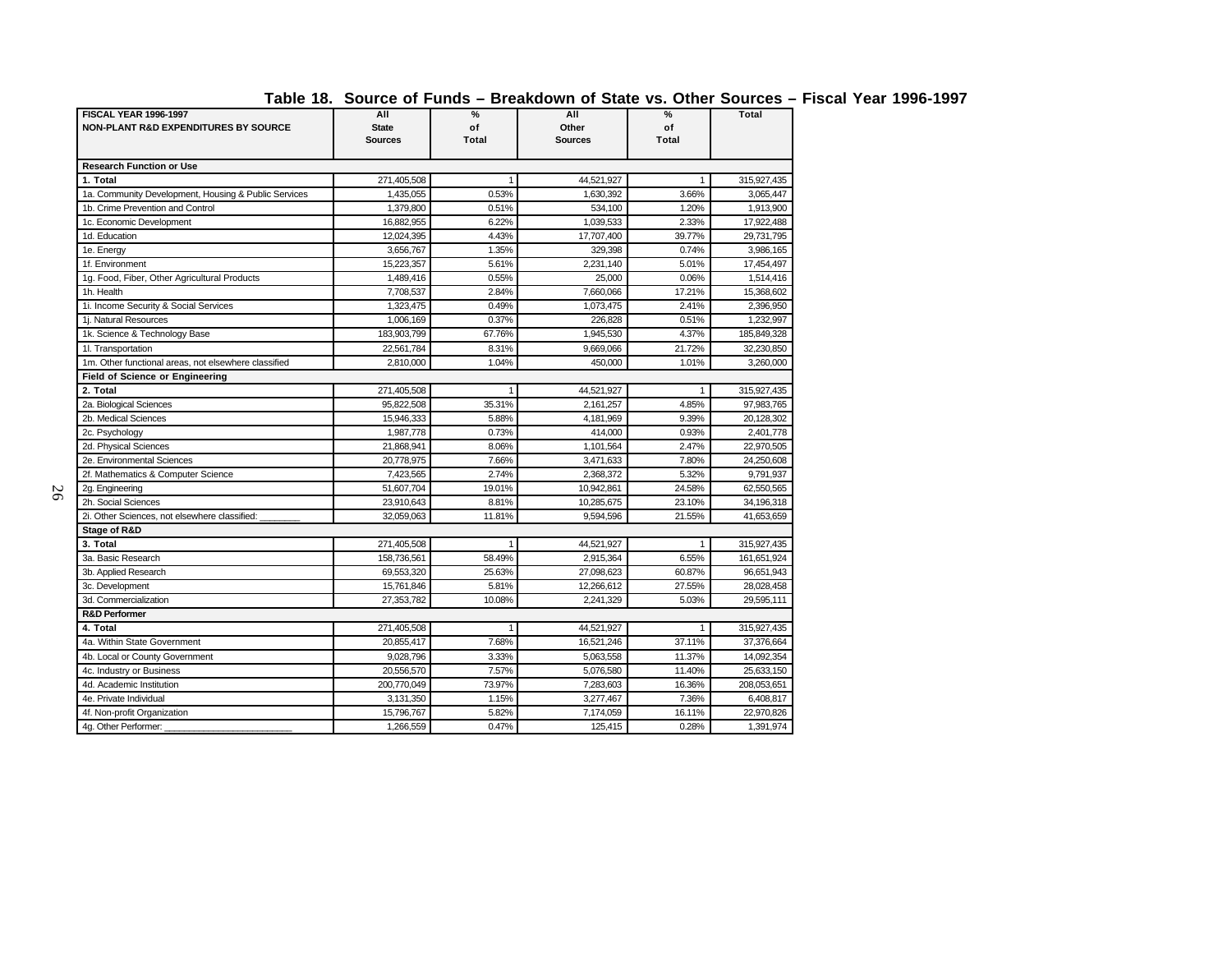## **9. Appendix D-Interviews with Other States**

The following notes and transcripts provide relevant detail from interviews conducted with contacts from the top seven R&D performing states.

Rankings and dollar amounts were taken from the *Survey of State Research and development Expenditures: Fiscal Year 1995*, which was jointly authored by Battelle and the State Science and Technology Institute (SSTI), and published in September 1998.

Interview technique was open format, focusing on research methods used in the Battelle study, usage of findings from that study, and current knowledge of R&D expenditures.

### **9.1 TEXAS #1 with \$319 Million (FY 1995)**

#### **9.1.1 Research Methods**

The Texas data collection effort was different from other states. SSTI FedEx'd the questionnaires to a member of the Texas State Comptroller's Office who had them mailed out under the comptrollers' signature. This person remembered the study and some of the problems:

*First person:* "We created a cover letter and stuffed and mailed envelopes to 274 separate state agencies, offices, board, commissions, etc. The information went directly to the super-subagency level... but they [SSTI] did all the work. "

"I don't know what was in the responses but we looked at the format and it was difficult. I know it [the format] was an issue. There was a disconnect between the questions and how agency budgets were formulated. My guess is that people either estimated or skipped answers."

This interviewee was critical of the validity of the study: "I would take [the finding that Texas was ranked #1] with a grain of salt. There were no strict parameters on what is an apple and what is an orange. Some may have put in the salaries of all their employees."

## **9.1.2 Usage**

This contact was unaware that the report had been published.

### **9.1.3 Current Knowledge**

*Second person:* "The Texas Comptroller's Annual Report details everything throughout the year, but R&D specifically? I don't know."

*Third person:* "The Lieutenant Governor just came out with an interim charge on economic development, asking for state expenditures on biotech, but otherwise, no efforts are going on. Something that big would require a senate committee so it would probably be an interim study. As I said there is [an R&D investigation] going on in biotech but that's all I know about. I'd be surprised [to find they are collecting whole-state R&D data]. We would know about it. It would be major."

*Developing Texas' Technology-Based Economy: Report of the Texas Science and Technology Council,* April 1998: In 1985 Texas Legislature created the Advanced Research Program and Advanced Technology Program to encourage new basic research in universities. Funding has remained constant at \$60 million per biennium.

## **9.2 FLO RIDA #3 with \$256 Million (FY 1995)**

#### **9.2.1 Research Methods**

The Department of Commerce was dismantled in 1996. In its place, Enterprise Florida Incorporated was created. (They might have been involved in the Battelle study but after several attempts I was unable to make contact.)

*First person*: "Florida is the fourth largest state in the union so including our universities would bias the results enormously. Our state University system has eight universities and all of them do research. I haven't seen the report but [Florida's standing] must be inflated with academic."

## **9.2.2 Usage**

(No data)

#### **9.2.3 Current Knowledge**

There has been no attempt to assess total state R&D expenditures.

#### **9.3 NEW YORK #4 with \$239 Million (FY 1995)**

(Contacted 6 times and failed to conduct an interview)

### **9.4 PENNSYLVANIA #5 with \$196 Million (FY 1995)**

#### **9.4.1 Research Methods**

The Battelle/SSTI data collection process was not remembered.

#### **9.4.2 Usage**

The contact person was unaware that the final report had been published but he said: "Battelle is the best source for this kind of information. Battelle has a web site describing state plans for economic development but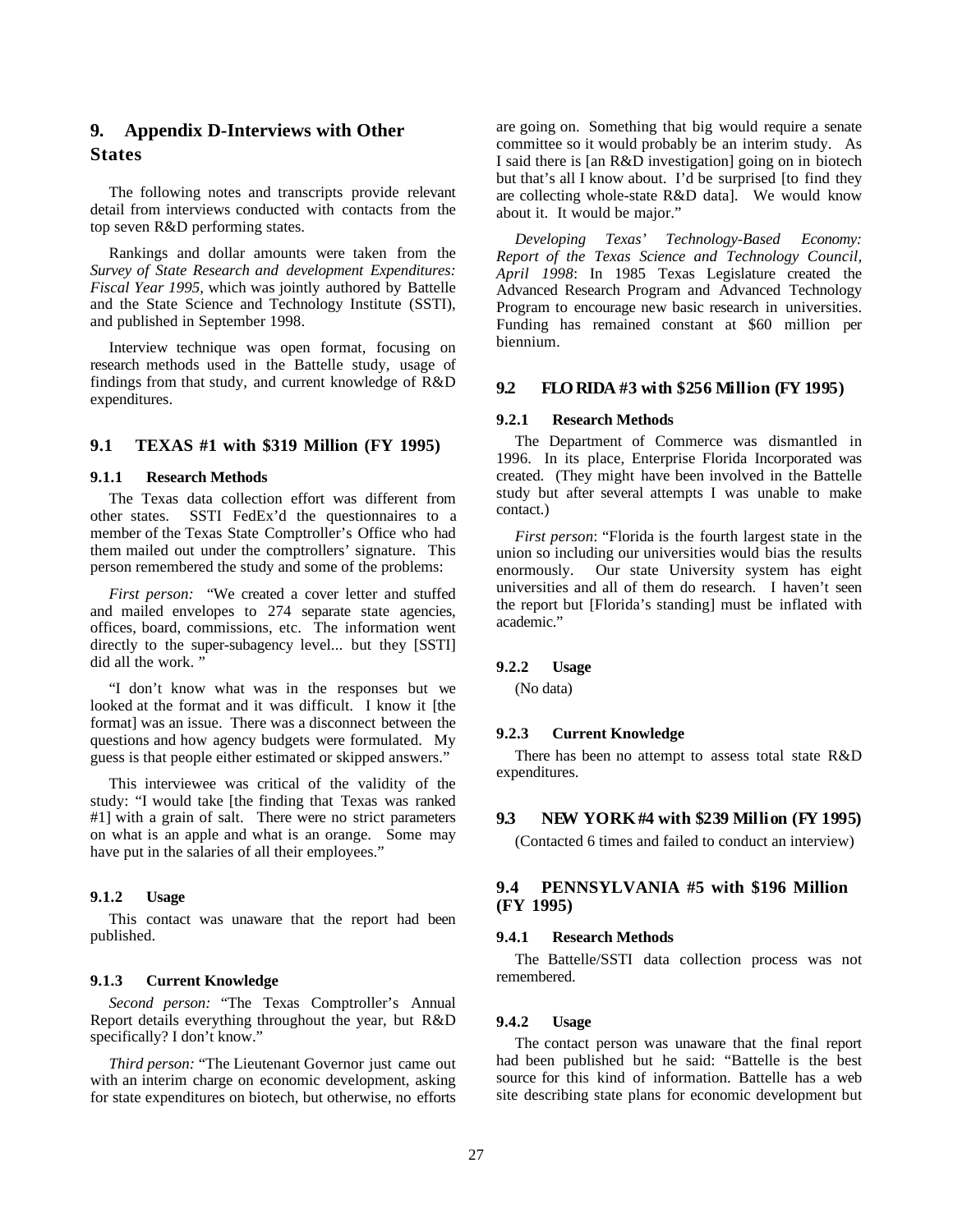some of the numbers have changed so it's probably not that good."

#### **9.4.3 Current Knowledge**

Overall R&D money is unknown for the State of Pennsylvania: "The money in different departments is unknown. No current effort is going on to assess overall state R&D expenditures. If there were, it would be difficult because no one person has it all."

But R&D money labeled "economic development" is closely tracked. Current economic development R&D equals \$37.35 million, plus \$1.35 million in legislative items.

In 1982 the Ben Franklin Program was established putting four technology centers in four geographic regions. The stated objective was tech transfer, applying basic research, by matching projects with industry. The match is mandated at one-to-one but in practice it's more like two-to-one or three-to-one. The program has \$75-100 million total, \$25 million of which is state expenditures. Each of the centers gets \$6.7 million. (They used to compete the centers but now they just split it evenly.<sup>8</sup>) This year Pennsylvania will enter into a 5-year amendable contract with them.

Pennsylvania also has seven Industrial Resource Centers which focus on providing tech transfer services to manufacturing programs: \$10 million overall. And the Penn State Technical Assistance Program gets about \$350 thousand a year for R&D.

Other states (like New York, Ohio, North Carolina and Virginia) occasionally call to ask how much R&D Pennsylvania has... they're asking specifically about economic development.

### **9.5 GEO RGIA #6 with \$164 Million (FY 1995)**

#### **9.5.1 Research Methods**

*First person:* "Pulling together the [Battelle/SSTI] data was difficult especially in the format Battelle wanted it. The format and forms were difficult. We used the universities to help pull it together and we had them call Mark Skinner directly with their problems."

"We did include plant expenditures. Plant expenditures are part of the budget at the state level so to break it out was doable. We could estimate. We included at least one building. We just had trouble with the forms."

#### **9.5.2 Usage**

When asked about outcome the response was, "The publicity was great!" "We were surprised we came out as high as we did. We do put equipment in labs, etc. but we didn't think we would come out so high. Even on a per-capita basis we were in the top ten!" (This respondent knew the rankings by heart.)

"We weren't surprised California wasn't ranked #1 because it just happened there. It happened with private and federal dollars and the state didn't need to do anything. It just happened. Everyone is playing catch up to California. We need to make state investments to carve out a little piece."

When asked further about the effects of the Battelle study, this contact said they are using the high ranking to attract business: "Cadence is a California company that came to us to develop specialties in electronic chips, software, interconnections, etc. in advanced communications. We're working with them."

#### **9.5.3 Current Knowledge**

*First person:* "The Georgia Research Alliance is composed of six universities. They each do R&D in special areas like environmental sciences, biotech, medical, non-medical, and so on. Since 1993 we've spent \$243 million in state funds for scholars, equipment and buildings. So we've invested in R&D. We consider it economic development. We also invest in more traditional areas like food processing, textiles, etc. But we need statewide R&D knowledge. The State of Georgia is not doing any follow-on to the Battelle study.<sup>9</sup> And we need to know what others are doing. We need to systematize data collection from all the states."

"The Feds provide reports on R&D. NSF I believe. They would be the best source today."

## **9.6 ILLINOIS #7 with \$109 Million (FY 1995)**

### **9.6.1 Research Methods**

*First person:* "The survey data was collected by an intern here at The [Illinois] Coalition who is no longer here. But I monitored his activities and remember the collection process was extremely difficult, particularly working with so many state agencies. The governor at the time also refused to sign a letter to request their cooperation (his staff thought the study findings would put his administration in a poor light)."

<sup>&</sup>lt;sup>8</sup> The numbers don't add up so there may be a second source.

<sup>&</sup>lt;sup>9</sup> Mark Skinner, Principal investigator for the Battelle/SSTI study, says after the study Georgia talked about institutionalizing the survey for their own annual uses. Staff changes and activities surrounding the Atlanta Olympics caused the idea to be tabled indefinitely